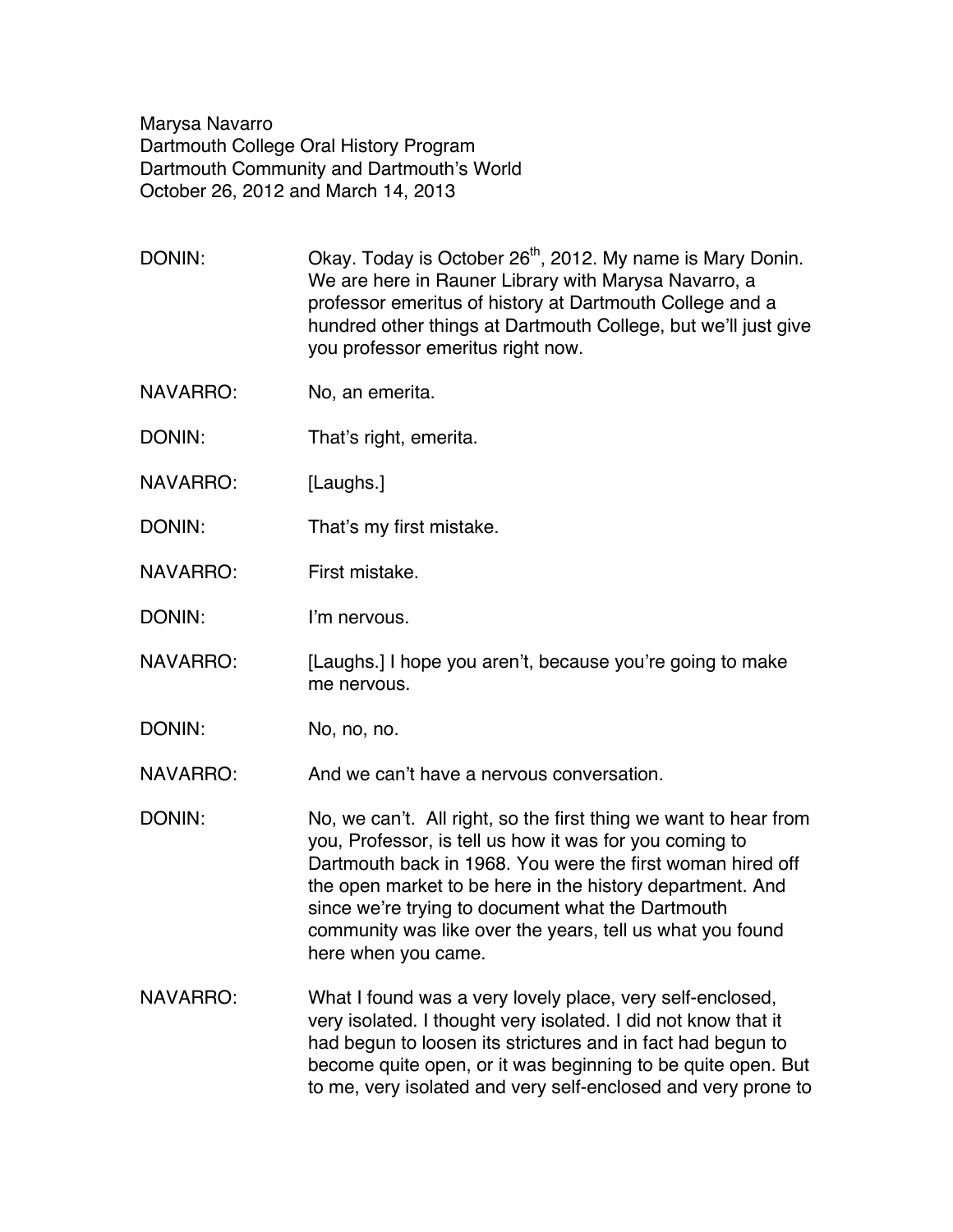contemplating its navel and enjoying that very, very much, and looking at everybody who did not seem to fit with a little bit of indifference or contempt.

I felt that very, very, very, very strongly, and also in my case I also felt a great deal of curiosity and an attempt persistence in making me feel like an outsider and like an odd creature, a creature that did not fit the environment. And I didn't fit the environment, although Dartmouth had all sorts of women who worked in the library for many years and diligently, and there were some wonderful—some of my oldest friends at Dartmouth have been librarians. So there were women, and there were women in all departments, because I don't think there was a single department that had a male secretary.

There were no women. Women were invisible except on weekends, when the girls were brought in, and everybody was very spiffy and well behaved, at least when they crossed the Green, but that was it. There was an invasion, and the rest of the time, there were no women.

So when I went to my first faculty meeting, I walked around, and I did not fit the female pattern, either, of being in the library or being a secretary or being the wife of a faculty member, because most of them were married. Then I was the odd bird, and I was the stranger in our midst.

DONIN: So your gender made you the stranger.

NAVARRO: Absolutely. But it was not only that. [Chuckles.] It was not only the fact that I was a woman but I was divorced, and there were no divorces on campus yet, at that time, not as many as there would be later on. But anyway, the issue—I plan to say everything that I think.

> They hadn't started, really. So I was divorced, and I had a child, and there was no visible man around me, so I was – we were a single-headed family. Plus I was—I am a Spaniard, and I did speak, as I still do, with an accent, which was very difficult to place. I had a name that people could not pronounce. I refused to help by pronouncing it in English, so I pronounced it the way I had been brought up to pronounce it, which is in Spanish.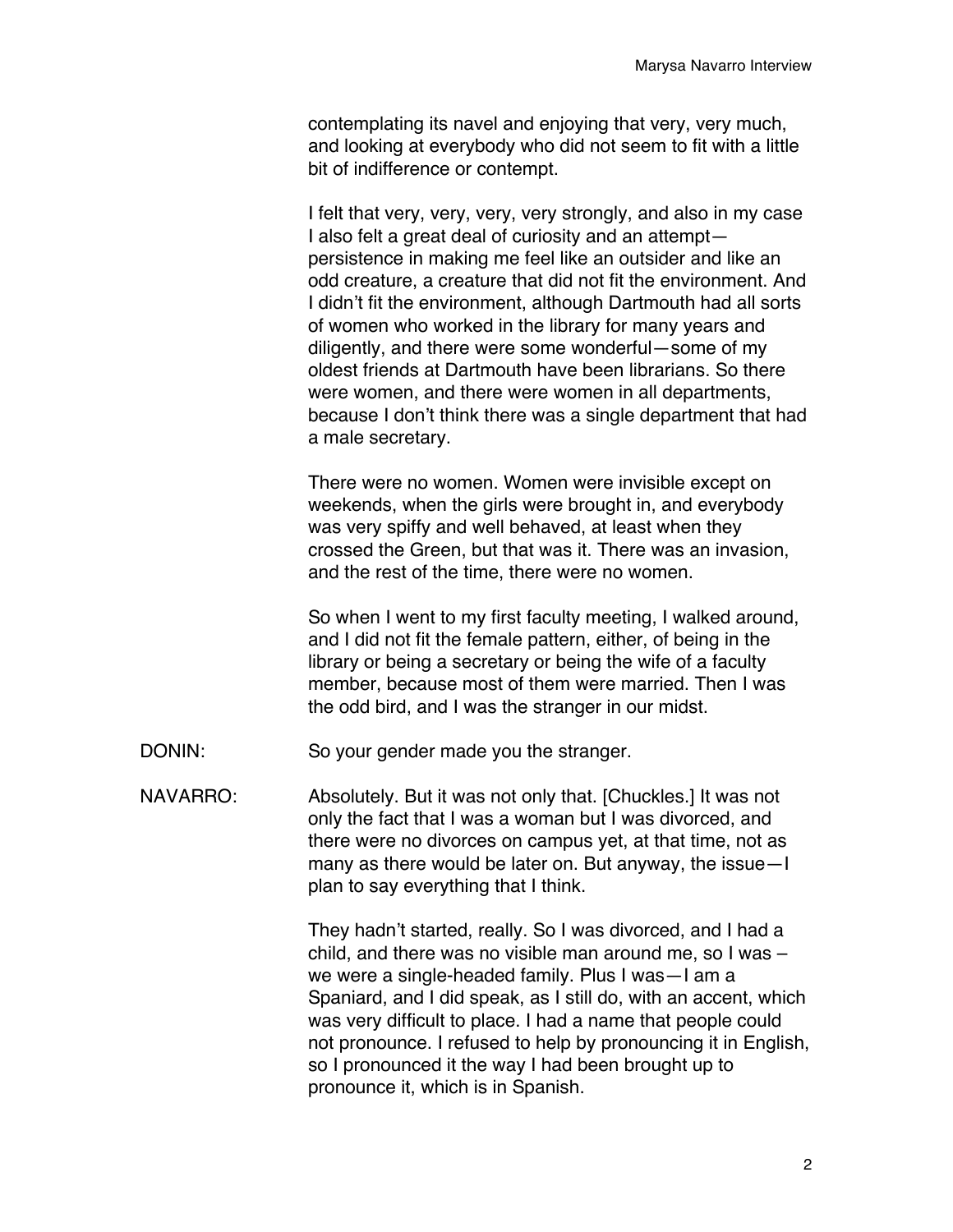And then I became—oh, and I was divorced, a Spanish that means—Spanish-speaking people at that time were not called Latinos, nor Mexican-Americans. There was no generic name for them yet.

DONIN: Ah.

NAVARRO: But I did know that there was a vulgar denomination for us, Spanish-speaking—and that's "spics." So I was a spic, and I was a woman, and I was a Catholic, and "mackerel snapper," as I was called, which is another expression that I discovered in a very WASP-ish environment. But that was not extraordinary because there were Jews, a few Jews. There were two or three Catholics in the whole college. I mean, the place was really out of the 19<sup>th</sup> century or the early 20<sup>th</sup> century.

> And so therefore I stuck [out] like a sore thumb, but there were enough people around, a few people around with whom I could find—I could talk, and I could like the same food that they liked and we would commiserate about not having the kind of food you found in New York, where I had lived before.

And at the same time, I was enormously happy because I had a set of colleagues who could not have been better, and I always felt that the history department, when it was at Reed Hall in this very old building which I loved—and I'm sorry, but I don't like Carson [Hall], and I almost didn't move there. I made a fuss about moving there. But anyway, Reed Hall and members of the history department were a very special group of people, and I just found myself supported, embraced, delighted to be among them because they seemed to be happy to have received me and to make room for me.

DONIN: What did the students make of you?

NAVARRO: The students? Very interesting. I have—I still have friends from the time that—from these early years, when I had only male students. I went to Cuba. I went to Cuba in March. I took a Dartmouth trip to Cuba, and one of the persons there was a former student of these first generations, who went to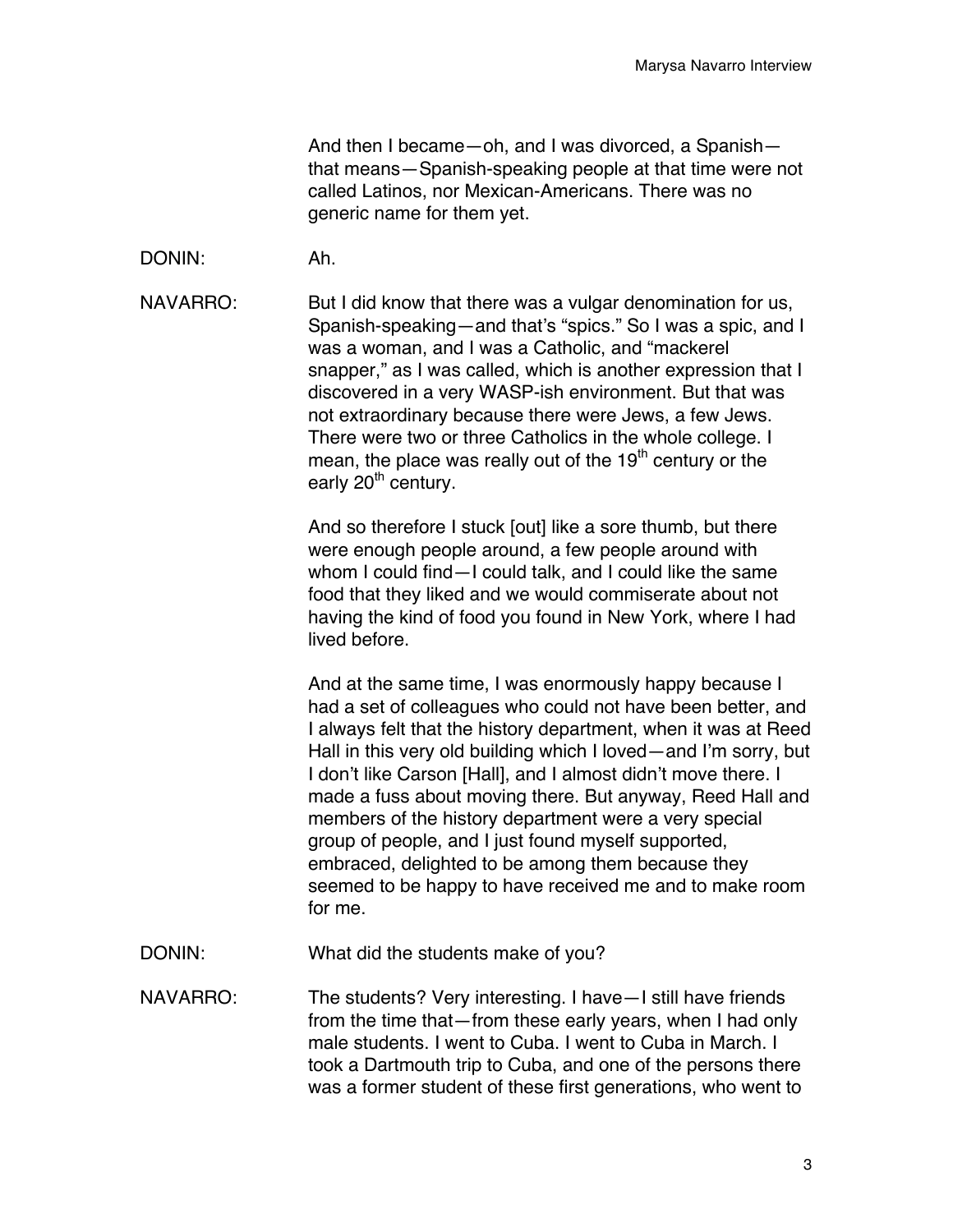Cuba because I was leading the group. And I had him in several classes here.

So I just—they were—they received me well. I think that they were curious about me. I was young, not entirely ugly, and I have a sort of a friendly personality, so we got along. And I loved what I did, and they were very receptive to me. I think that in all the years that I have taught at Dartmouth—that is, forty-two years—only once did I have a confrontation with a student, and it was after women were admitted, before there was an equal number of men and women, or more parity, as we called it.

And there was a period in which there were particular tensions because of the uneven number of men and women, and I think that made things even worse for them. You know, there was a silly boy who was, I thought—who was, I thought, very much—had an attitude which was unacceptable to me. And I said, "If you don't change, I'm walking out of this classroom," and he didn't change, and I was about to walk out of the classroom, and a gentleman who teaches at Mount Holyoke now and who was a student but he was a junior and this was a sophomore, said, you know—I left, but I heard him say, "You know, this is not right." I don't know what happened. They fixed it, and I was in my office, and this colleague (now, at Mount Holyoke) came and said, "I'm sorry for what happened. Would you please come back? Everything is fine." And so I came back. And the student apologized afterwards to me, after the class was finished, and everything went as if nothing had happened. Only once, in forty-two years.

DONIN: Amazing.

NAVARRO: And I was—some of them have said I was a very tight—I was very demanding as a teacher, and I did not give grades, A's, easily. And those who received them were proud of their work, and those who did not deserve an A never got them, and it didn't matter who they were. And I have students who—[chuckles]—who, I see them years after, male students of that period say, "You gave me a B-plus!"

DONIN: [Laughs.]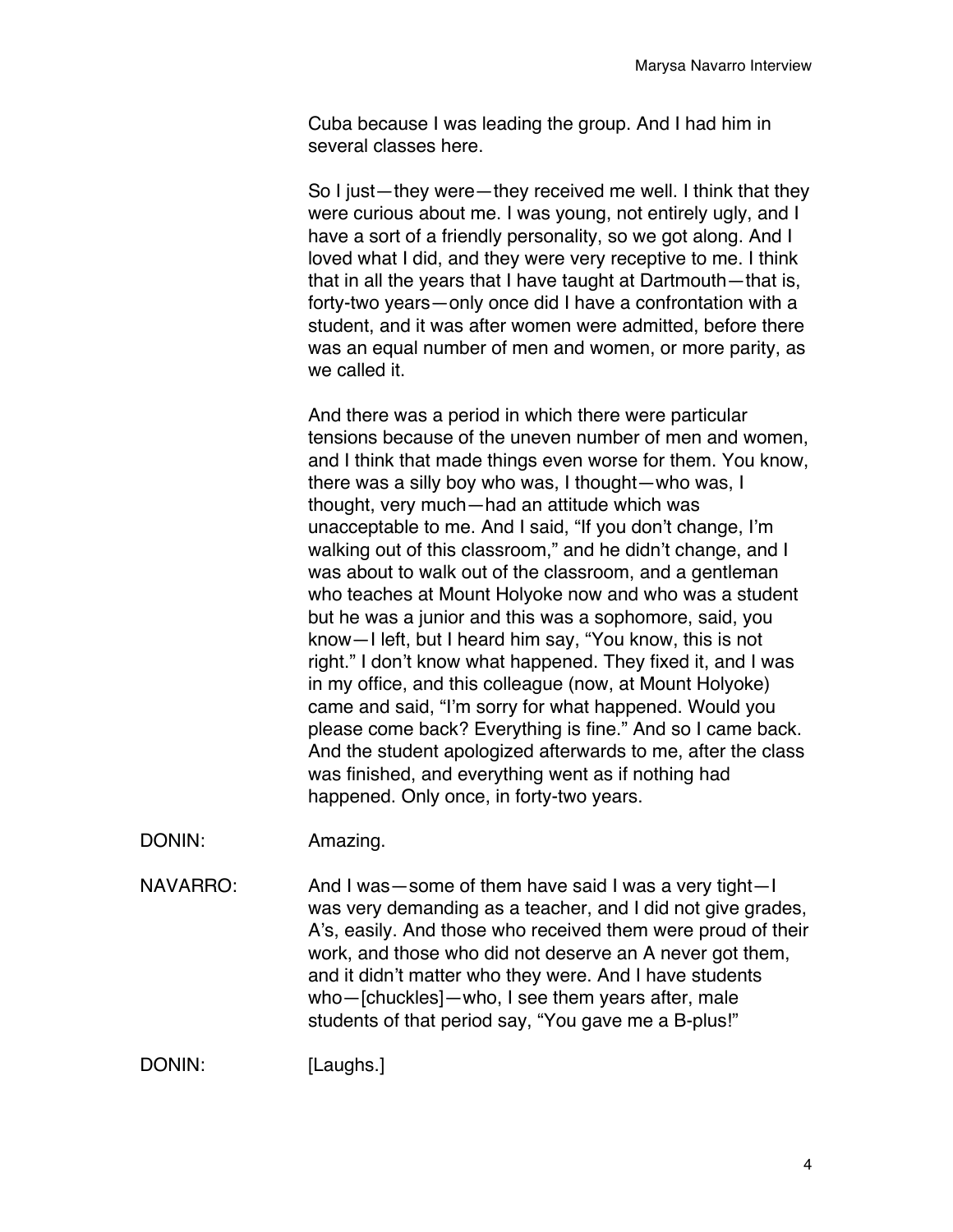- NAVARRO: One of them stopped me in Cambridge not too long ago, "In your course…" Well, they still remember. I hope they remember whatever they had to read as well.
- DONIN: Yes.
- NAVARRO: But anyway, I-so despite the fact that I just—the rules that I applied in the classroom and for work were the same for everybody. I did not have problems with students. I know they complained. And, of course, if you were a member of the *Dartmouth Review*, you never took my courses.
- DONIN: Hah!
- NAVARRO: But aside from that, my courses were–I had large courses. Students came, and we worked very hard, and I loved my teaching at Dartmouth.
- DONIN: So you were here for, what, two years before women came. Women started coming on an exchange program.
- NAVARRO: Yes, and I was in charge of the exchange—of the students who wanted to take history courses, yes. And it was nice. But there were very few.
- DONIN: Yes.
- NAVARRO: You did not notice them, really. It's only when they began to come—when the decision was made that you saw the difference. Yes.
- DONIN: Yes, I heard a wonderful folklore story about you, about losing—about a bet you made with a member of the board of trustees.
- NAVARRO: No.
- DONIN: On the vote?
- NAVARRO: No.
- DONIN: Then it was miswritten in the paper here.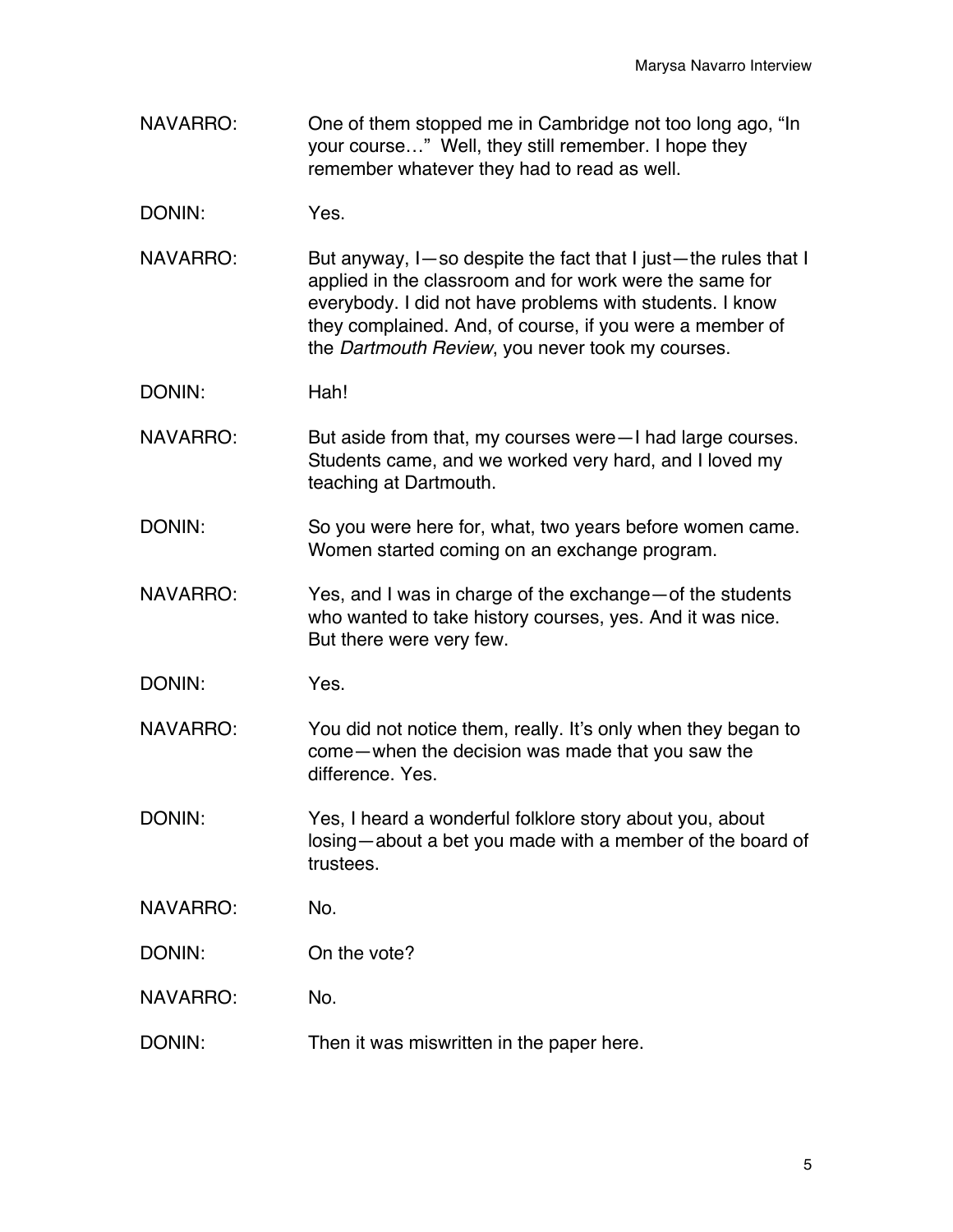- NAVARRO: Yes. I wrote to *The D*, the [alumni] magazine , correcting the whole story.
- DONIN: Oh, did you?
- NAVARRO: My version is printed. I have a copy of it.
- DONIN: Oh, I should look for it, then.
- NAVARRO: Yes. The story is that the night—the day before the trustees were supposed to vote, there was a party at *The D*, *The Daily D*.
- DONIN: Right.
- NAVARRO: *The Daily D* had been very supportive of coeducation, and there were two students (who are both lawyers now)—three of them, and two are lawyers and one is a newspaperman. In any case, they were working on *The D*, and they invited me to a party. Arthur Luehrmann, who was teaching in the physics department then, was there. And everybody got very excited about the vote tomorrow—
- DONIN: The vote.
- NAVARRO: — and everybody was drinking a little bit of beer or I don't think there was any wine. There was no wine then. There was beer, and I'm not a beer drinker, but I drank beer.
- DONIN: [Laughs.]
- NAVARRO: In any case, I said, "Oh, I bet you they're going to vote against." I spent a very, very many hours working for coeducation, but, as usual, as *cábula*, I said no so that yes happens. So I said, "It's not gonna happen." And, of course, half the room said, "Yes, it's gonna happen!" "Ah, I bet you it's not gonna happen." "What will you do if they win?" And it was the students. It was with the students and of them.

And Jerry Johnson, who was editor of *The D*, said, "What are you gonna do if you lose?" And I said, "Well, I'll get dressed like a football player," I said, "and I'll run around the Green."

DONIN: if they win or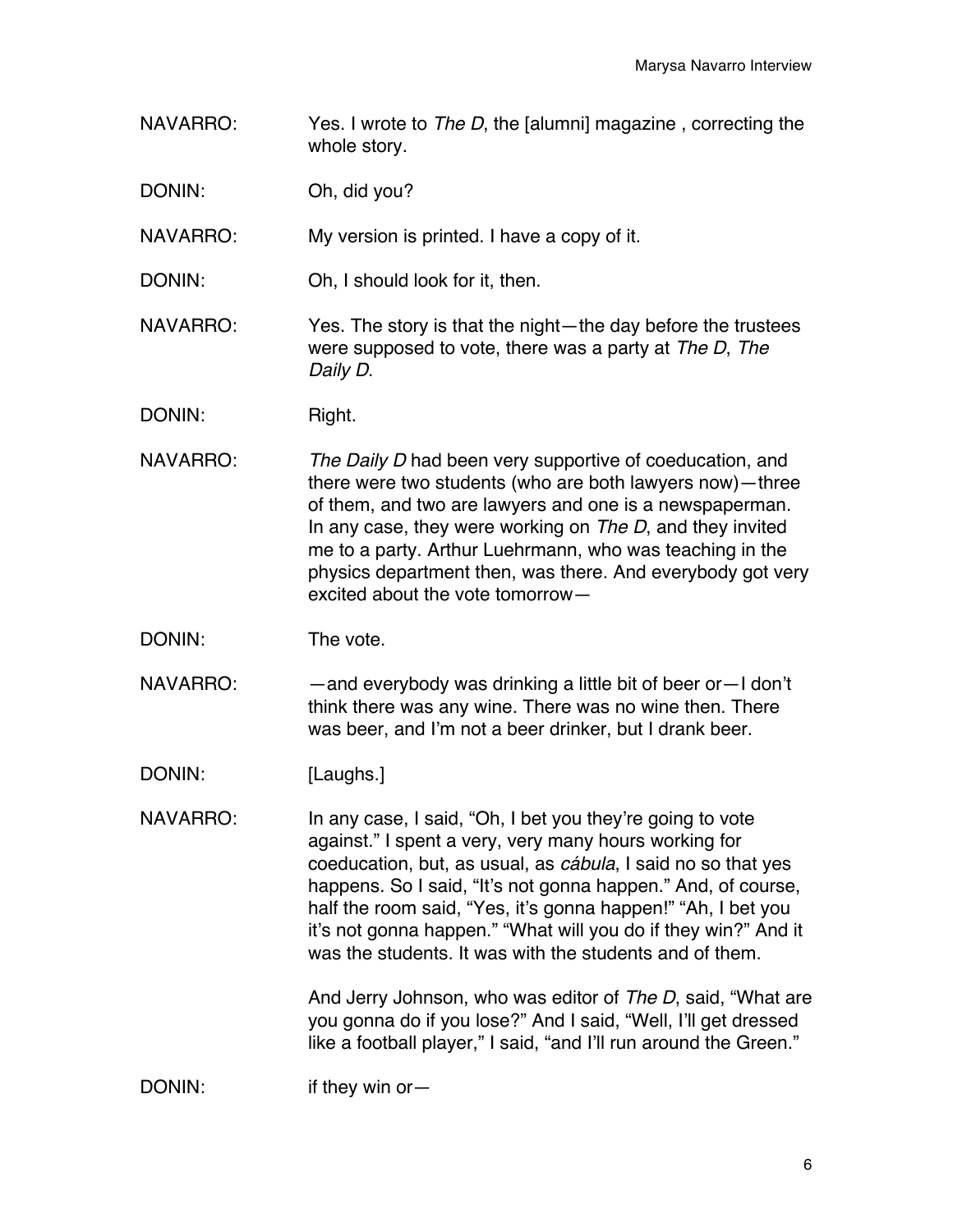- NAVARRO: "If I lose," and that is because they vote coeducation, "I'll get dressed as a football player and I'll run around the Green." And so they said, "Okay." "And if they do, then I will dress like a woman and I'll go to Parkhurst and ask for a job." And I said, "Fine." We shook on it. And that was it.
- DONIN: [Laughs.]

NAVARRO: And then the following morning, of course, they had voted, and I heard on the radio at 12:00, "Go to the mast because there's going to be an event." And so I started really being very nervous about it. Before, I had a class at eleven. Before going to class, Jerry Johnson was in my office and said, "Well, you're running, aren't you?" And I said, "No, I'm not running." "You're not going to—" "Yes, I am not running." And he said, "But you have to run." And I said, "No, only if you get me an outfit as a football player." [Both chuckle.] "And you go and get it from the gym."

- DONIN: [Chuckles.]
- NAVARRO: "Okay, you got it." And I said, "Ahhh!" and I went to class. Well, l went back to my office after class. And I said, "I want the big—I want the helmet and the big shoulder pads." So, in my office were the shoulder pads and the helmet. And so I put it on. And he said, "Kemeny's going to be giving you a bouquet of flowers because"—what's her name? The woman who was his assistant—
- DONIN: Oh, um—
- NAVARRO: Lu Sterling [Martin].
- DONIN: Yes.
- NAVARRO: "Lu has got him out of a meeting, and she got flowers, and she's waiting for you. They're waiting for you." And so I had no other recourse but get out of Reed Hall and start running like a football—and those miserable kids on the side shouting, "Faster and faster!"

DONIN: [Laughs.]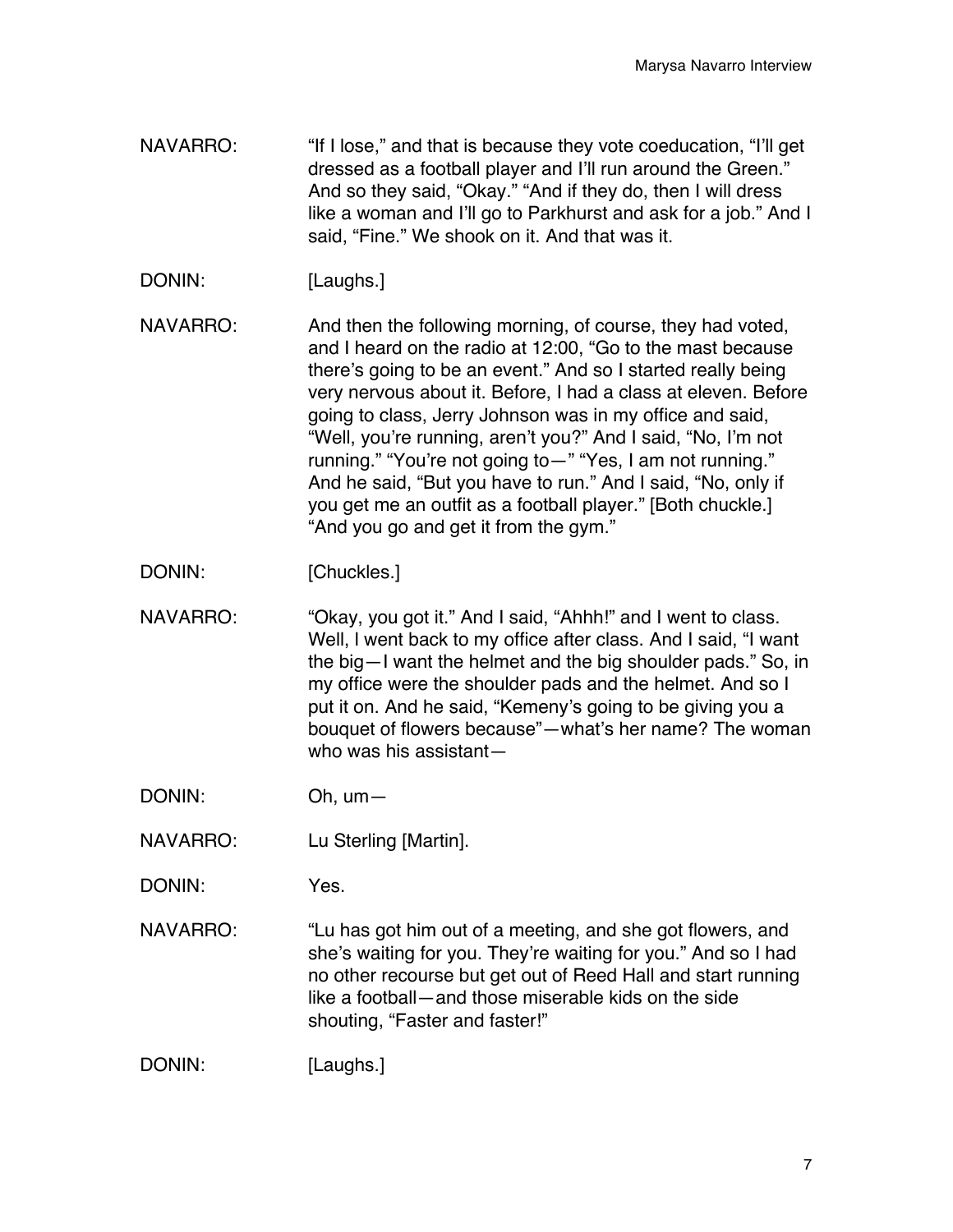NAVARRO: And then when I stopped—I only did from Reed Hall, in front—the library and to the mast. And when I got there, Kemeny gave me a kiss and a bouquet of flowers, and that was it.

DONIN: That's great. That's a great story.

NAVARRO: It's a nice story.

DONIN: Yes.

NAVARRO: But in a way, it's symbolic of the changes that were in fact happening at Dartmouth, and somehow we were not aware. That's why he said even by the time I came—I mean, Kemeny came two years after I came.

DONIN: Yes.

NAVARRO: I mean, I knew Dickey, but Kemeny came after, two years after, and so—and Kemeny was a very important president, in my opinion. But he was also a very great change from the Dickey years. So therefore, you have—and I have learned with the years that, however, there is a great deal of continuity between the Dickey years and the Kemeny years. But, at the same time, the differences were there, and they were very important. And sometimes we didn't see them. I didn't see them, in my opinion, because I couldn't really gauge how it was much before I had arrived, because I insist—the fact that I was hired is an indication—the fact is a truth—the proof that it had begun to change, because I have a very dear friend, very dear friend who was not hired at Dartmouth the year before. And I always tell—and I tell her, and she knows that I was hired under her cadaver. She had to leave with her husband. They were not hired by the department. And she had a PhD as her husband had a PhD. The husband was hired, but she was not given anything, any positions of any kind, even temporary or whatever.

> So therefore, the only thing that I know is that as a result of that—because they lost two good persons by not wanting to give a job to her—I think that by the time the following year, when I came, they were ready to look at me.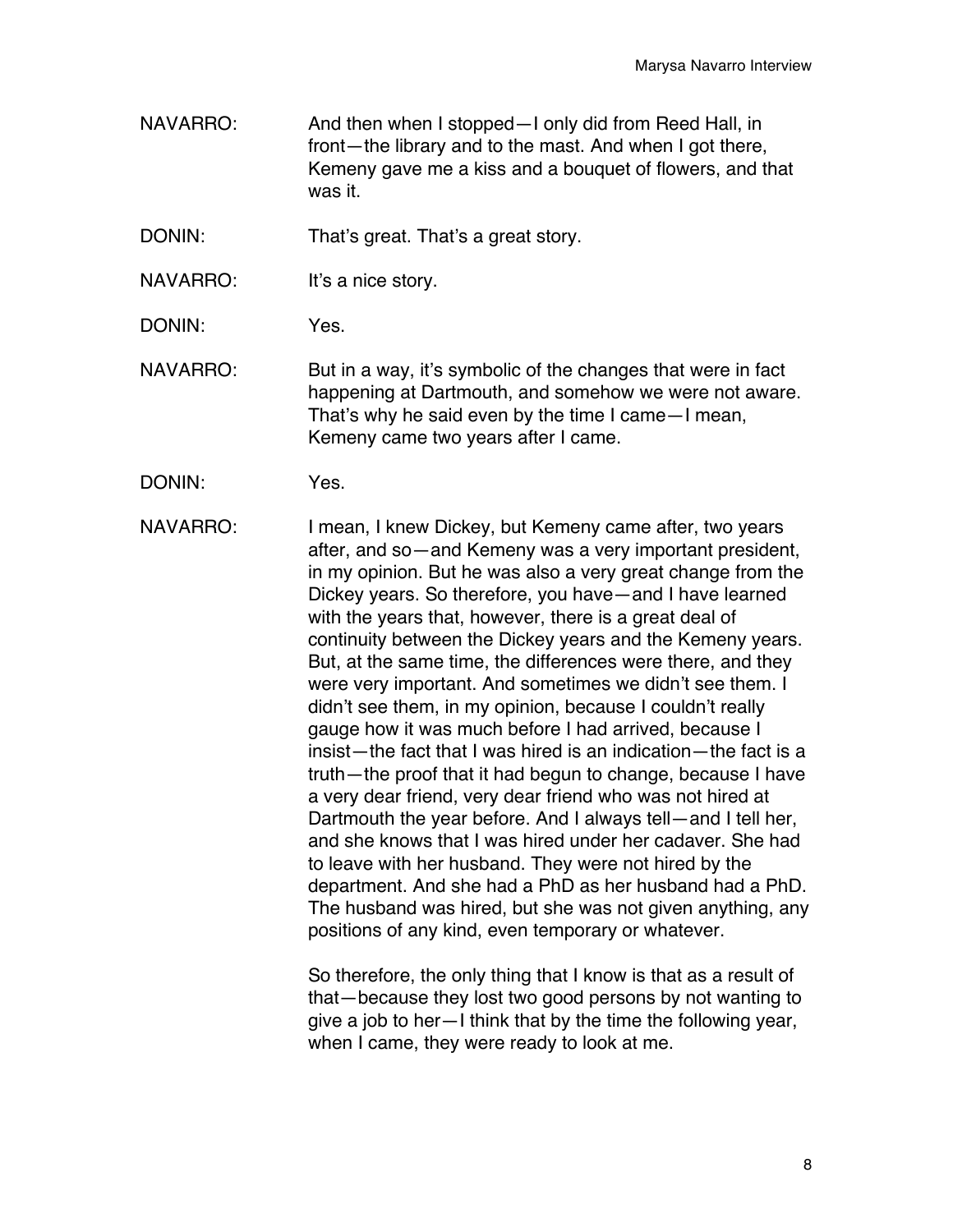- DONIN: Well, to put this in context for history later on, before you came, there were only two women on the faculty, right? Hannah Croasdale—
- NAVARRO: Hannah Croasdale, who was not a faculty member—
- DONIN: No.
- NAVARRO: She was a researcher. Unfortunately—she was a very distinguished academic, and there was a young woman in the math department.
- DONIN: Oh! I was thinking of Colette Gaudin.
- NAVARRO: No. No, no. Well, Colette—no. Colette was a lecturer for I don't know how many years.
- DONIN: Before she was—
- NAVARRO: And she went from lecturer to associate professor after my arrival. But there was a woman—she left the college at the time when the students took over Parkhurst.
- DONIN: Oh, yes.
- NAVARRO: She was—
- DONIN: I have her name.
- NAVARRO: L.P.—I can't remember her name right now.
- DONIN: We can add her name later.<sup>\*</sup>
- NAVARRO: Yes, you have to.
- DONIN: The math department.
- NAVARRO: And then there was a woman in—there was a doctor in the medical school.
- DONIN: Yes.

 $\overline{a}$ 

<sup>∗</sup> Dona P. Strauss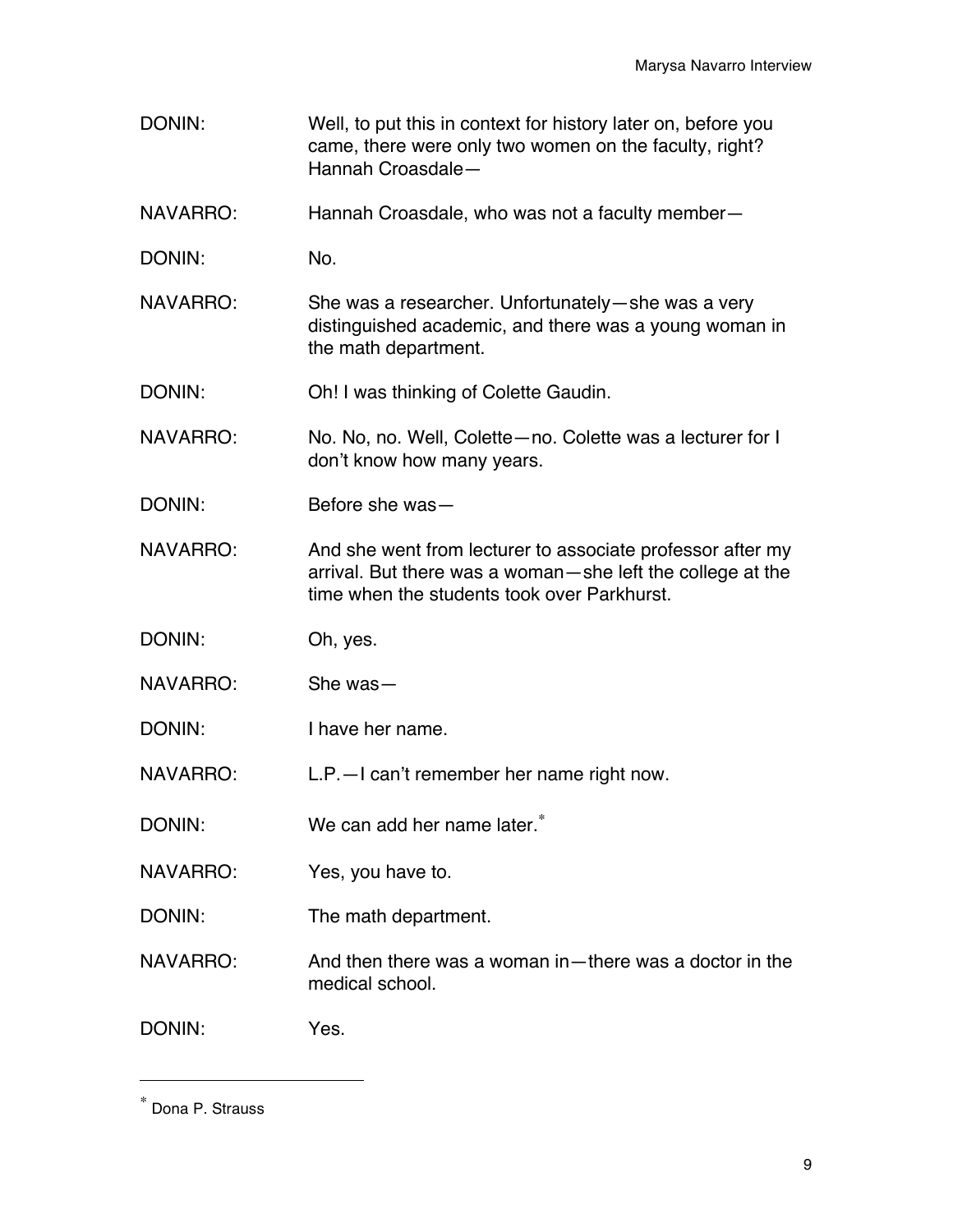NAVARRO: And there was Rhona Mirsky.

DONIN: Oh, yes. Yes. Okay.

NAVARRO: But I didn't come with [a] husband. I didn't come with any of those things that made the pattern for other people or prevented to do like Hannah Croasdale, who should have been in the ranks and all that. I'm the one with a clean, you know, path, if you wish, or the regular path, as it was dictated and acceptable for men.

DONIN: Well, you had a great quote in one of the research articles, which says, you were the first—you were quoted as saying, "I was the first woman to get tenure like a man."

- NAVARRO: Like a man. It's true.
- DONIN: [Chuckles.]

NAVARRO: It's true.

DONIN: I like that. [Both chuckle.]

NAVARRO: And the one who picked that up and even did a poster with it was the chair of the department, Lou Morton—

DONIN: Oh, yes.

NAVARRO: —who is a sort of a—he's the best example of how wonderful the department was.

DONIN: The history department.

NAVARRO: Yes.

DONIN: So tell me about—and then we're going to be finished. Tell me about how other faculty besides history reacted to you or related to you.

NAVARRO: The men or women?

DONIN: Well, there weren't any women.

NAVARRO: No, but except—well, there were some instructors—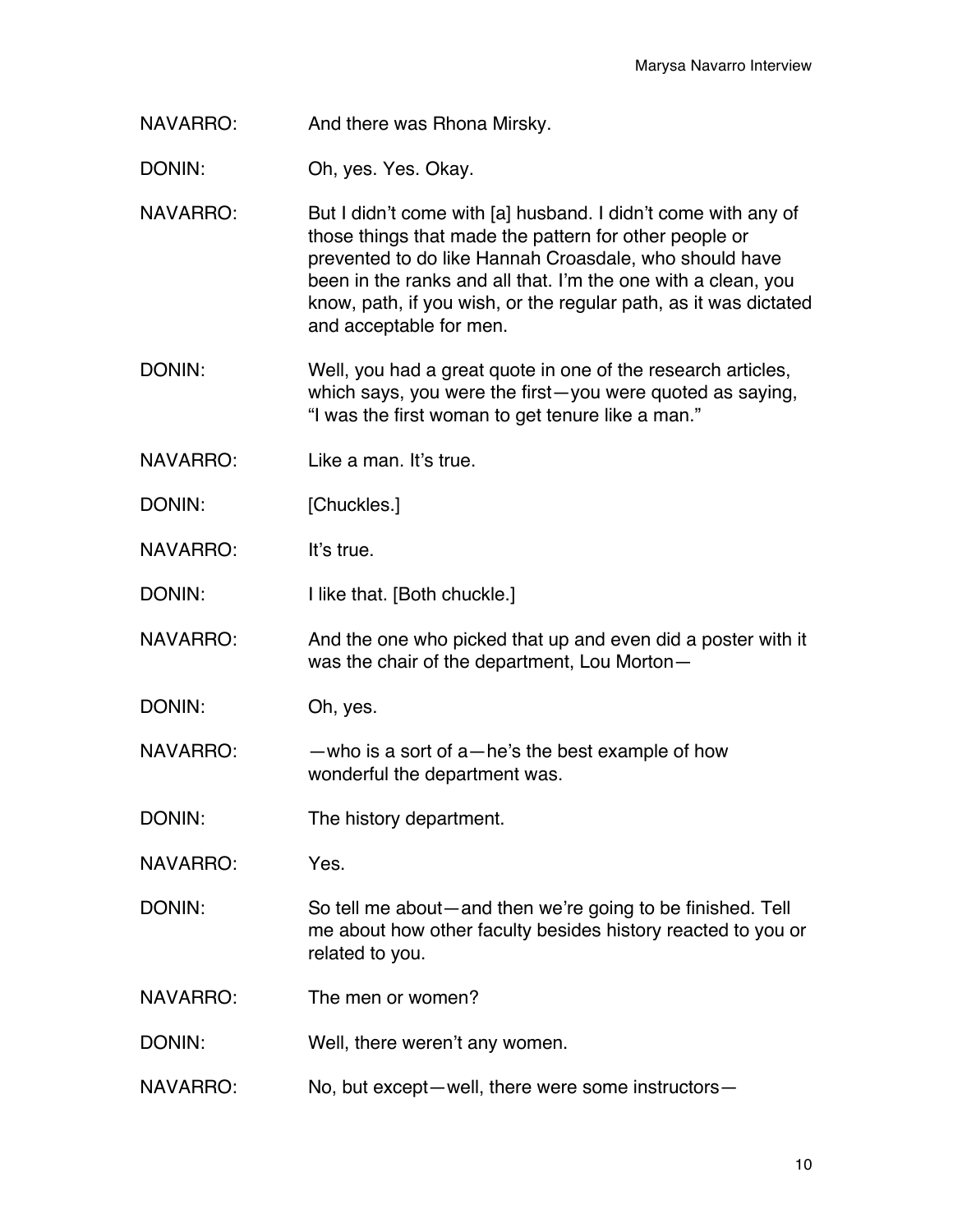| DONIN:          | Oh, yes.                                                                                                                                                                                                                                                                          |
|-----------------|-----------------------------------------------------------------------------------------------------------------------------------------------------------------------------------------------------------------------------------------------------------------------------------|
| <b>NAVARRO:</b> | - in the English department, Marilyn Baldwin.                                                                                                                                                                                                                                     |
| DONIN:          | Right, right.                                                                                                                                                                                                                                                                     |
| <b>NAVARRO:</b> | There were women in the French department, in the<br>romance languages department, Sices, Jacqueline Sices.                                                                                                                                                                       |
| DONIN:          | Yes, right.                                                                                                                                                                                                                                                                       |
| <b>NAVARRO:</b> | Oh, there was a couple from Germany, Henry Ehrmann and<br>Claire.                                                                                                                                                                                                                 |
| DONIN:          | Oh, yes, yes. Right, right. How about-                                                                                                                                                                                                                                            |
| <b>NAVARRO:</b> | I haven't thought about all these people for years.                                                                                                                                                                                                                               |
| DONIN:          | How about the woman who became the vice president for<br>women, from Wellesley College, Ruth Adams?                                                                                                                                                                               |
| <b>NAVARRO:</b> | No, Ruth Adams was - she became - when we went<br>coeducational, Kemeny had the idea of getting a woman<br>dean or something like that. As extraordinary as he was, he<br>had a very-I want to be very careful about this. You know<br>that he wanted the women across the river. |
| DONIN:          | Yes.                                                                                                                                                                                                                                                                              |
| <b>NAVARRO:</b> | And therefore he wanted to have—the model of women's<br>education for him was the Seven Brothers and the Seven<br>Sisters.                                                                                                                                                        |
| DONIN:          | Right.                                                                                                                                                                                                                                                                            |
| <b>NAVARRO:</b> | Which drove me nuts. And I'm the one who put [raps table<br>three times] the motion on the floor of the faculty to get the<br>women here. And I still don't know how on earth I did it<br>because I was - it was thirty hours here. I was an assistant<br>professor. No, second-  |
| DONIN:          | Well, you must have had support.                                                                                                                                                                                                                                                  |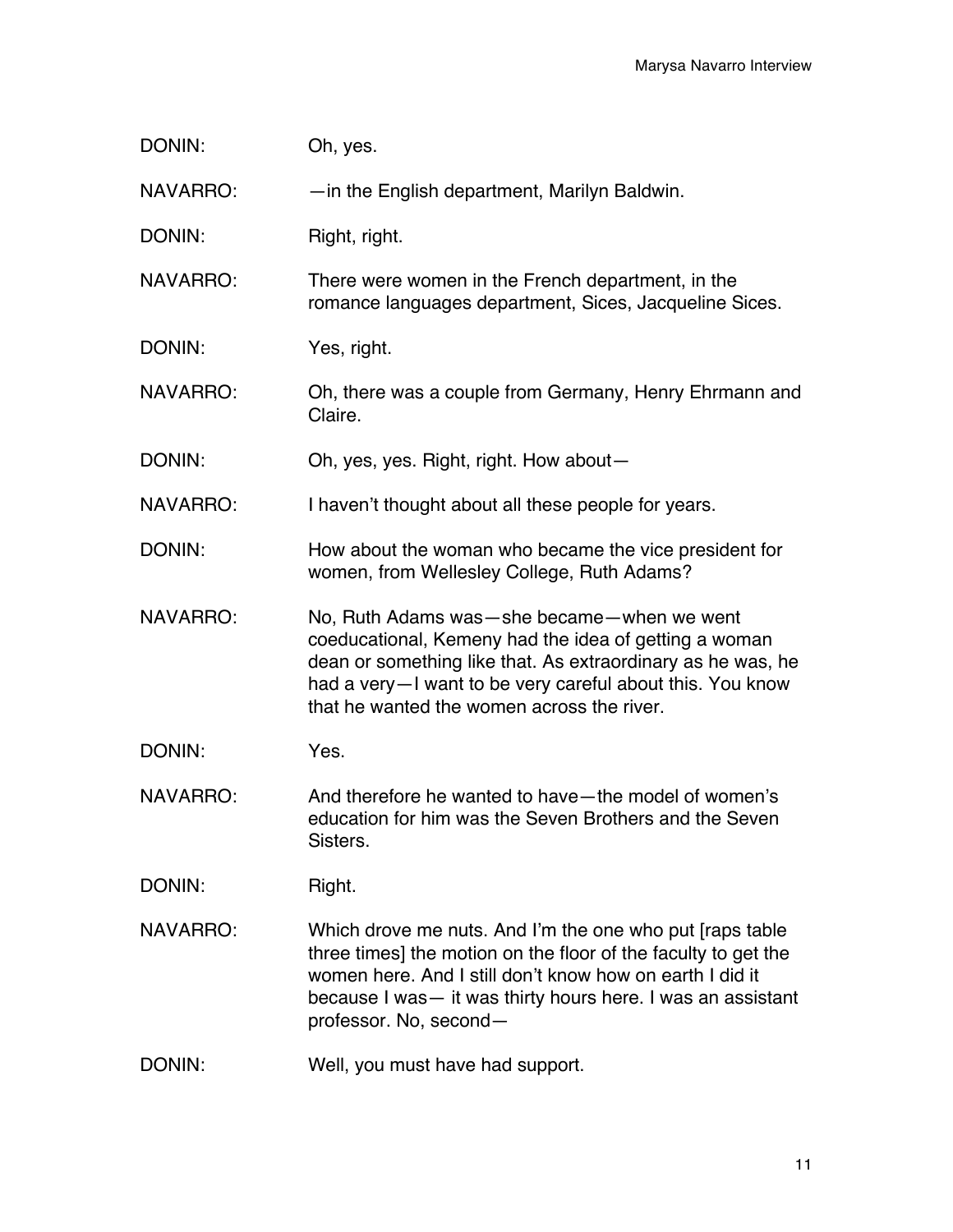- NAVARRO: Oh, it was almost unanimous. When I made the motion, it went through. But there's a very sad story there because by the time I came—not when I was hired, but by the time I came, there was another woman in the department who was a lecturer first, Jeanne Prosser—
- DONIN: Oh, yes.
- NAVARRO: — with whom I became very good friends. And Jeanne Prosser was put in the committee on coeducation and the committee that recommended that we go across the river. Jeanne Prosser was my friend. Jeanne Prosser was dying of cancer.
- DONIN: Oh!
- NAVARRO: And it was a very horrible thing because I would go and see her every afternoon, because by the time we had the debate on coeducation—and we talked, and we talked. And then the day before the meeting of the general faculty, I went to see her, and I said, "Jeanne, I've got to speak against you and against the motion from the committee." And she said, "That's okay. We have been friends, and we'll continue to be friends." So we cried a little, the two, and I left. And the following day, she got out of bed, and she went to that meeting. Nevertheless, I did speak against the motion, and my motion won.

The issue is that—the model of Ruth Adams was a sort of bisexual model internally. This is how I read it. And I, you know, never thought that Miss Adams, who was a perfectly fine person, had a role to play in this institution, and I don't think that it was the best decision that Kemeny made in terms of coeducation, with all the respect and enormous respect and affection that I had for him.

DONIN: Well, I think you're not alone in thinking that.

NAVARRO: That's good.

DONIN: Other people have said the same thing, that it wasn't a good appointment.

NAVARRO: No, it wasn't. It didn't do anything.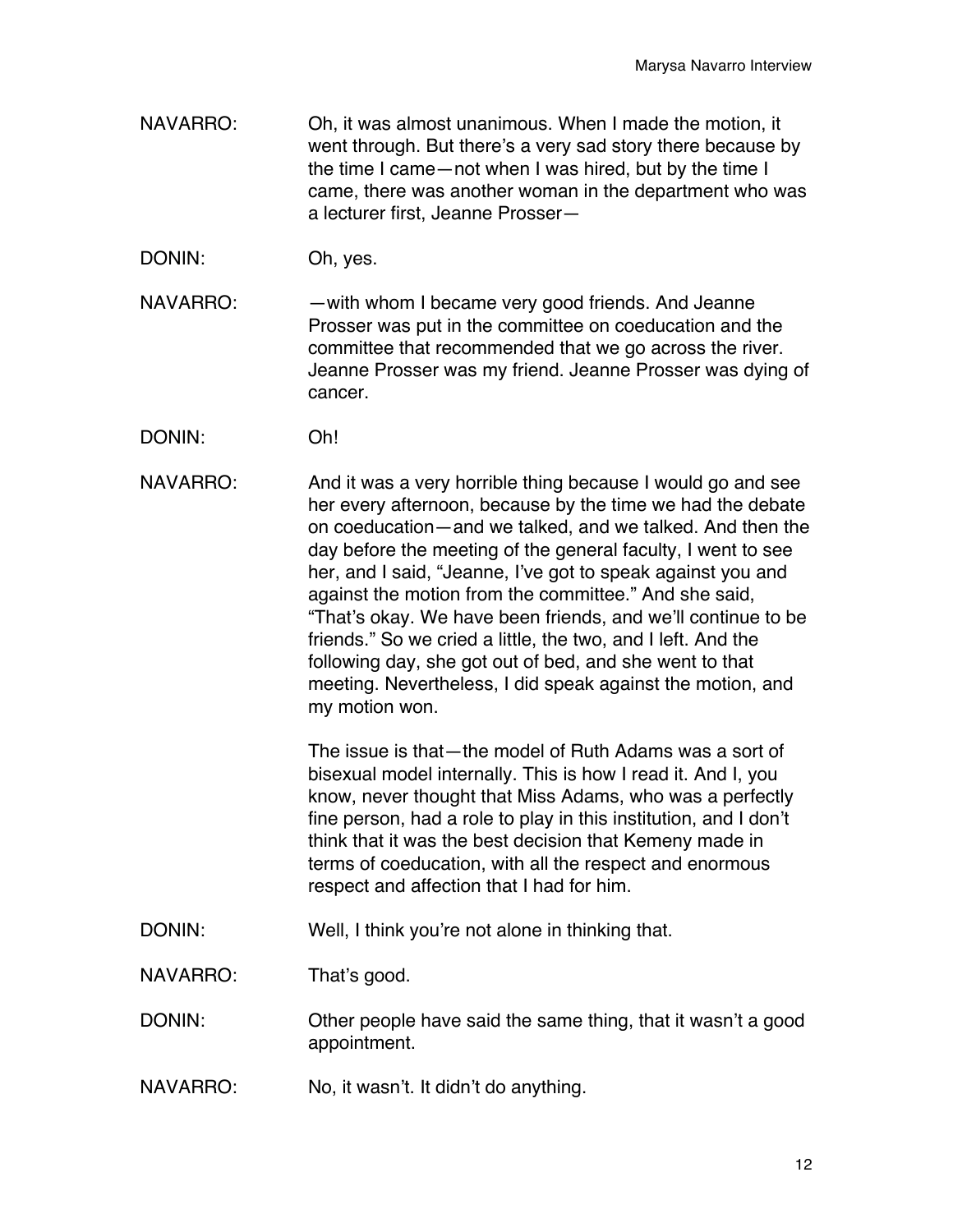| DONIN:                    | Right.                                                                                                                              |
|---------------------------|-------------------------------------------------------------------------------------------------------------------------------------|
| NAVARRO:                  | It didn't help women.                                                                                                               |
| DONIN:                    | Right.                                                                                                                              |
| <b>NAVARRO:</b>           | I don't think that women needed that kind of help. It was not<br>to be represented at the top.                                      |
| DONIN:                    | Okay, I'm going to turn off the machine now because it's time<br>for you to go down Main Street.                                    |
| NAVARRO:                  | Yes.                                                                                                                                |
| DONIN:                    | And Natalia deserves a big round of applause, right?                                                                                |
| NAVARRO:                  | Natalia, you're a jewel, darling.                                                                                                   |
| DONIN:                    | She is a jewel. Okay.                                                                                                               |
| [Recording interruption.] |                                                                                                                                     |
| DONIN:                    | Today is March 14 <sup>th</sup> , 2013. My name is Mary Donin, and I'm                                                              |
|                           | here in Cambridge, Massachusetts, at the David Rockefeller<br>Center with professor emerita of Dartmouth College Marysa<br>Navarro. |
| NAVARRO:                  | You're a fast learner.                                                                                                              |
| DONIN:                    | Huh?                                                                                                                                |
| <b>NAVARRO:</b>           | You're a fast learner.                                                                                                              |
| DONIN:                    | [Laughs.]                                                                                                                           |
| <b>NAVARRO:</b>           | You called me emerita. [Laughs.]                                                                                                    |

- NAVARRO: [Laughs.]
- DONIN: I've been practicing that.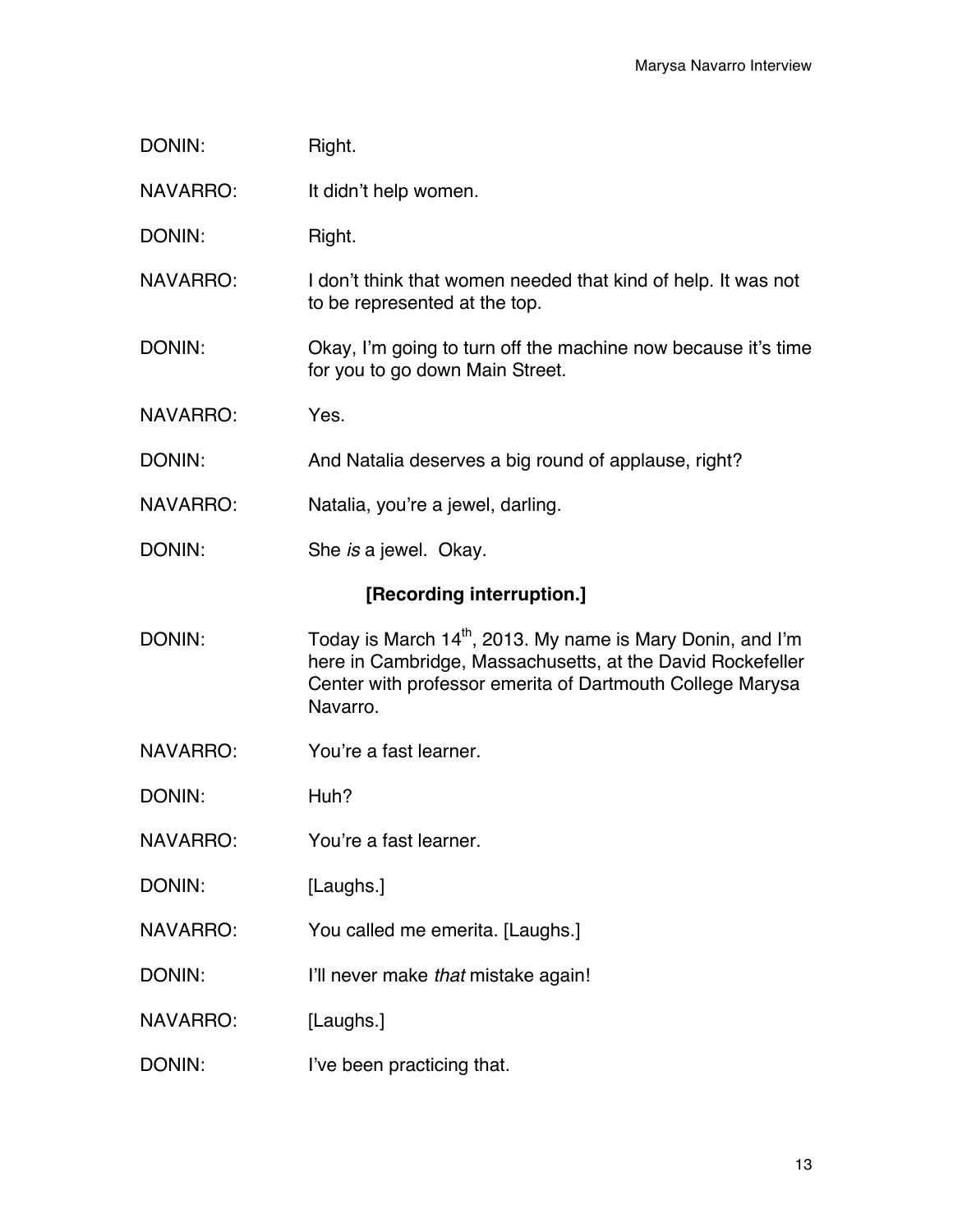NAVARRO: Goody-goody! [Laughs.]

DONIN: Okay, Professor. So we're going to pick up sort of where we left off last fall and jump into the late '60s, when you got there, and you're going to fill us in on some of the background information of life at Dartmouth before coeducation came along.

NAVARRO: Okay. You know, I mentioned that it was a very masculine place, where women were invisible, even if we existed somehow. We were invisible because we were not supposed to be there except in several certain positions: in the library or being secretaries in the department. I think that—I want to insist on the fact that my coming there, my coming to Dartmouth was a sign of the changes that had begun to take place at Dartmouth, about which I knew very little because the place seemed to me terribly, terribly self-centered and terribly isolated and terribly parochial, in a way.

> But then, at the same time, I understood, with time, that there were changes which had taken place in the years before I arrived, in four, five or six years, that made it possible for me to come there and for the changes that took place later on to really unfold.

And I want to say here that the presence of President Dickey was crucial, in a way, for the coming of the man like President Kemeny afterwards, who was, to me, the perfect president at that moment, though he was so hard to get along and got so angry at times. And he was an enormously bright man.

In contrast, I was not impressed with Dickey at the time, Dickey was an older man, had been at Dartmouth for many, many years. This is now a wise woman speaking and not the hothead that I was when I went to Dartmouth and could see; therefore, I saw in president—what is his name, the one before Kemeny?

DONIN: Before Dickey?

NAVARRO: Yes, Dickey, Dickey. And I could see Dickey as a very old man, who was very tired and who did not understand what was going on, though he, I think, had been absolutely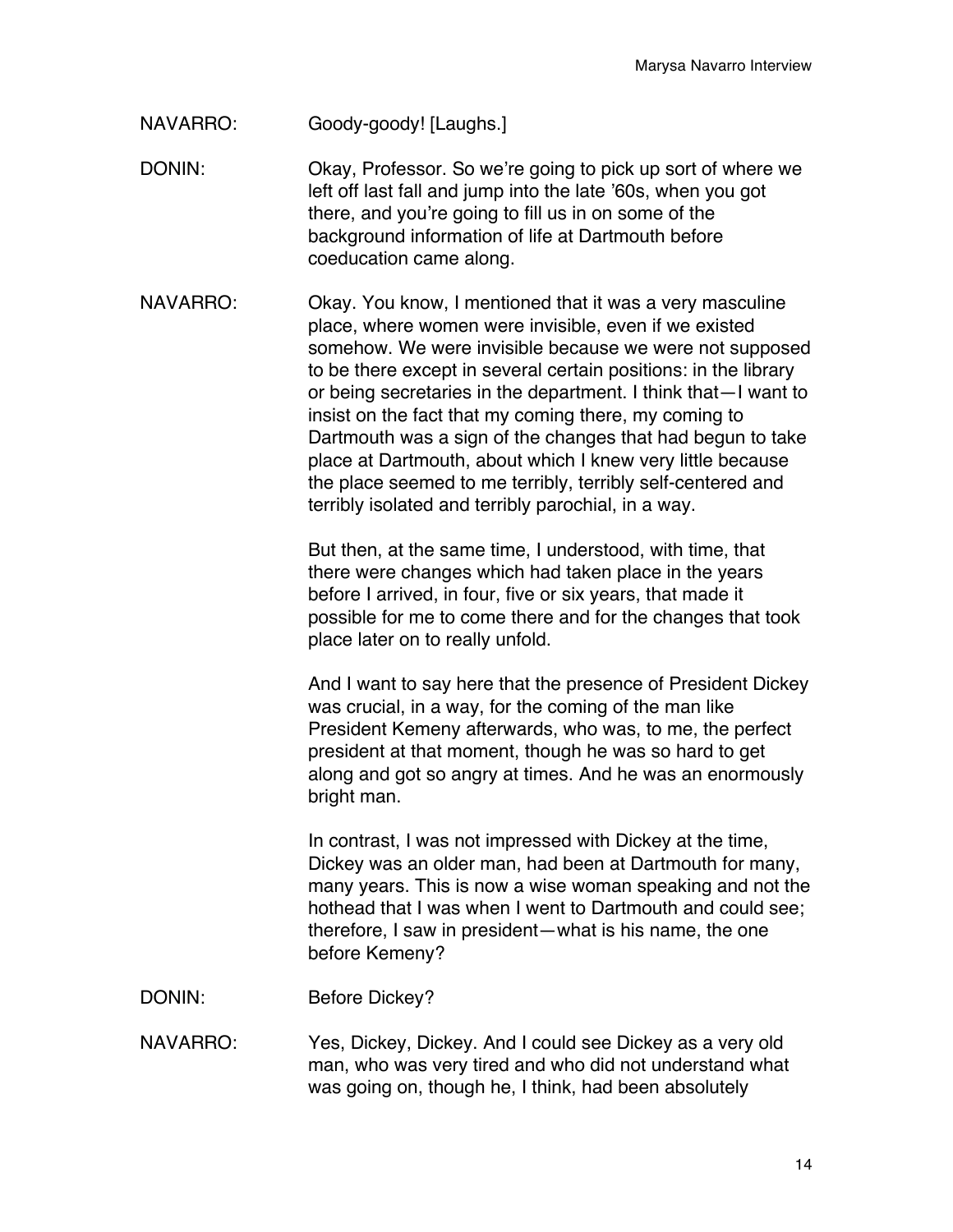essential in the transformation of Dartmouth and in the opening up of Dartmouth to the world with his great—the program that he had for seniors and also pushing the students—

- DONIN: The Great Issues course?
- NAVARRO: The Great Issues course. He was also very important—he opened the students to the world, to the world, even if it was in Mississippi. He told them to get out and go, and he opened—even the dormitories, if we take the parietals as symbolic of a type of restriction and monastic environment that was supposed to exist in a place like Dartmouth.

But that was not visible to me. I could not appreciate that. What I saw is that at the time of the fights, the debates over Vietnam, he seemed to be hurt by the students, by those who came back. He told them to go, and those who came back and were not ready to obey, be satisfied with what was,—he had difficulty with that.

- DONIN: It's been said that he stayed probably ten years too long, because the '60s were very difficult for him, Dickey.
- NAVARRO: Yes. I don't know of it was ten years, but some years, I would say five years, because I still think that he—he told them incredible things in those last ten years, and I know about that because some years ago, I was asked to address the reunion of the Class of 1968, and Robert Reich spoke and what's his name? Oh, the pastor, the chaplain from Yale, who lived in Vermont? Oh, my God!
- DONIN: We'll insert the name-
- NAVARRO: Okay.
- DONIN: —when it comes to us.<sup>\*</sup>
- NAVARRO: Okay.
- DONIN: He's the chaplain from Yale?

 $\overline{a}$ 

<sup>∗</sup> William Sloane Coffin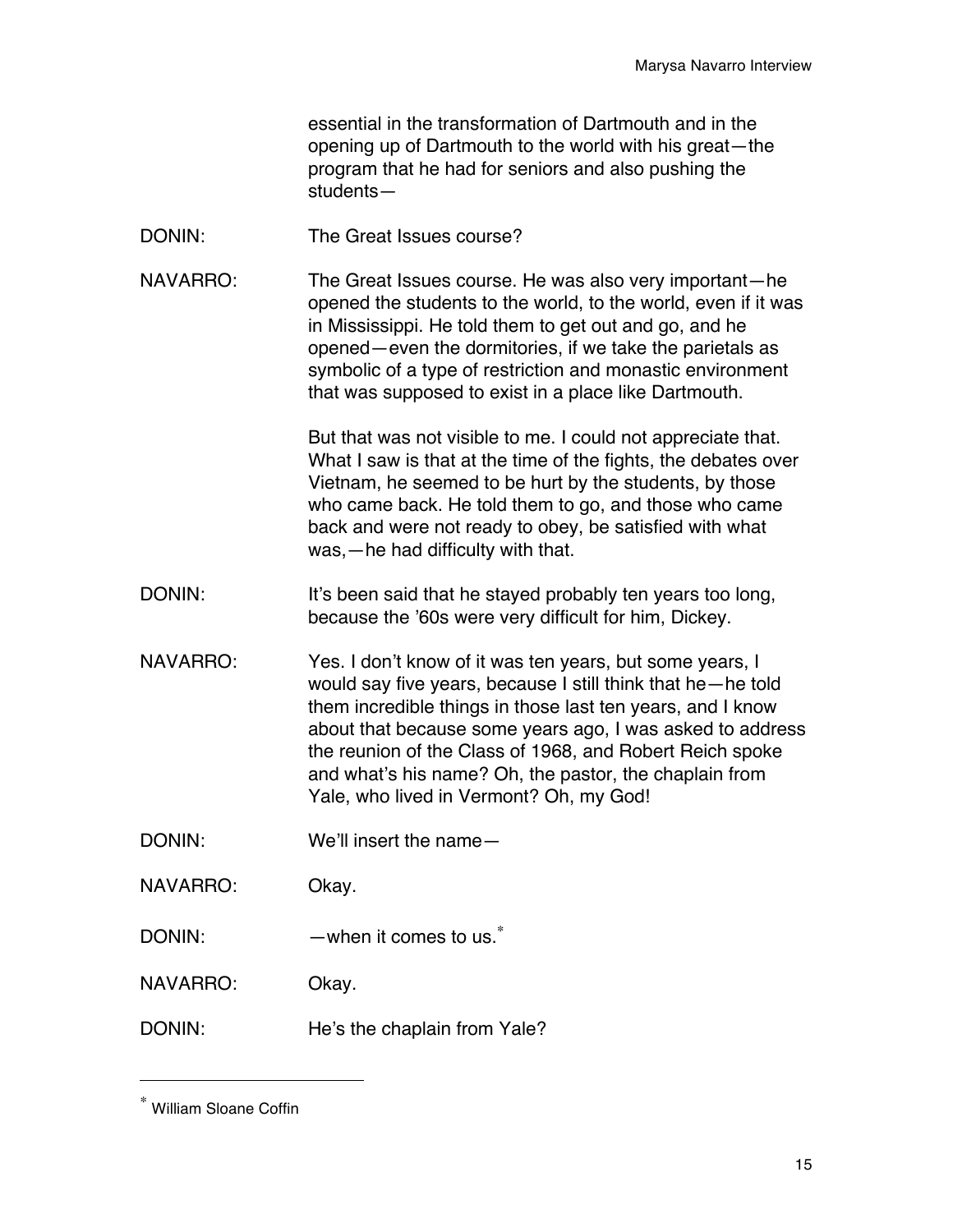- NAVARRO: He used to be the chaplain for Yale, who became very antiwar at Yale, and then he came, and he moved—oh, my! He moved near Hanover, and he died near Hanover. He also became—after Yale, he was a chaplain in New York, in the big church at Columbia University, near Columbia University. And he—anyway, I won't try, because otherwise I'm going to spend half an hour looking for his name.
- DONIN: It'll come to you in the middle of the night. [Chuckles.]
- NAVARRO: Robert Reich and I were the speakers. Robert Reich graduated in '68. And the chaplain was a very important person in '68, and that's the year I went to Dartmouth, and that's why they asked me to speak. It was, like, the twentieth year reunion. And for that talk, I did homework. I looked at *The Ds* and *Aegis* and all the materials in the decade before '68, and paying attention to the previous four years because that's—the world was impinging on Hanover, and the place was resisting enormously, but the students were ready to go.

And so what I found out there is that, in my opinion, what I saw happening is that the students were exactly the way Dickey had pushed them to be, had coaxed them to be: to be open to the world, to be open to new ideas, to think for themselves, to help their fellow man, and so therefore the consequences of action there were sometimes very difficult because they seemed to be very distant from the thoughts.

And so therefore that disturbed Dickey. He did not know what to do with that, and the students were somehow, I think, rather cruel because they were ready to do things that were not expected of them.

- DONIN: Well, except they were reflecting what was going on all across the country.
- NAVARRO: Exactly. And in that sense, they were true to the mission that Dickey had drafted for them, and he should have been very proud of it.

Then there was another thing that happened to me, and so therefore I—I went to Beijing in 1985—no, '95, at the time of the U.N. meeting, and I realized then, after doing some work, that if it hadn't been for something that Dickey did in the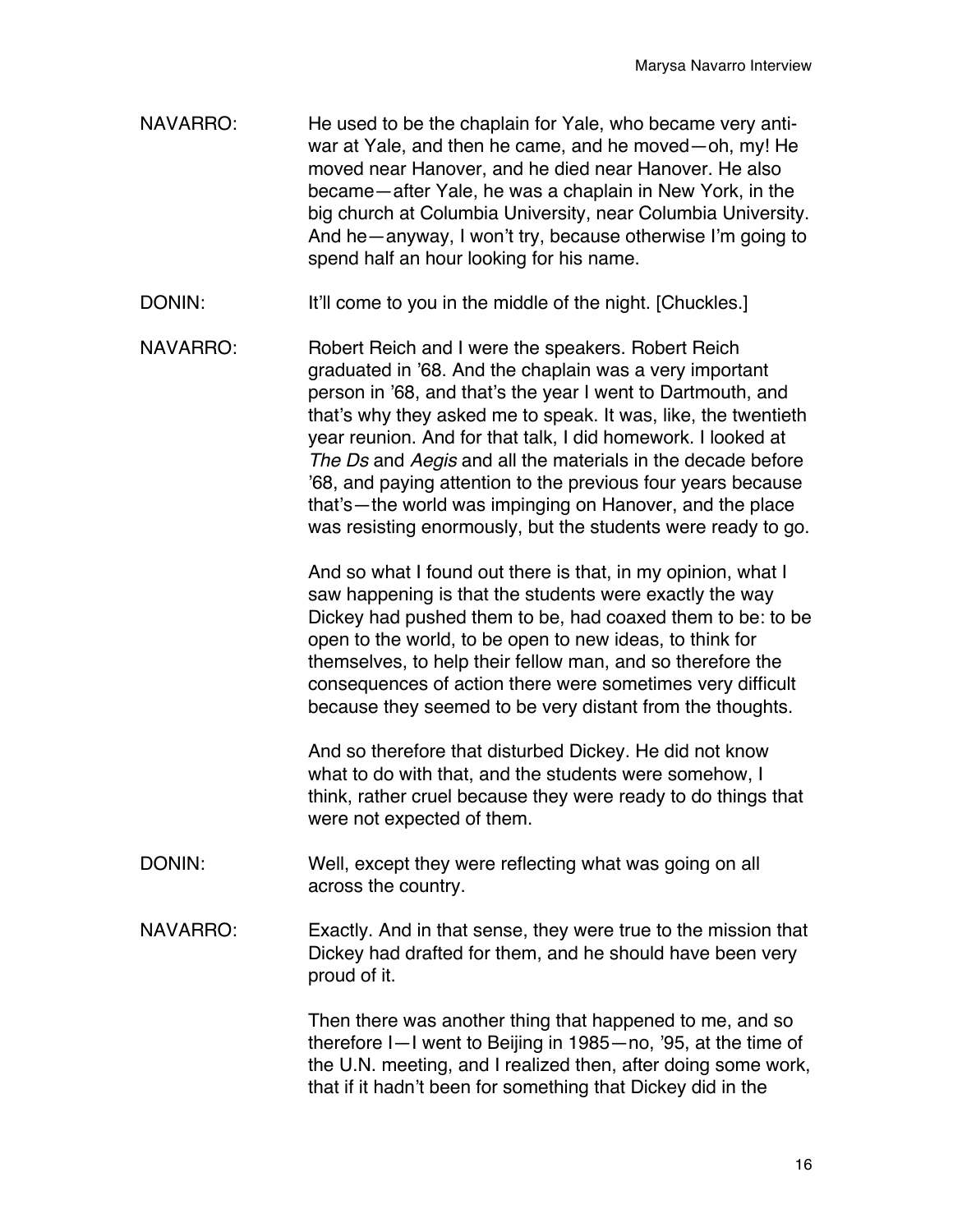1940s, when he was working for the State Department, the 30,000 women who went from all over the world to Beijing, to Huairou, which is where the NGOs met, the women met, we would not all of us have been there because he's the one who said, who asserted that at the United Nations it should not be a place where states discussed, governments discussed but also where civil society would, through their organizations, would discuss.

And so the non-governmental organizations that he put in the charter is what has allowed, in the '90s, the participation of people like me, like people who were displaced, people who did not belong, people who had no say in the government could have a say in the affairs of the world.

And so therefore I began to have an intellectual love affair with Dickey in my old age, and he had died by then, a long time, but I acquired an enormous respect and really thankful to what he had done in his life, both at Dartmouth and in the world—in the United States and therefore the world at large. And when I received the chair, I spoke about that, and I thanked Dickey for that.

- DONIN: So when you were a hot-headed young history teacher, you didn't appreciate it.
- NAVARRO: I did not. I did not appreciate it, but it was good to be able to say I was wrong and, at the same time, to understand what he had done, and what he had done for the institution. And, yes, I think that the kind of changes that had begun to take place were very important for the transformation of the institution, and I think that one of the—what happened afterwards is that in the case of the presence of women in the institution, the institution was very slow at first to accept the fact that there were other institutions that were hiring women, and it was—let's remember that Dartmouth was the last of the Ivy to accept coeducation.

So to me, when I got there—or I got here—the first thing was, well, why shouldn't women be here? Especially because there was already a committee that was working on that.

DONIN: And they'd already sort of stuck their toe in the water-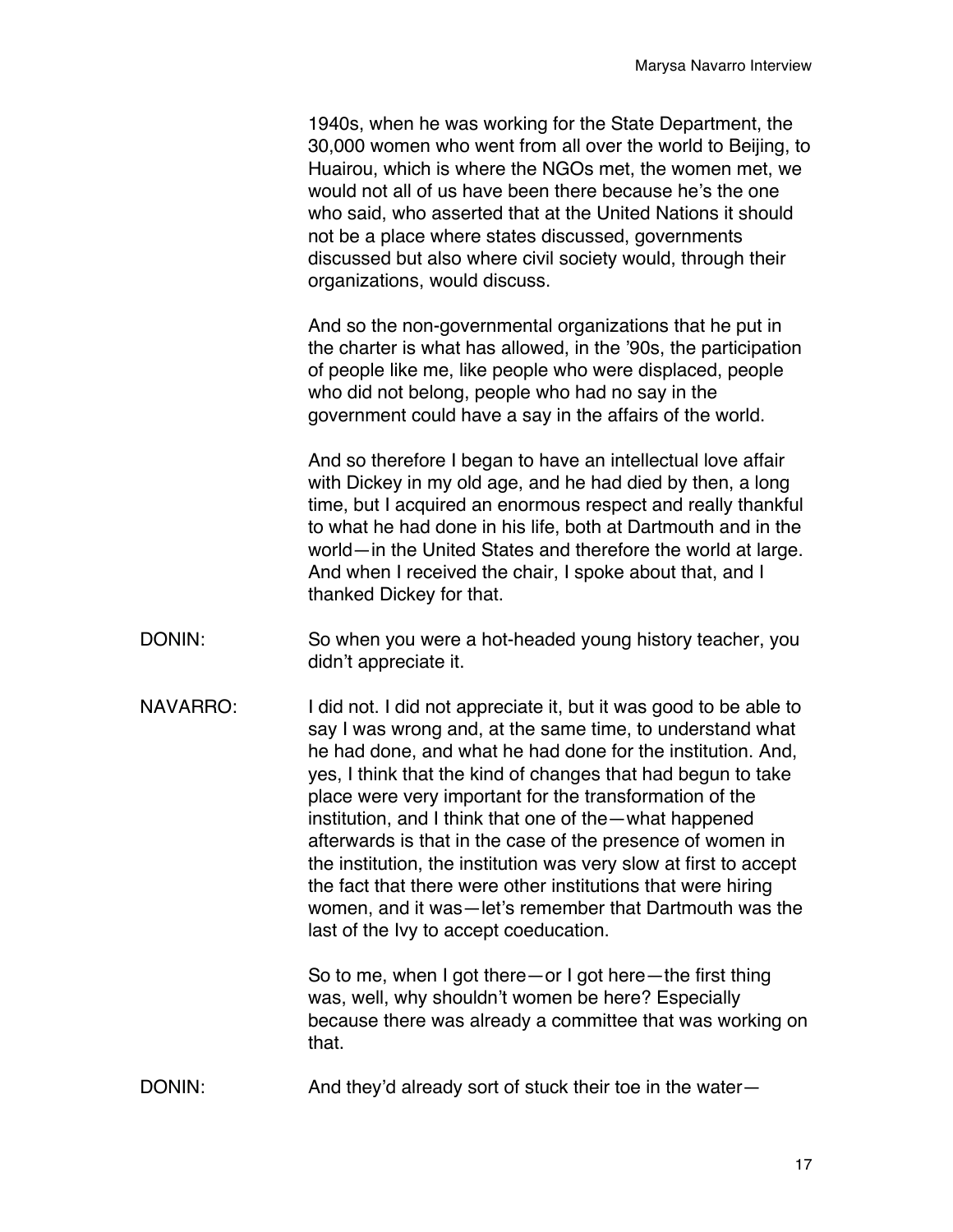NAVARRO: Oh, yes.

DONIN: — — a little bit by allowing women to come as, you know, oneterm students. The college exchange program was already happening.

NAVARRO: I thought that was the year after.

- DONIN: Oh, was it?
- NAVARRO: The year I came.
- DONIN: The year you came.
- NAVARRO: Yes.
- DONIN: Yes.

NAVARRO: Because I was in charge of the ones dealing with history.

- DONIN: Oh, yes, right.
- NAVARRO: And they were from-
- DONIN: Mount Holyoke, wasn't it?
- NAVARRO: Mount Holyoke, and they were from—mostly from Mount Holyoke but also from—
- DONIN: Well, the Seven Sisters.
- NAVARRO: And Vassar and yeah.
- DONIN: Right.
- NAVARRO: And Smith was also there anyway, so the talk was there. And it was unavoidable. The only problem was the alumni and the board and a sector of the student body. I would say, on the whole, that the faculty was in favor of coeducation. There were people who voted against in the faculty, but they were a minority. And obviously, those who were involved in *The Daily D* were very much in favor of coeducation.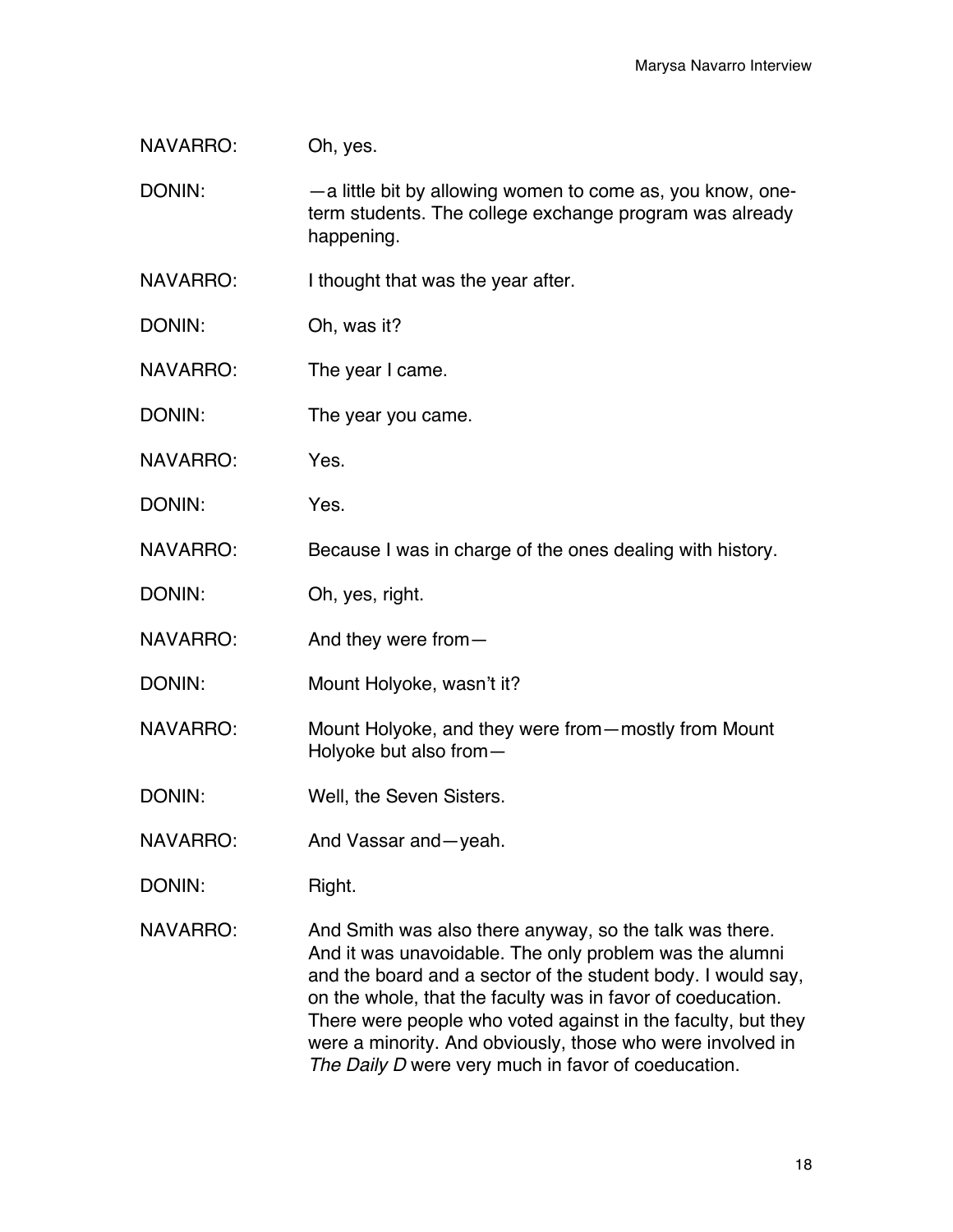DONIN: You told us that wonderful story last time, about the vote.

NAVARRO: [Chuckles.] Yeah, about the vote.

DONIN: Yeah.

NAVARRO: And the bet.

DONIN: Uh-huh.

NAVARRO: And so there was support, and there was willingness to jump into coeducation, discussion of coeducation, which came at the same time that there were other issues, like Vietnam. So it was complicated. And it became a very exciting place.

- DONIN: Very!
- NAVARRO: Very exciting place.
- DONIN: Well, the debate over how they were going to actually make this happen was exciting,—
- NAVARRO: Yes.
- DONIN: —with the whole model of trying to pass the idea of having a separate women's college across the river.
- NAVARRO: That was totally insane, in my opinion; it was hard to be against Kemeny on that one. But I think he was wrong. I think that many people in the institution were for coeducation but they were afraid they were not going get it because the board was against it, and the board was largely against it. And I think that Kemeny was right to be worried about it.

On the other hand—and the fact is that we had to find all sorts of subterfuges in order to get the coeducation—

DONIN: Well, that was how the Dartmouth Plan—

NAVARRO: The year-round—yes, the Dartmouth Plan, the year-round operation. A very important part of the curriculum was transported to Spain, to Mexico, to France, to Germany, to Russia at the time, so that we could have enough beds for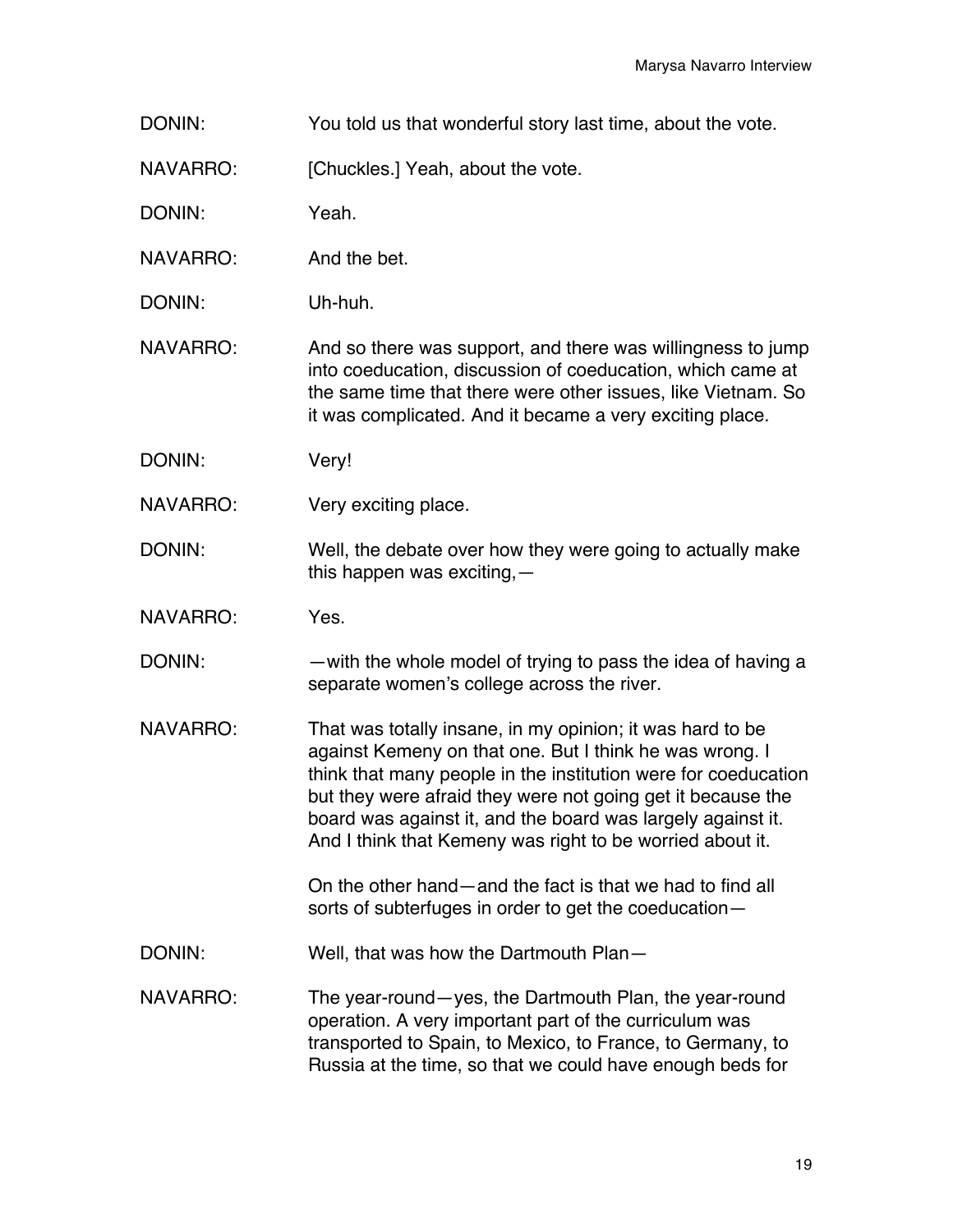students. All that was—they were subterfuges, but they worked.

DONIN: They did work.

- NAVARRO: They did work and it became possible. But the biggest problem, I think, is that we needed to convince the alumni that nothing had changed the fact that women were there. That was wrong. That was very wrong. That was the second thing in coeducation process, in my opinion, that was not done properly, because the place *had* changed. The place became a different place because almost half of the population was different than the males that had lived there all of their lives. And so therefore to pretend that it didn't was deceitful and not very good for the students.
- DONIN: Was it a purposeful holding back of information or just telling the story differently?
- NAVARRO: It was telling the story differently. I don't think there was wrong information given to the alums—you know, the contact with the alums being as intense as it is at Dartmouth, only like many other institutions, I don't think that it's very different in that sense. In any case, it was telling—you know, not lying but telling half-truths or partial truths, and also saying, well, we had a quota. And that only exacerbated—that created the kind of—
- DONIN: Another problem.
- NAVARRO: No, that created a problem that did not exist because it pitted the women against the men, or the men against the women, and then you begin to have an intensity of reaction against the presence of women, which was really disagreeable to them and uncomfortable and mean and inappropriate, totally inappropriate. So then there was another battle, which was to get the quota out.
- DONIN: Which took a very long time.
- NAVARRO: It took a long time, and it disappeared when President McLaughlin came.
- DONIN: Or Freedman, I think, wasn't it?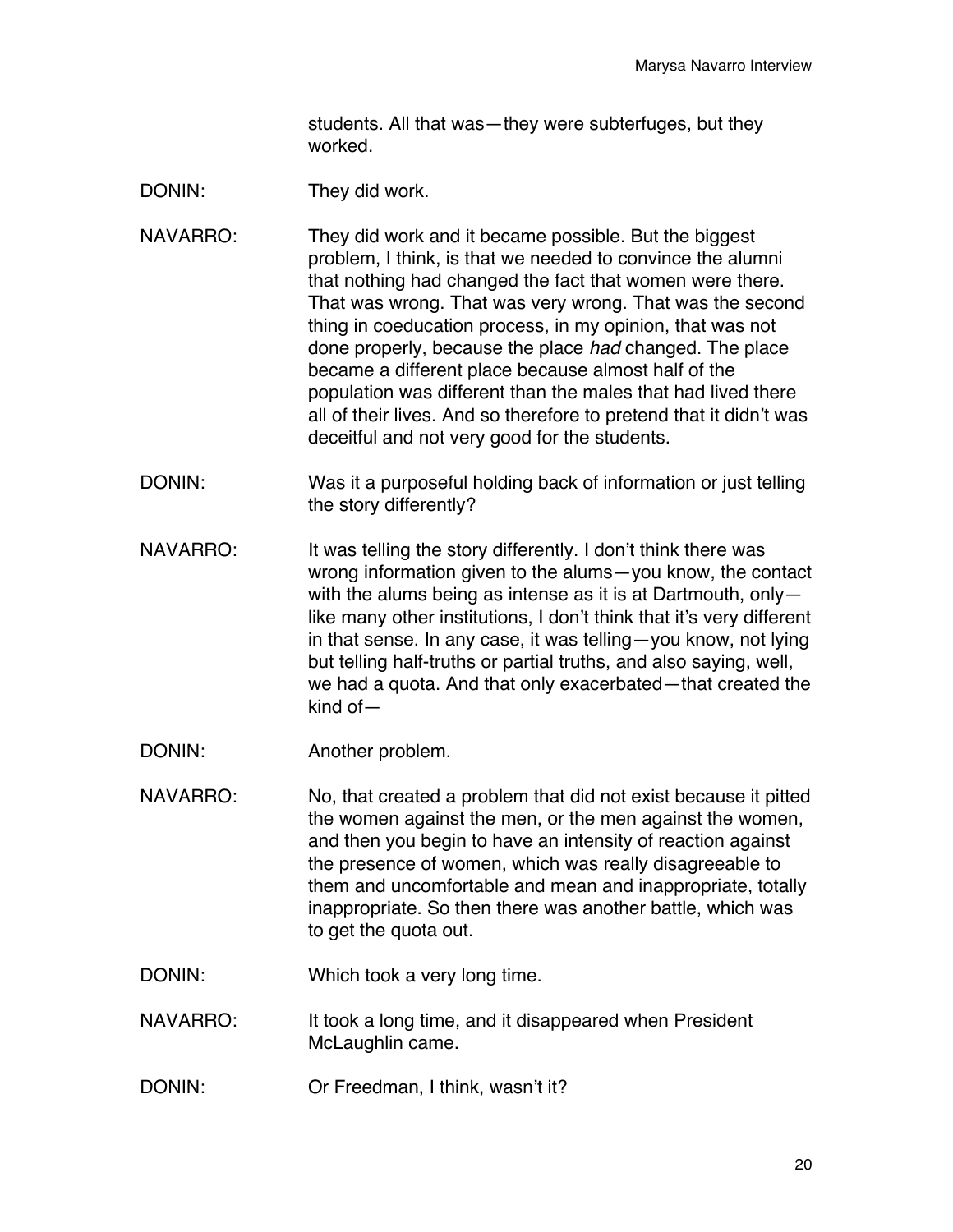- NAVARRO: No. No, no, it was under McLaughlin, I think.
- DONIN: That they reached parity.

NAVARRO: Yes, yes, yes, yes. So—I believe so.

- DONIN: We can check that.
- NAVARRO: Yeah.

DONIN: We can check that.

- NAVARRO: But that changed the situation. But I think that there were very few women faculty members.
- DONIN: Well, I was going switch us from students to faculty now.
- NAVARRO: You've changed the college, you changed the student body, but you don't change the professorate. So therefore, not enough. There were demands, or there were needs, not demands. There were needs on the part of the female students that were never unmet. They could not even be expressed if you want to. But you saw that once you got close to the students or the students got close to you.
- DONIN: Sure.
- NAVARRO: And there was a kind of relationship with those first generations that we established that I think was very exceptional, and that's because it was in a very contested environment, in a very unfriendly environment, an environment that had holes, pit-holes, and students fell in metaphorically.
- DONIN: In every aspect of their life.
- NAVARRO: Yes.

DONIN: I mean, not just academics but athletics—

NAVARRO: Social, athletics—well, athletics. It was bad, very, very bad. And because they didn't play football, American football, and they began to get some support for basketball and other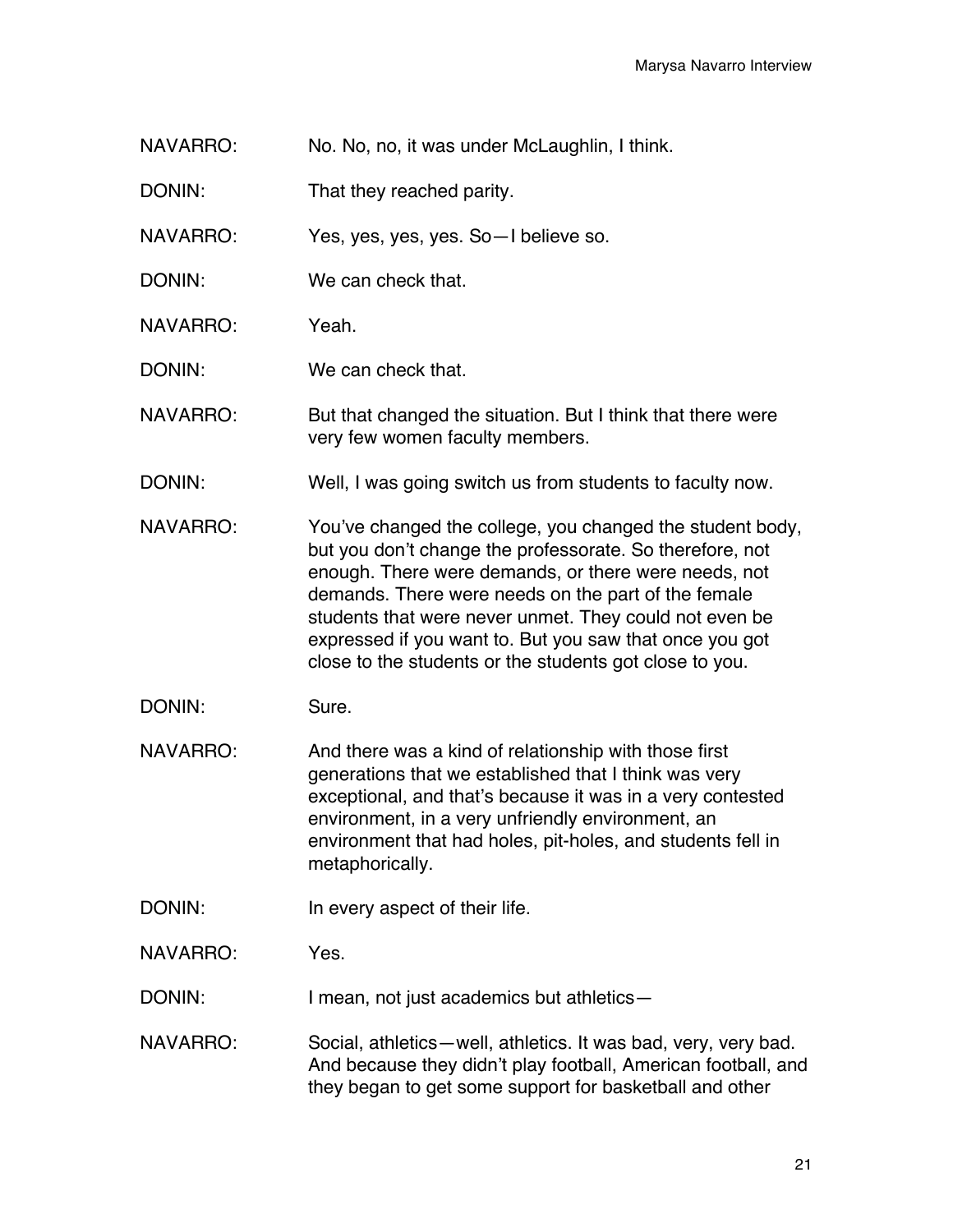games and other sports, but the sports that were not—there was no opening for the women. "What is it that *you* want to play, and what is it that we need to do in order to"—no, that wasn't it. And there was a threat at a time. I can't remember when it was because I had a conversation with students, and I can't believe it, but I kept saying, "Don't go to Ty-—don't complain yet." They wanted to sue the place because they wanted—I say I can't believe it because I was calming them, because I think they would have at that time lost more, try to speak more and help them to deal with the athletics department and get more support, which they got in the end. But nevertheless, it took a long, long time.

- DONIN: Well, Title IX finally came along, too.
- NAVARRO: Yes, yes, to help them.
- DONIN: Help them along.
- NAVARRO: Yeah, yeah.
- DONIN: And, of course, the Civil Rights Act with the affirmative action regulations came along.
- NAVARRO: Yes, but that was there for a long while. That was there from the very beginning.
- DONIN: From the beginning, Yes.
- NAVARRO: It didn't make any difference. Oh, there was a moment for the faculty that I wrote a letter to the COP, on which I was sitting, complaining that there were not enough—that women were not hired by the departments. And so what they did was to create a committee on the status of women, which they asked me to chair, and I was an assistant professor. And there was Jacqueline Sices, who was a lecturer in French, David Sices's wife.
- DONIN: Right.
- NAVARRO: He was the chair of the French department at that moment. She and I became the only two women in this committee, which had only senior members of the faculty, all male and all chairmen of departments, including Lou Morton, who was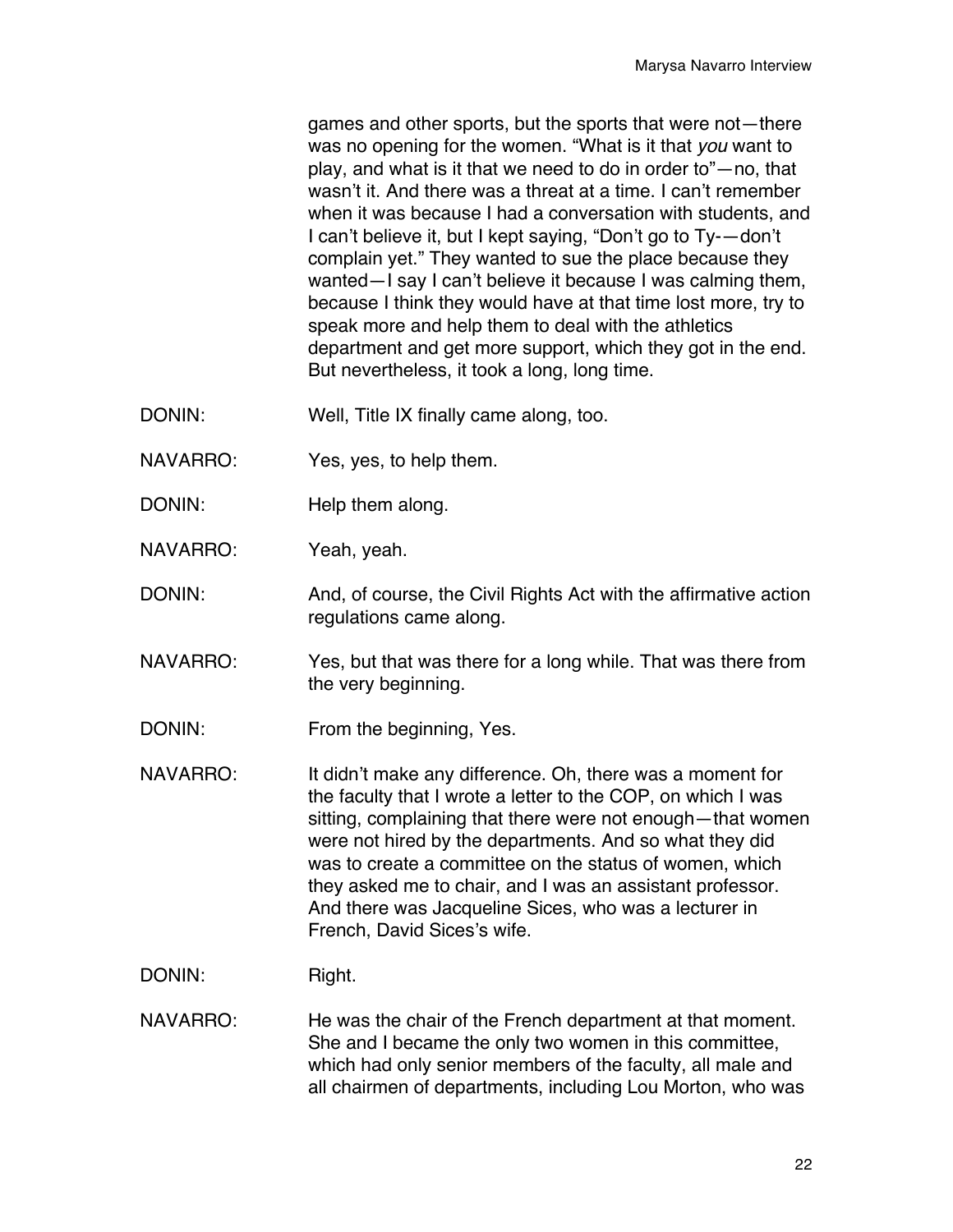the chair of the History department, who was my chair. And it was to talk about making the recommendations, and we made—that was in 19-—when was it, '52? '6-— No.

- DONIN: It must have been—it was in the early '70s, I think.
- NAVARRO: Yes. Yes.
- DONIN: Yes.
- NAVARRO: We made twelve recommendations. I got the gentlemen to agree to the twelve recommendations, which had to go to faculty. I can't remember the date now—
- DONIN: We should—
- NAVARRO: — qet my vitae.

DONIN: "Recommendations of the Committee on Faculty, 1972."

- NAVARRO: Two!
- DONIN: Yep, here it is.
- NAVARRO: That's it. Okay. We had to present that to the faculty, and I had to speak to that. And there was a colleague of mine no—well, it was a colleague who said, "Well, women cannot be mothers and professors at the same time." In the floor of the faculty! Which I will never, never forget, and never forgive. I mean, colleagues could say those things as clearly as light and be absolutely satisfied with themselves after saying those things.
- DONIN: And you were sitting there as a mother at that point in time.
- NAVARRO: I was standing up! I had a wonderful daughter. [Chuckles.] I was a mother and I told him I was a mother. I was not—I don't… I gave him a very bad answer. I told him I was not a monster or something like that and that I was a professor and I was a mother, which he knew.
- DONIN: Of course! Of course.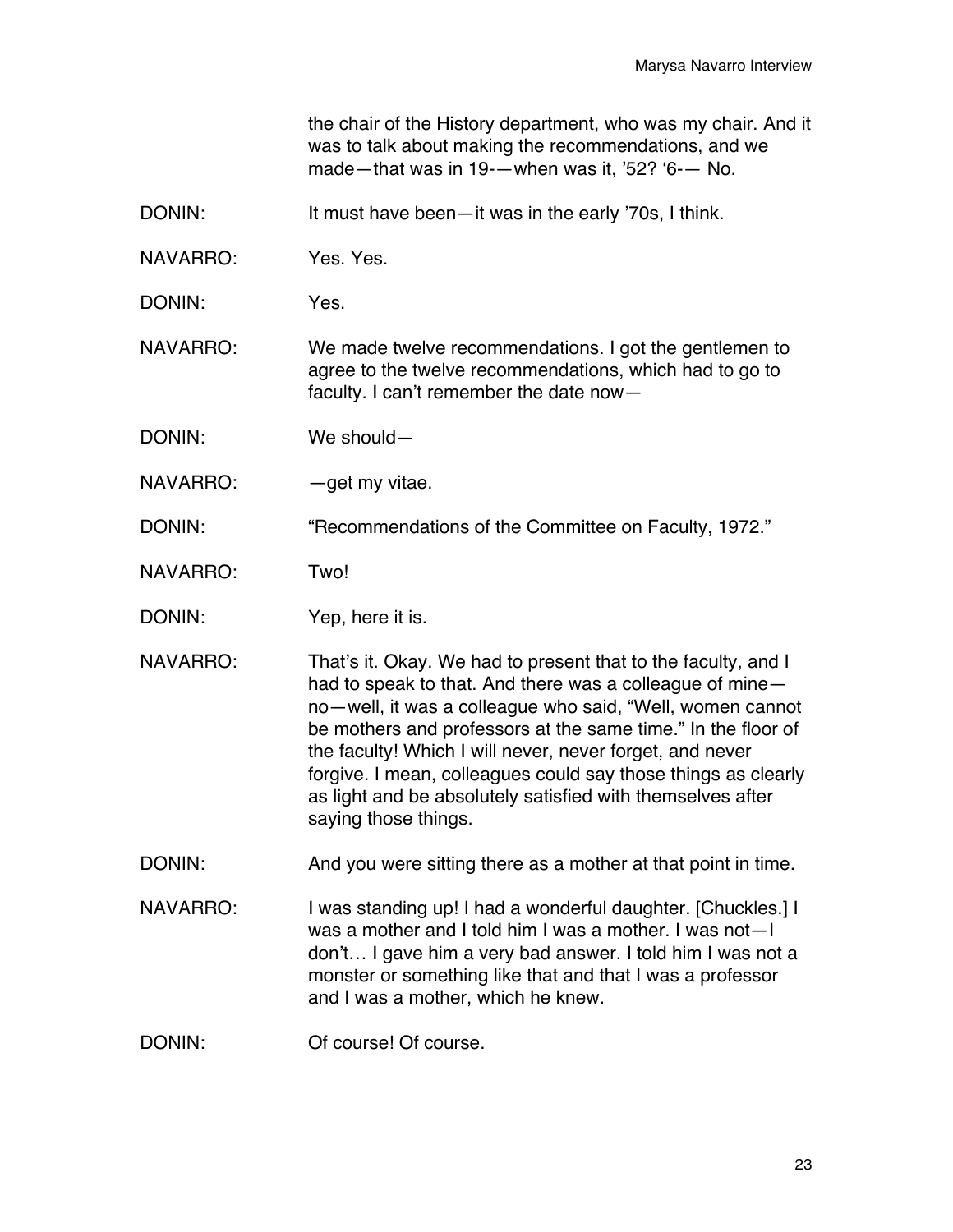- NAVARRO: Which he knew. But anyway—so there was some resistance, and we did twelve recommendations, and only one didn't pass, which was the daycare center—
- DONIN: Oh, yes.

NAVARRO: —which passed ultimately because they had to do it.

- DONIN: Well, I think later on, when they finally got an affirmative action officer—
- NAVARRO: Yes.
- DONIN: —they had to create
- NAVARRO: They had to do it.
- DONIN: Yes.
- NAVARRO: And so everything that we recommended in '72—and I think that had helped enormously, the institution, because we were very much ahead of other institutions about those measures.
- DONIN: Really!
- NAVARRO: There was a moment—I think it was '75 or '76—we had more tenured women and we had more women in the ranks than most of the Ivies.

DONIN: Who had gone co-ed ahead of Dartmouth.

NAVARRO: Much earlier than Dartmouth. But we had—and I feel very proud of myself because I pushed at the level of the faculty and tried to—even about maternity leaves and all that. All that was done earlier than in other places. And I think it worked. The institution was responsive. The History Department was very responsible and responsive. There were enough people—and not only the History Department—who appreciated this kind of—the fact that there were some departments like the language departments, which had a lot of women, and so I think that they began to change their views.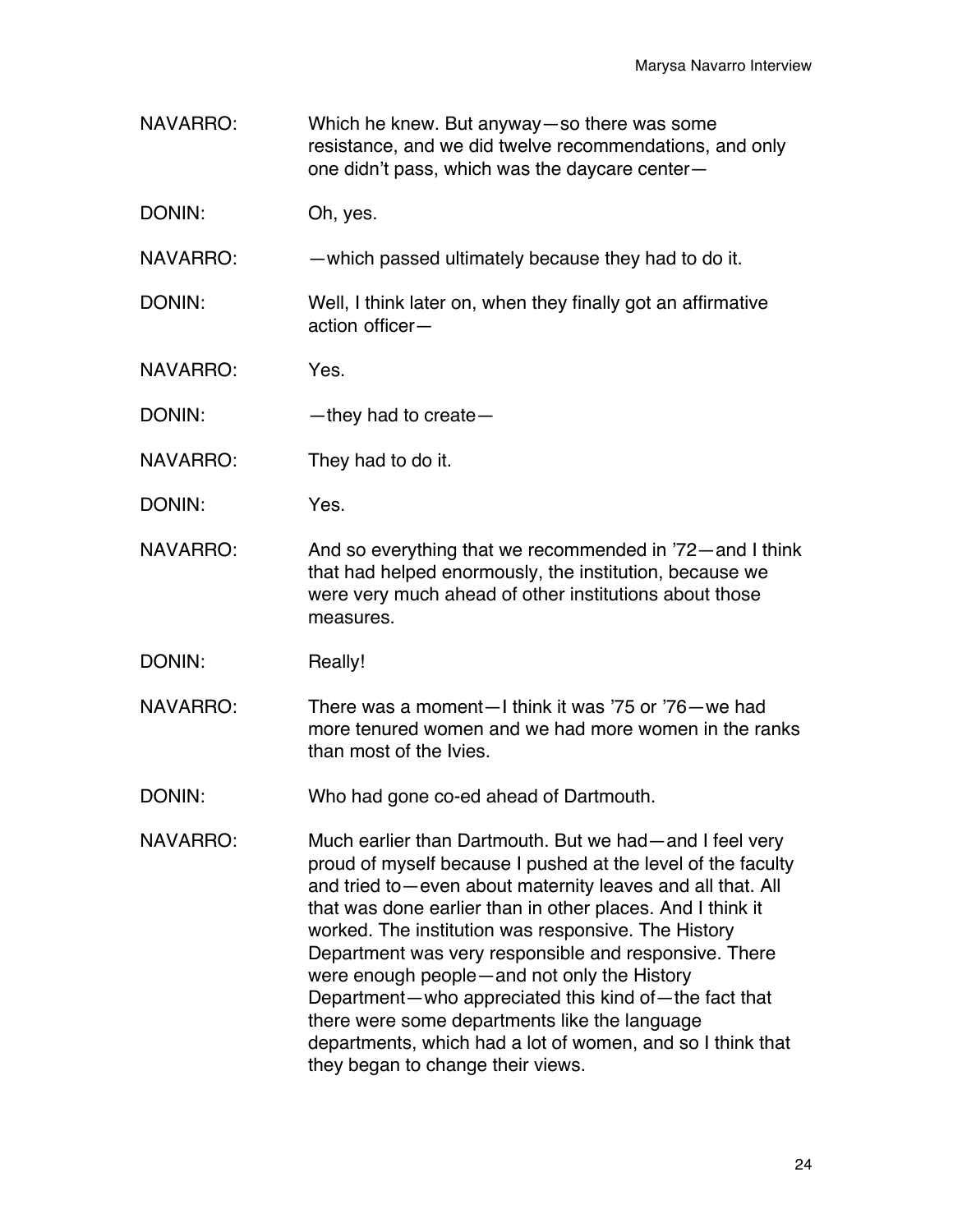The English department took a hell of a long time to change, and part of the work that I did at that time was to go and talk to the department heads and say, "Why aren't you hiring women?" Before we did the report. And I would be told, "There are not"—there was a formula used then. I can't—not adequately prepared, no.

- DONIN: Wasn't the answer that there weren't enough in the pipeline, who were coming up, —
- NAVARRO: No, there were not—
- DONIN: who were Ph.D.s?
- NAVARRO: But they were not—no. First of all, they used an adverb, which meant that the women who were supposed to be hired had to be special.
- DONIN: Special?
- NAVARRO: No, "special" was not the word used. God, how can I have forgotten? But it meant that they needed to be trained, well, like the men are trained, but they never said that the men needed to be trained, but the women needed somehow—it was as if women could not be trained. That's what they—
- DONIN: You mean they needed more training beyond getting their Ph.D.
- NAVARRO: That was the meaning of what they said, that they needed to be worthy of being considered or something like that. I can't remember how it—and I could kick myself. I heard it so many times. And then they were—or, or that there were not enough women in graduate school, and we didn't have and, you know,—
- DONIN: Was this just the English department or other departments?
- NAVARRO: No, Anthropology department, Psychology department. Ooh! The sciences? Forget about the sciences.
- DONIN: Yeah, I was going to say. So communities—social science—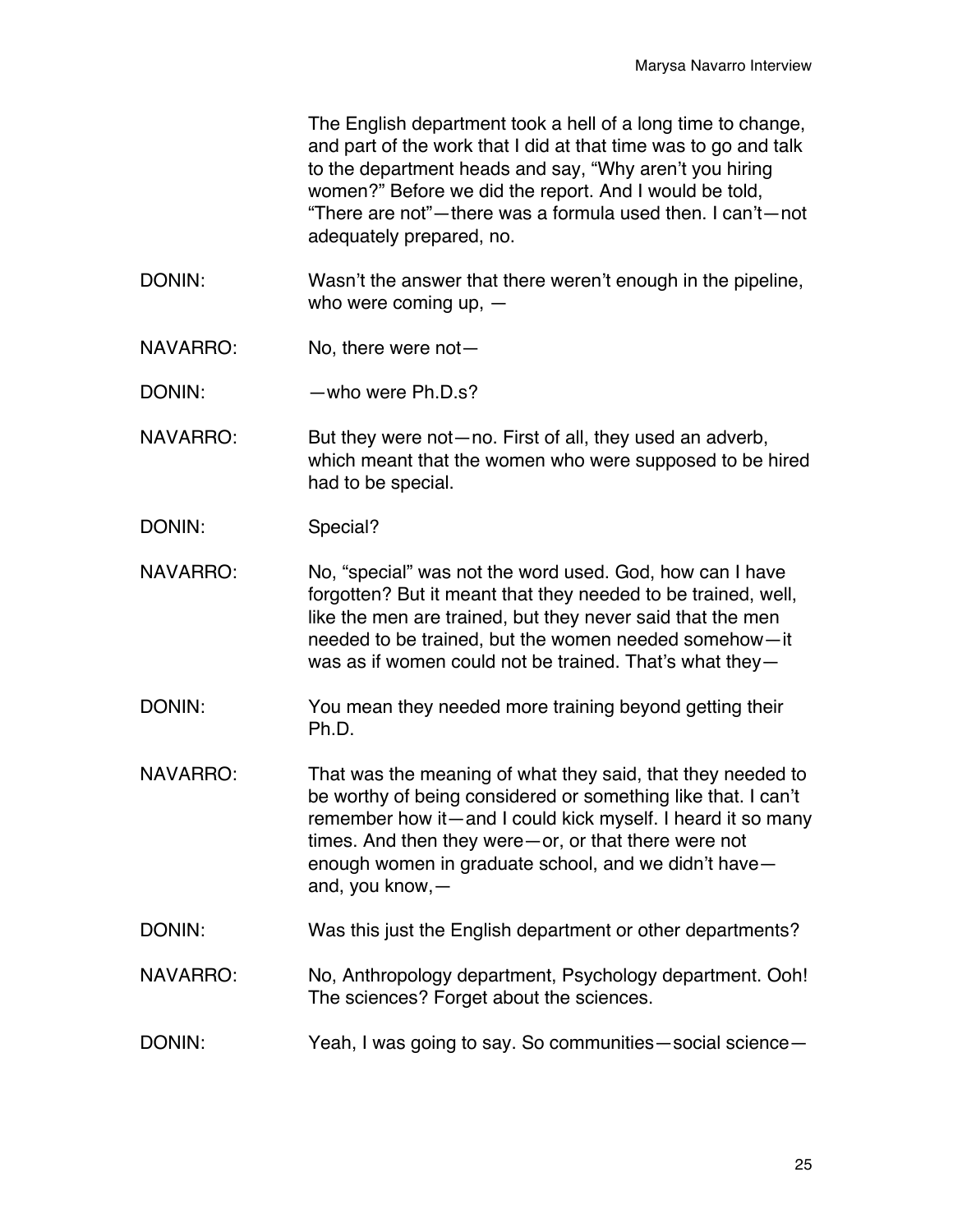NAVARRO: They were all the same. They were all the same. I never went to talk to the English—because I knew there were all sorts of women in English. There had been for generations. But nevertheless—and they had some when I began to do that. There were—Blanche Gelfant was not there. Blanche Gelfant came later. But Brenda Silver was already there. But sometimes—people came with—finishing their dissertations, you see. They hadn't finished their dissertation. Took longer than the men. Sometimes they had babies in the middle. And all that complicated their lives and became the reasons for letting them go.

> And there were women, there was a large—in the early period, there was a great deal of revolv-—Dartmouth was a revolving door.

- DONIN: They came and left.
- NAVARRO: Women came and left. Two, three. They couldn't make it or they didn't want to stay, or took the opportunity to get another job as soon as they could.
- DONIN: Yeah. So, at the same time as you are lobbying—or whatever the word you want to use—the departments to hire more women, you also—you and other women, I think wasn't there some sort of a group of both faculty and staff that initially came together to support one another?
- NAVARRO: The caucus.
- DONIN: The Women's Caucus. Organized the Women's Caucus. Yeah, that was the other thing that I organized, the Women's Caucus. And it was mostly faculty and librarians. Genevieve Williamson was in there. One who came—my dear friend later on was not there. Oh, God, she was wonderful. She died last year.
- DONIN: Margaret Otto?

NAVARRO: Margaret Otto was not at Dartmouth.

- DONIN: At that time, no.
- NAVARRO: It was the—what's his name? Was the librarian.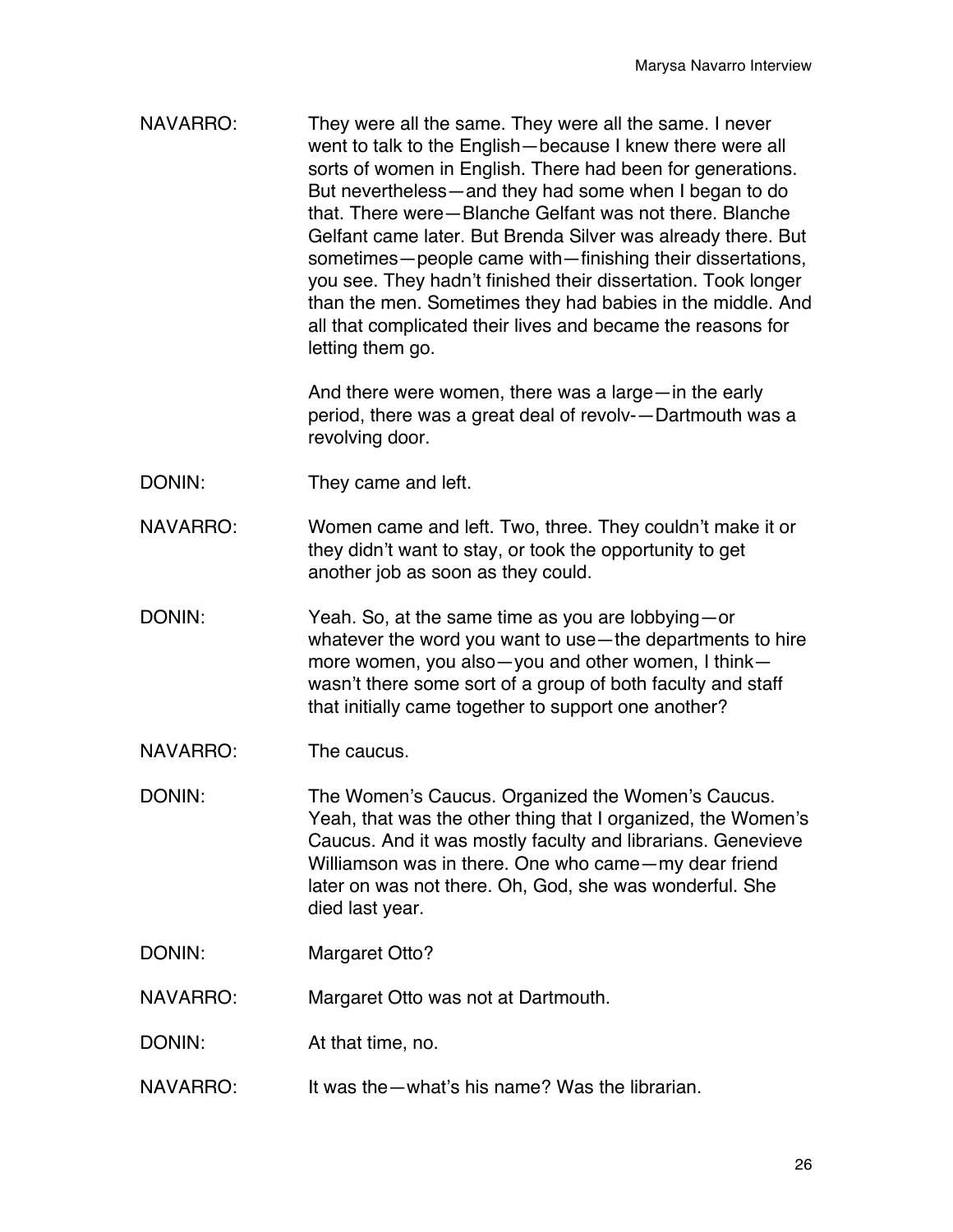| DONIN:          | Lathem?                                                                                                                                                                                                                                                                                                                                                                                                                                                                                                                    |
|-----------------|----------------------------------------------------------------------------------------------------------------------------------------------------------------------------------------------------------------------------------------------------------------------------------------------------------------------------------------------------------------------------------------------------------------------------------------------------------------------------------------------------------------------------|
| NAVARRO:        | Lathem.                                                                                                                                                                                                                                                                                                                                                                                                                                                                                                                    |
| DONIN:          | Ed Lathem?                                                                                                                                                                                                                                                                                                                                                                                                                                                                                                                 |
| <b>NAVARRO:</b> | Ed Lathem was the librarian. But there were quite a few<br>people – some people, a handful of people, which is quite a<br>few at that time because they were, you know, talking with<br>faculty.                                                                                                                                                                                                                                                                                                                           |
| DONIN:          | Yeah.                                                                                                                                                                                                                                                                                                                                                                                                                                                                                                                      |
| <b>NAVARRO:</b> | And they were not—I think that to some extent, I think the<br>women in the library were worried. They were afraid a little<br>bit.                                                                                                                                                                                                                                                                                                                                                                                         |
| DONIN:          | In what way?                                                                                                                                                                                                                                                                                                                                                                                                                                                                                                               |
| <b>NAVARRO:</b> | That they would be penalized or punished.                                                                                                                                                                                                                                                                                                                                                                                                                                                                                  |
| DONIN:          | By joining the caucus?                                                                                                                                                                                                                                                                                                                                                                                                                                                                                                     |
| NAVARRO:        | Yes, yes.                                                                                                                                                                                                                                                                                                                                                                                                                                                                                                                  |
| DONIN:          | Oh, interesting.                                                                                                                                                                                                                                                                                                                                                                                                                                                                                                           |
| NAVARRO:        | Yeah. And I think that women like Genevieve, because she<br>was married to Dick then-Williamson. And, you know, she<br>was securing her job. She was the acquisitions person for<br>the History department, and, you know, somehow she was<br>there. And there were two or three more from the library.                                                                                                                                                                                                                    |
|                 | And what we tried to do was to think about what is it to be a<br>woman faculty member or to work in the institution, and so<br>that's when we began to do things as well that had to do with<br>changes in the institution. And little things. But I think then<br>we complained a great deal because there were also always<br>little things that we could complain about, from changing the<br>pronouns in the faculty handbook to changing the pronouns<br>for the students, to the pronouns in the library material. I |

mean, that's the kind of thing that needed to be done, and

nobody cared about it unless you went after it.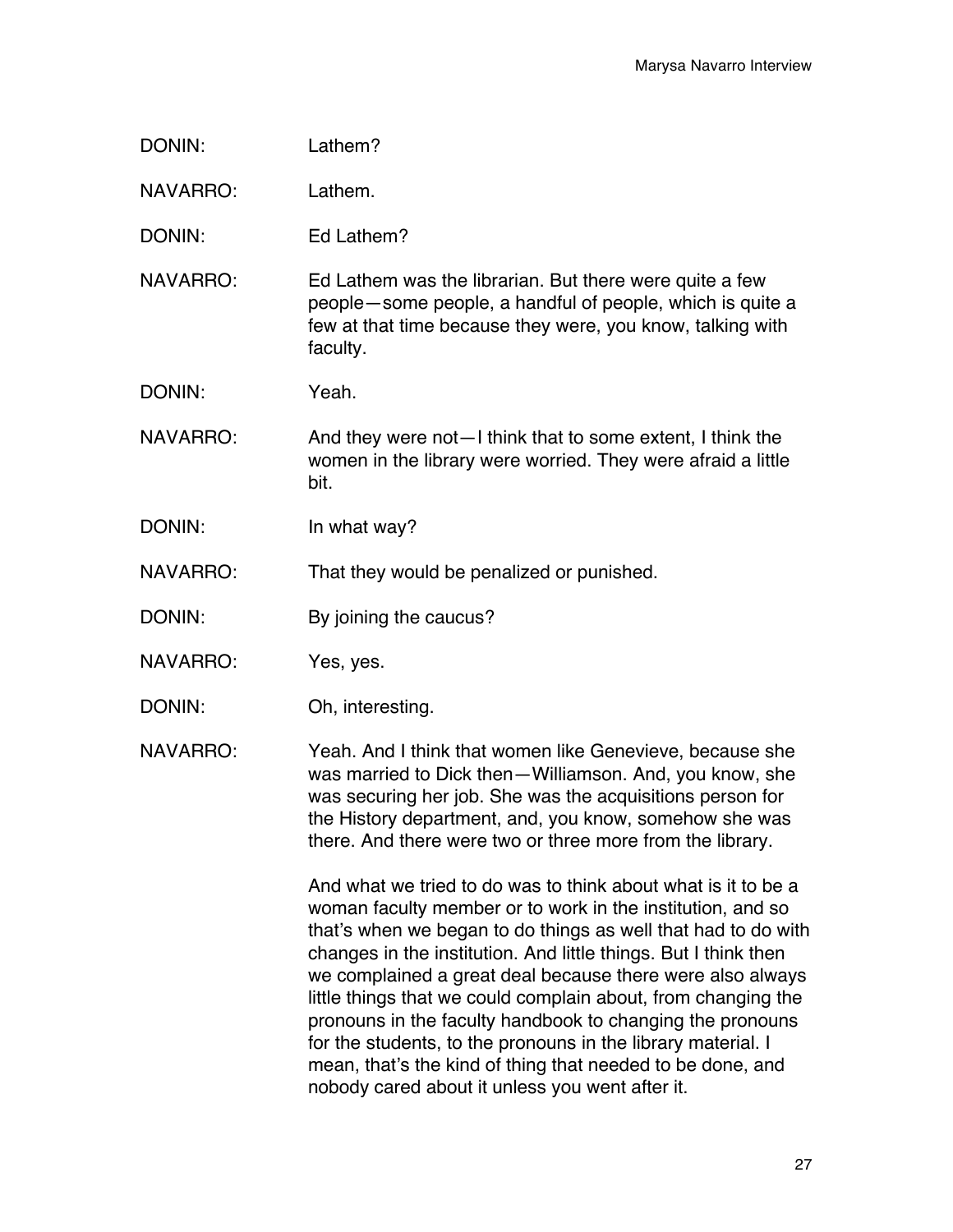- DONIN: It's a good thing you *were* hot-headed in your young years. You need the energy.
- NAVARRO: Oh, yes! [Chuckles.] Well, I had only one child and no husband. [Laughter.] And a lot of—but that was not the only thing that I did, because I did things outside. I mean, I worked for—*Ms.* Magazine came out, and I was on the international board. And then Gloria Steinem organized the Ms. Foundation, and I got involved in that as well. I got on the board. Then there was women's studies—
- DONIN: Well, that was the next thing.
- NAVARRO: Organizing, yes.
- DONIN: I mean, the work began to -
- NAVARRO: Pretty early, as well.
- DONIN: — create a body of a curriculum.
- NAVARRO: Yeah, a curriculum. And I think I taught my first course there were no books, no nothing.
- DONIN: No material.
- NAVARRO: Seventy-three. No materials. And I did not know what I was talking about. I mean, I was learning, and I studied, but it was inside the college, and it was also in meetings outside because in the historical profession, there were women beginning to talk about history, and then you had to go to meetings in New York and to meetings in Boston in order to find out what it was and learn what it was and then go to conferences, present papers and have big fights. So, I mean—
- DONIN: You had to create the body of knowledge.
- NAVARRO: We had to create the body of knowledge, do the research, do the thinking. And it was very exciting because there were all sorts of wonderful people working at this, on a variety of disciplines. And we organized a seminar at Dartmouth because then we got together because there was never—we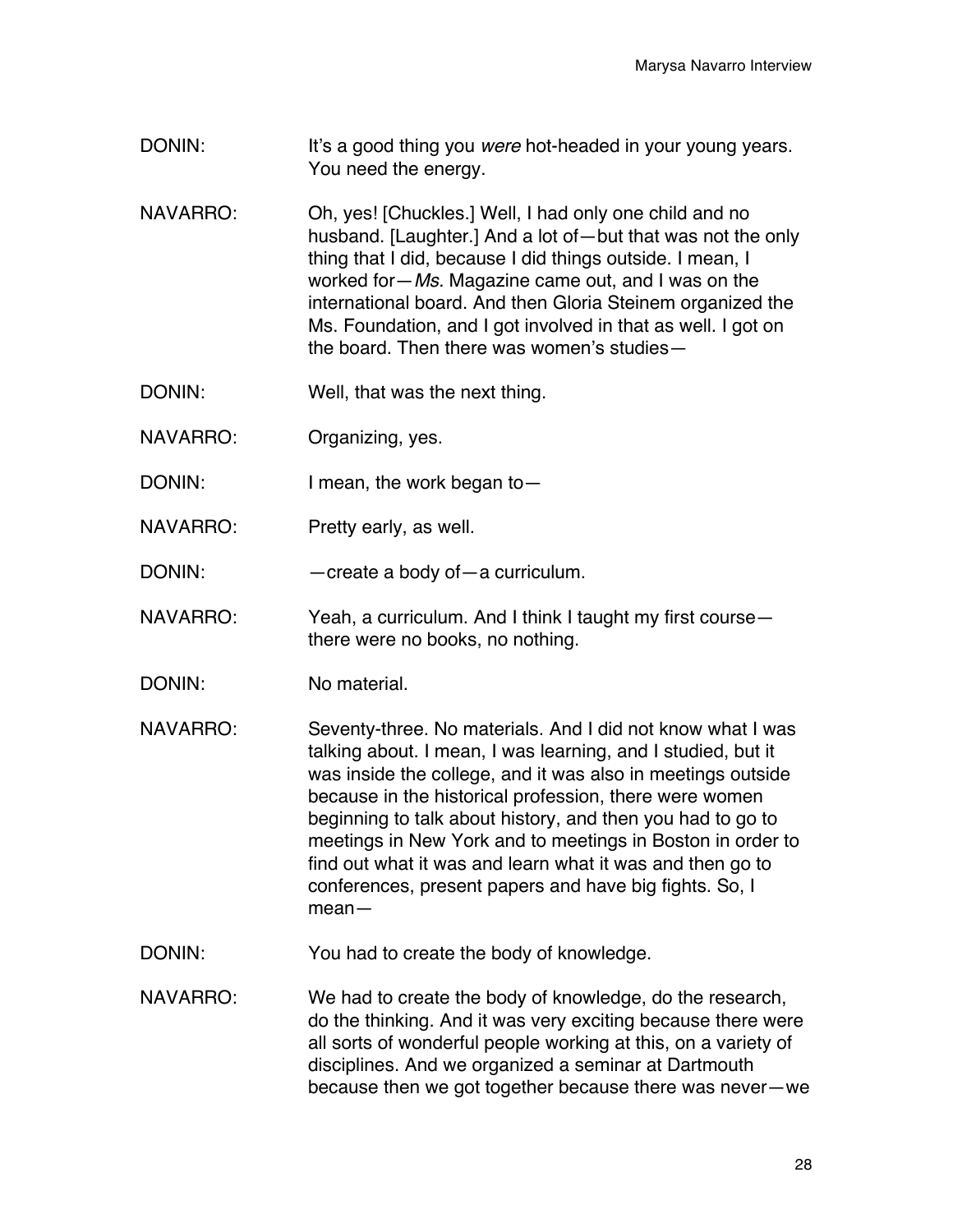were in one department, different departments doing one or two persons thinking about this or involved in this or interested in doing it. So therefore what we did was to get together in a seminar, where we gave papers, the papers that we were preparing to go to conferences or whatever. We circulated them, and we talked about the papers there. We shared the scholarship.

Then, at the same time, we began to do courses which were interdisciplinary or multidisciplinary. And then got money from outside the college to get some courses going. We got to teach them for three years. Then we got some more money to prepare a curriculum. Then we had a curriculum. And we then—we did the birth of a department. It was like a department was created except this is not a department because people had appointments *in* departments and were released for a course or part of a course.

And the college was very chintzy about this because sometimes there was a very limited amount of money available for these programs.

- DONIN: Was this now a program?
- NAVARRO: Then we created a program, yes. First we had courses: courses in English, courses in history, courses in French and in philosophy. And then there were enough people—people were hired—women were hired—women scholars were hired, and then they came with that interest, or they were willing to teach one course or part of a course. And so we had a curriculum, and we got support. And we got approval, faculty approval to do that, yeah.
- DONIN: Was there push-back from the faculty when you were building this program?
- NAVARRO: Well, a little bit, a little bit. Not directly. Not directly. But it's very interesting because they at first did not pay attention, too much attention. But then, when we began—oh, we'd invite scholars to come and give talks, and it began to—what was being done in women's studies began to make some noise about certain issues of relevance, theoretical as well as practical. Then people began to pay attention, and there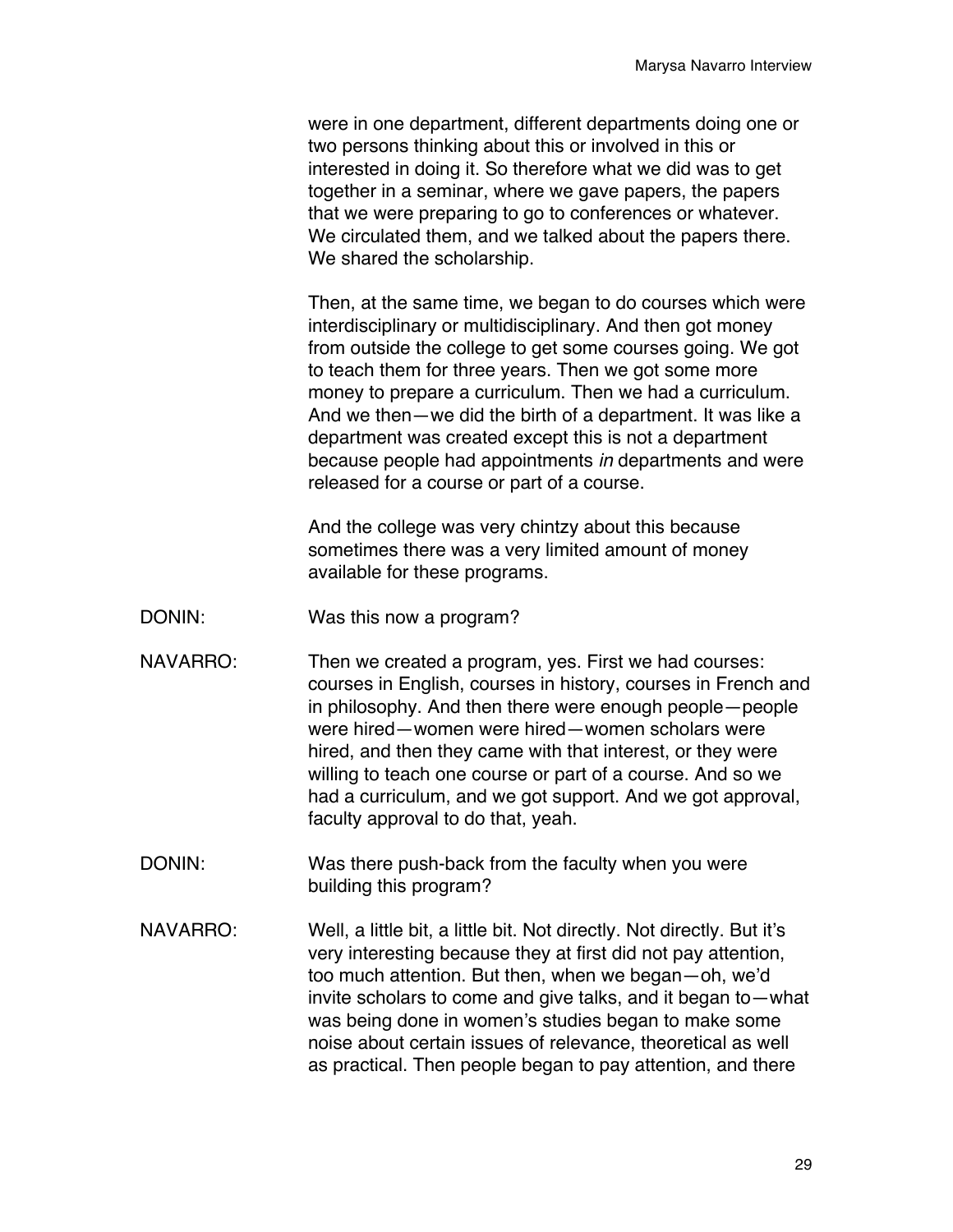was greater support. And people needed to be released from the departments in order to do that.

- DONIN: And was there any I mean, just putting this in context, while this was going on, did they already have in place other programs, for instance, focusing on Native American studies or Afro-American?
- NAVARRO: Well, the first program, if I remember correctly, was Afro-American.
- DONIN: That was in the '60s, I think.
- NAVARRO: In the late '60s.
- DONIN: Late '60s.
- NAVARRO: Yes. Then I was involved in the Native American program. I was on the program, because when I taught Latin American history, I taught pre-Columbian civilization, and some of the Native American students took my courses, and so therefore I supported them when they began to make noise about that. Jim Wright and I—we went around the country also to find out what to do about Native American programs, and we got the program going, so I was very proud of that. I worked for three years on that committee and stayed, hired Michael Dorris. I was in the group that hired Michael Dorris.

And then I let go because then I got involved in the math with Dwight Lahr, who was dean of faculty, and I was associate dean for the social sciences. We got a program on women in sciences. We got money from the Ford Foundation to get a program. And it was like pulling teeth from some people, but we began to move the issue in the sciences so that when Karen Wetterhahn came, there was at least some movement, at least some response among the scientists. And Dwight and I did that.

- DONIN: So that was a whole new frontier you had to open.
- NAVARRO: Yeah, because it was about women, but it was about the role of women in science. I remember Kemeny gave a talk. We had, like, a conference, and Kemeny gave a talk, because he had data about girls and the learning of mathematics.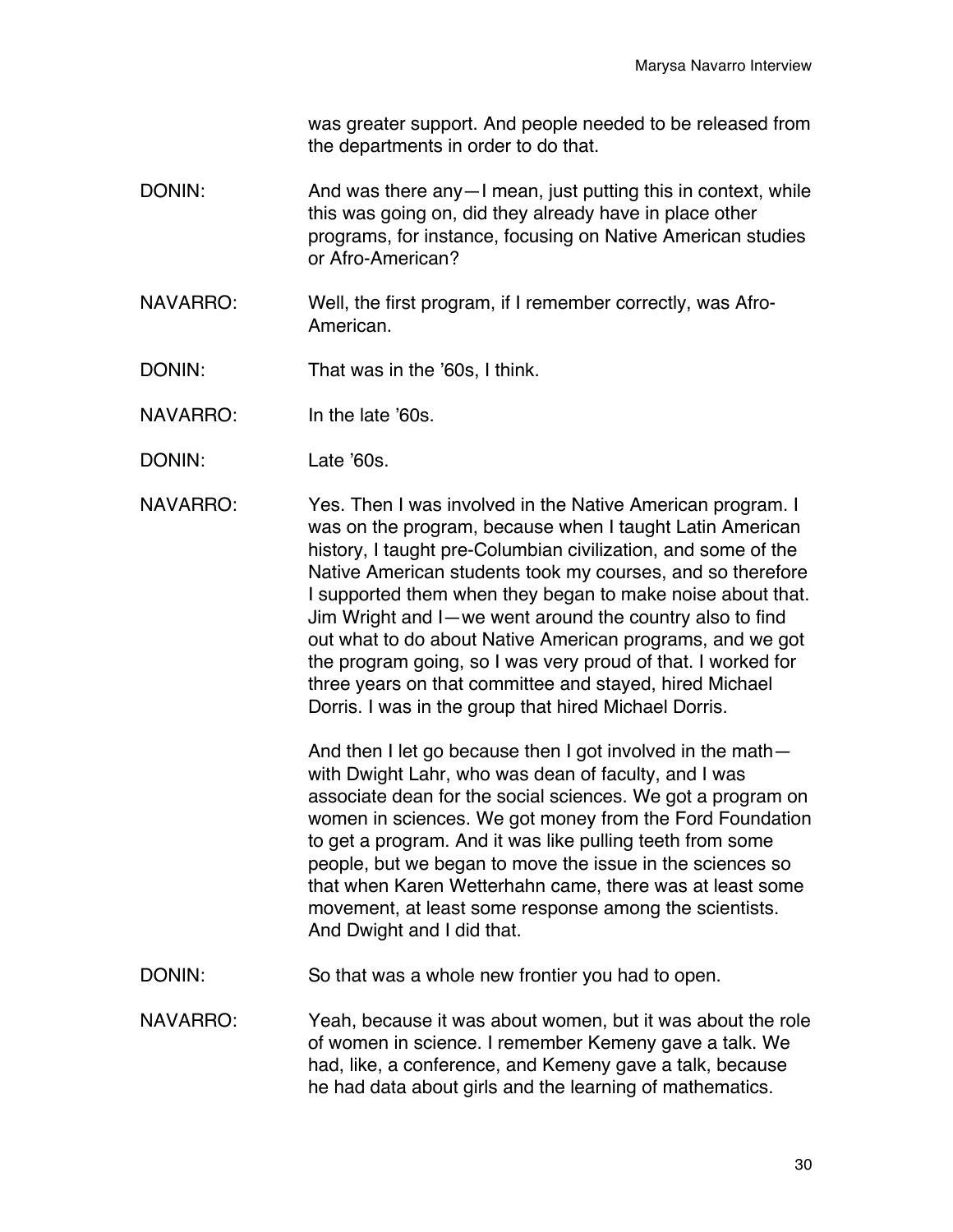Well, that was it. And then, of course, then I got involved in the Latin American studies in the last—so I was involved in the creation of Native American studies, of women's studies, of the seeds for the women in science program, and Latin American studies. And then I had to write books. I had to get tenure. No, I got tenure. I got tenure at the right time. Five years after I got to Dartmouth, I got tenure.

- DONIN: You were also sort of emerging on the national stage as well.
- NAVARRO: Yeah, I was doing things outside and internationally, because I got involved in—things in Latin America—the women's movement began later than in the United States, so I was an old hand for the Latin Americans, so therefore I saw as my role to be sort of a nexus between U.S. feminist scholarship and Latin American feminist scholarship, and also U.S. feminism in general and the Latin American feminist movement.

And when they began to meet regularly in '81—the Latin American feminists began to meet—they met in Bogota for the first time. There were 250 women out of the whole continent who had the goal to call themselves feminists, and so I was there. And there had been very important meetings every two years, sometimes three but usually every two years. I've gone to all of them except for one. The Dickey Endowment has been very generous, supporting my participation, which ended up in articles. It was not only participating.

- DONIN: Well, it ended up also in the classrooms at Dartmouth.
- NAVARRO: Yes, absolutely, absolutely.
- DONIN: What a marvelous—
- NAVARRO: So it was really—

DONIN: — opportunity for the students.

NAVARRO: — very good. Yes, yes, it was very good. And so in that sense, I was blessed, but I was also—I mean, Dartmouth was very, very nice to me in that sense, although the year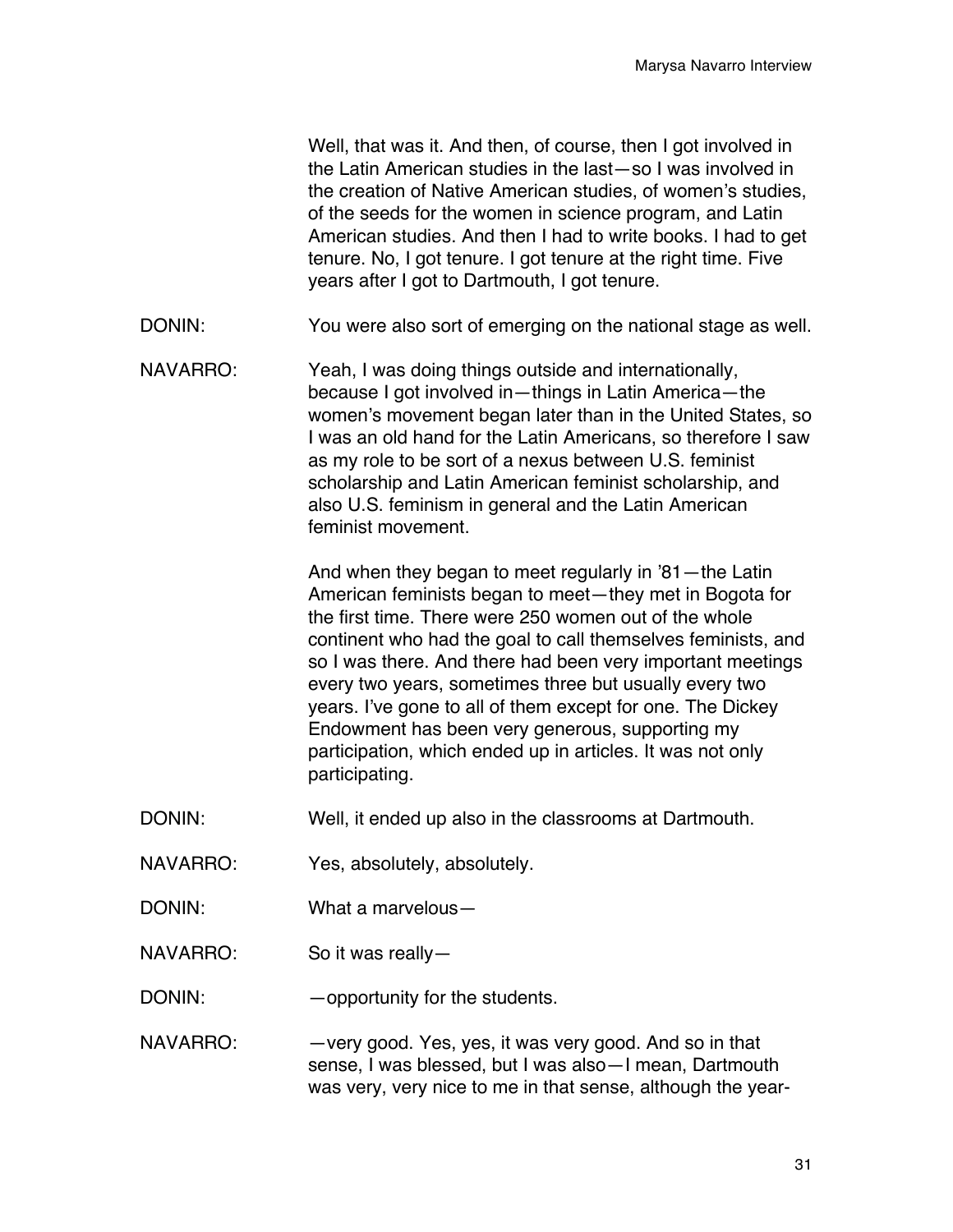round operation and the R term—I hated the R term because I needed to get out and to go out, and I could only escape. I ran away and needed to come back. But anyway, I was always given the means to run away in order to come back, get material and come back.

So, I mean, this was a very important activity, which was reflected in my teaching and in my scholarship. And then, in a way, I was very lucky because also the kind of participation on U.S. NGOs allowed me to take part in the '90s in all the international meetings that took place. I was in Cairo—

DONIN: In Beijing. You mentioned, yeah.

NAVARRO: Yes, I was in the Beijing one. I went to Cairo, which was the U.N. population meeting, and, again, right but also that meant—it meant also that I was part of NGO boards or feminist boards having to do with working internationally, based in the United States. One was the Ms. Foundation. I got involved in an organization called the Global Fund for Women, which I was on the board, the chair of the board for ten years.

> Then I got involved in—I was a very bad girl. I was the chair for fifteen years of an organization called Catholics for Choice, which was, again, connected—it was important for connecting feminist Catholics in Latin America, which began to be very active and *are* active and have transformed the landscape as well.

So, I mean, that's the kind of thing that I did on my spare time.

- DONIN: But you brought it all back to use in the classroom.
- NAVARRO: And I always brought it back to use in the classroom.
- DONIN: That's what they call value added.

NAVARRO: Yes. [Chuckles.] Yes. Yes. And then, when I had the opportunity to leave, it was made very hard for me to leave Dartmouth, and so I stayed. As I said, when my painting was unveiled,—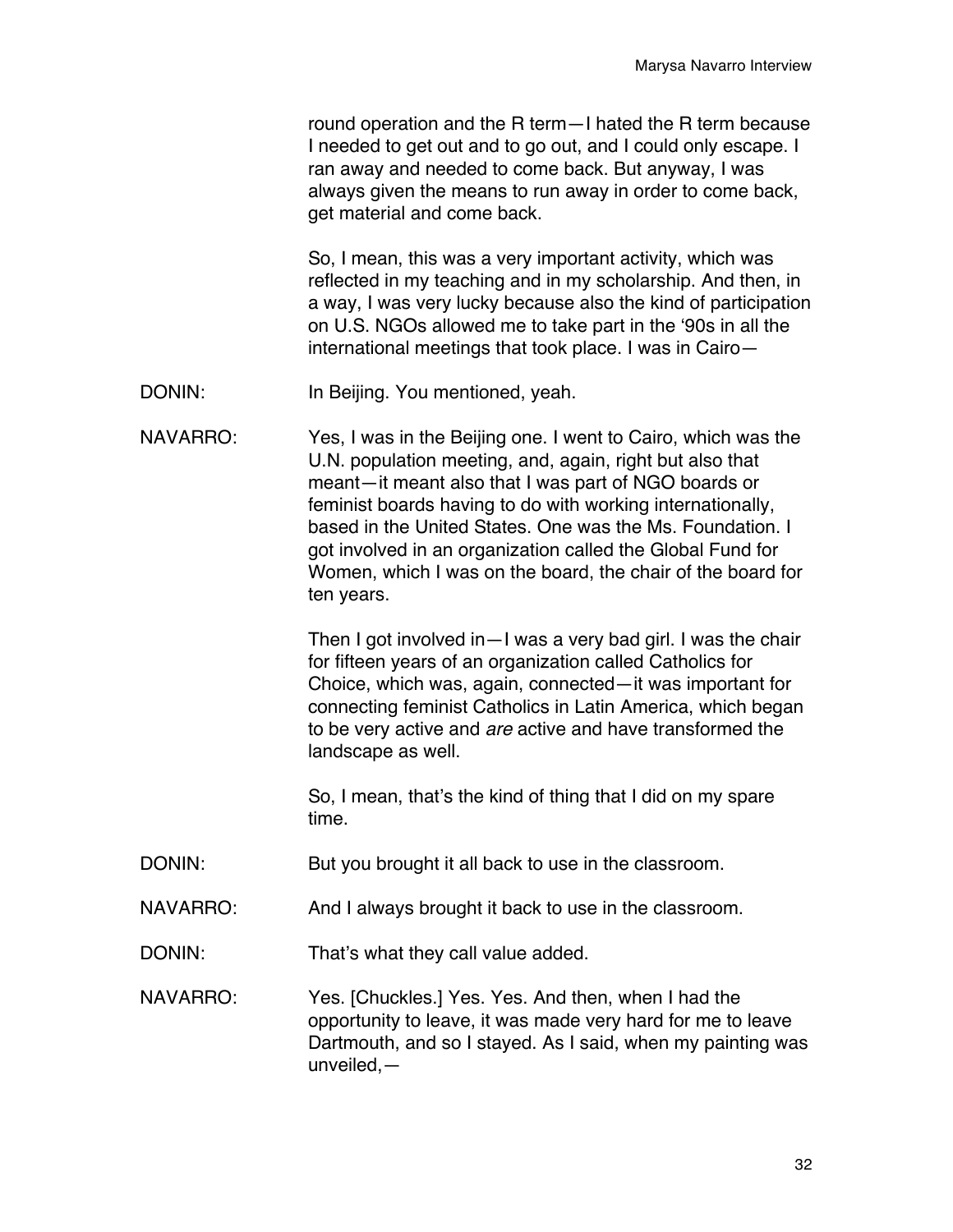DONIN: In 2010, I think it was, right?

NAVARRO: Yes, and it is a beautiful painting.

DONIN: It's beautiful, yes.

NAVARRO: Beautiful painting. I said it was so hard to get to love Dartmouth, so hard at first.

DONIN: This is the quote —

NAVARRO: Really??

DONIN: I'm gonna quote you.

NAVARRO: Did they say that?

DONIN: I'm gonna read this to you because I wanted you to explain it to me. This was at the unveiling of your portrait in 2009, excuse me.

NAVARRO: Nine.

DONIN: Let's see here. Where does it start? "I have had a hard time loving this institution, which I adore."

NAVARRO: [Laughs.]

DONIN: "However, Dartmouth made it difficult for me to love."

NAVARRO: Yeah!

DONIN: So what does that mean?

NAVARRO: Well, because I felt very—for years, I felt I didn't belong at Dartmouth.

DONIN: Why?

NAVARRO: Because everything that I wanted to do was so hard! I wanted to change it, and it didn't want to change or didn't want to change as fast as I wanted it to change. And I wanted it to change in order for me to be happy there. And I just thought—I did not realize, while I was living there the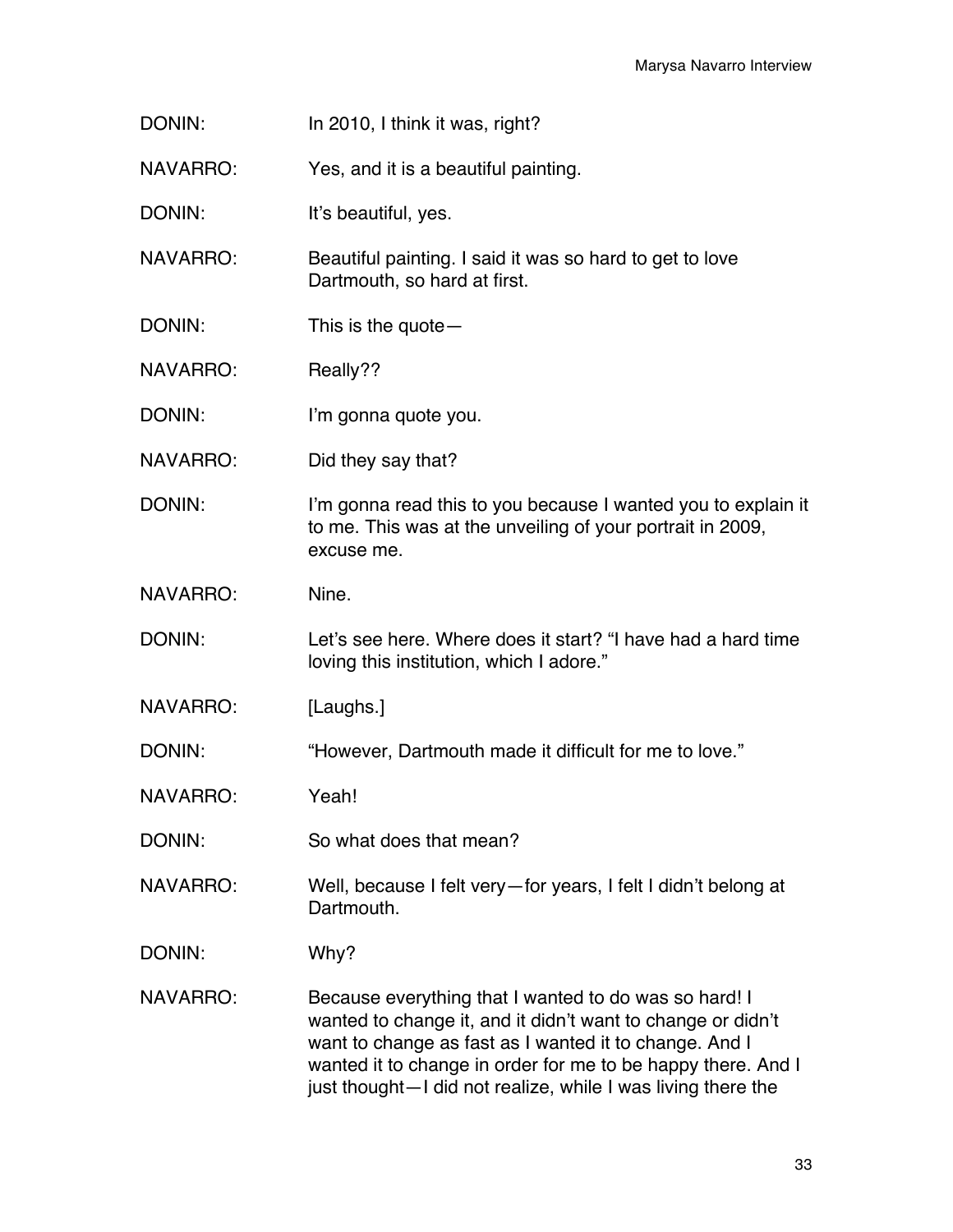first years, that I was very lucky to be there. [Chuckles.] I didn't feel that because of the hardness of the place, the difficulty—the quantity of things that I thought needed to be done and I was involved in, in order to change it was enormous. And you needed to be nice to people. I realized that these were my colleagues, these were my friends, these were the people that I lived with, that I worked with, that I saw most of the d-—I mean, most of my life. You get up in the morning, and you go to work. And at a place like Dartmouth, you go to work at Dartmouth, then you socialize with Dartmouth people. Or you did at that time. So therefore you saw them day and night, or day and evening.

And so you ate with them, you worked with them, and it was a period where, as young faculty members, we had parties, we danced, so, I mean, your social life was Dartmouth. So it was all-encompassing.

- DONIN: Some of that has to do with its isolation.
- NAVARRO: Oh, yes.
- DONIN: There was nowhere else to go.
- NAVARRO: Oh, yeah, there were nowhere else to go.
- DONIN: Very different than your urban experiences.
- NAVARRO: Oh, yes. Oh, yes. From going from New York to—
- DONIN: Columbia to yeah.
- NAVARRO: Yes. It was very, very different. And in that sense, it was stifling in a way, at times, and I needed to get out. I needed to get out, and I always felt that I was not like everybody else. I always felt different. I always felt that I was a foreigner, that I was trespassing. For many years.
- DONIN: Was it your gender or your ethnicity?
- NAVARRO: I think it was the whole thing.
- DONIN: The whole package.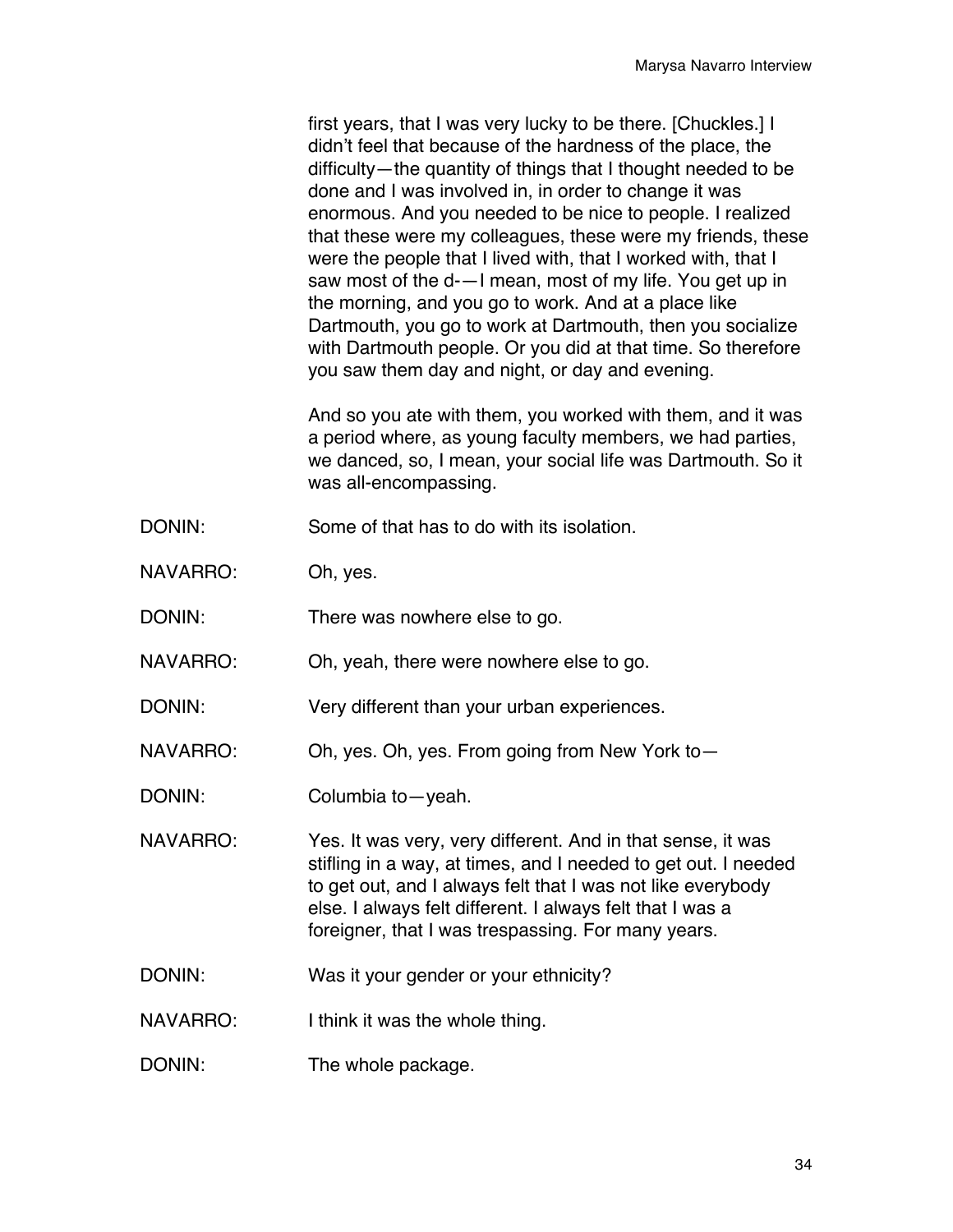- NAVARRO: The whole package was absolutely wrong. But I say that when, in fact, the whole package was the best thing that could happen to me and could happen to Dartmouth.
- DONIN: You were the change agent that they didn't know they needed.
- NAVARRO: I worked very hard at changing it, and it did change, and that's why I love Dartmouth. I mean, I know this is—the young faculty, the new faculty look at me and say, you know, "She's nuts. She's an old fuddy-duddy."
- DONIN: [Laughs.]
- NAVARRO: And I think that life—I mean, 42 years is a hell of a long time in my life. I've never lived as long in any other place as I have lived at Dartmouth. And I've given it my best shot. And I'm very pleased with what has happened,—
- DONIN: And, you know, this need—
- $NAVARRO:$  —to me and them.
- DONIN: I was gonna say, this need that you arrived with, that you wanted to change everything—that wasn't for you alone.
- NAVARRO: Oh, no. Oh, no!
- DONIN: No.
- NAVARRO: Oh, no. Because I think that it was wrong, immoral, in theoretical terms as well. It was wrong that women could not be there. It was wrong that we were excluded. It was wrong that there were hierarchical things, though I have learned—I learned halfway, on this journey, that Dartmouth is a very democratic place.
- DONIN: How so?
- NAVARRO: Oh, in the history department, it doesn't matter who you are, you come in, you teach senior courses, seminars—you do like what everybody does. There are no courses kept for anybody. There is no hierarchy. The chair is *primus inter pares*. That is, we're all the same. There's a community—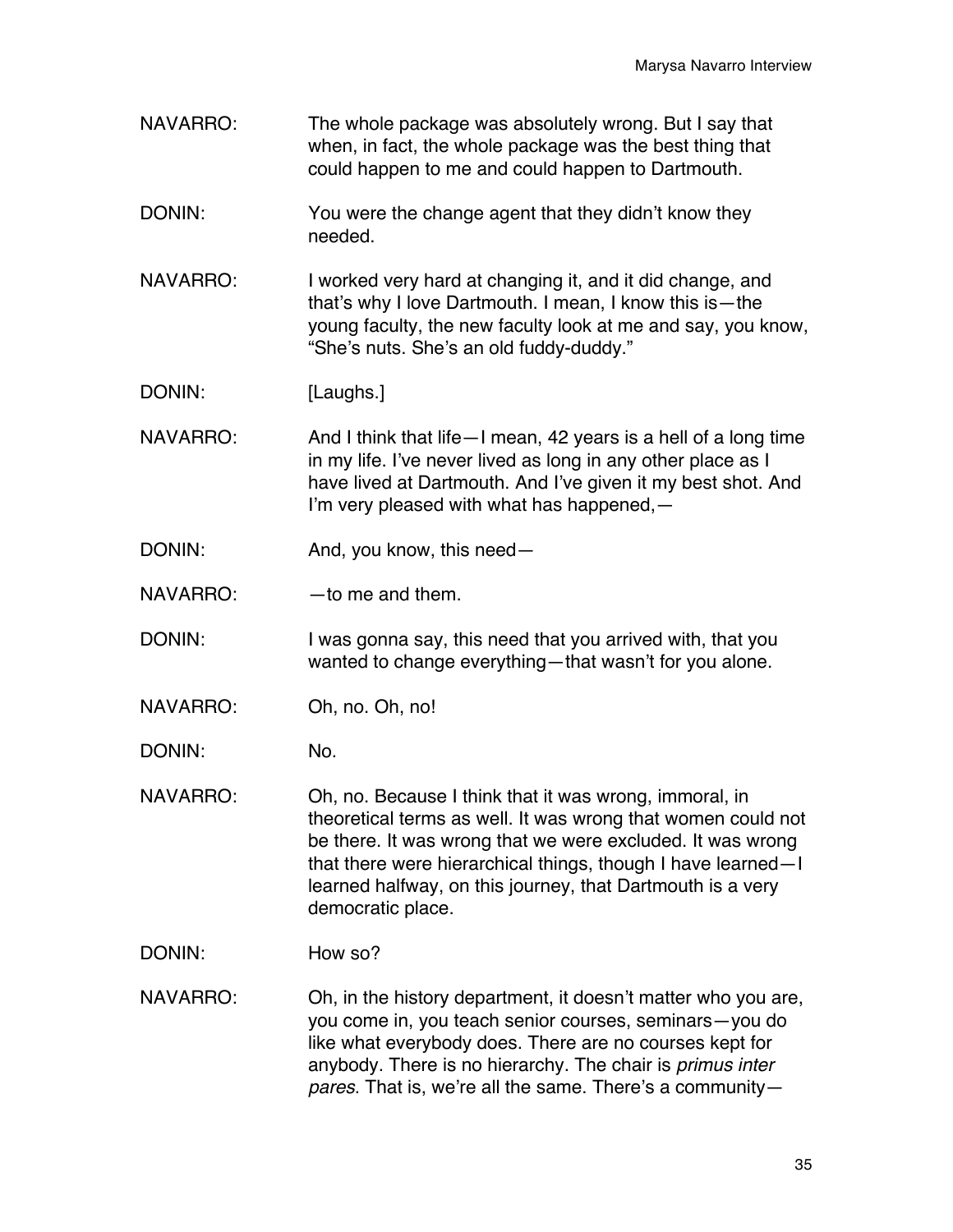there was. It has not always been that way. It was for many years, and I don't believe it is that way any longer, but that's the way it was when I went there. And I think that Lou Morton, who was—we used to call him "the godfather," because he used to wear [chuckles] dark glasses during the day, inside and outside. That's as an assistant professor. He created an atmosphere in which you felt that you had—your say was as important as anybody else's, and the decisions that were taken by the associates or decisions taken by full, but you knew you would end up there and you would make those decisions.

But then, at the same time, you knew that—one example: I remember that there was—shortly after I arrived, months after I arrived at Dartmouth in the history department, the women at one magazine took over the magazine. It was—

- DONIN: A Dartmouth magazine?
- NAVARRO: No, no. New York. In New York.
- DONIN: Oh.
- NAVARRO: The writers. It was a women's magazine. It was not *House and Garden*, or something like that. And they took over the—
- DONIN: The editorial offices?
- NAVARRO: Editorial offices, and they asked for a series of things. And I was reading the article in *The New York Times*, in the lounge. And I saw a colleague, who was another assistant professor, and it was about even wearing pants in the office. And I said, "What do you think Lou Morton would say if he saw me arriving in pants?" And I had not seen him. He was at the door. And he said, "Absolutely nothing!" So the following day, I showed up with pants. [Laughter.] Because I was brought up that you wore skirts to work. So, I came. That was the atmosphere in the history department.
- DONIN: But was that atmosphere—that didn't exist in all the departments.
- NAVARRO: No, not in all departments, because I complained about the fact that there was no bathroom for me, and I requested the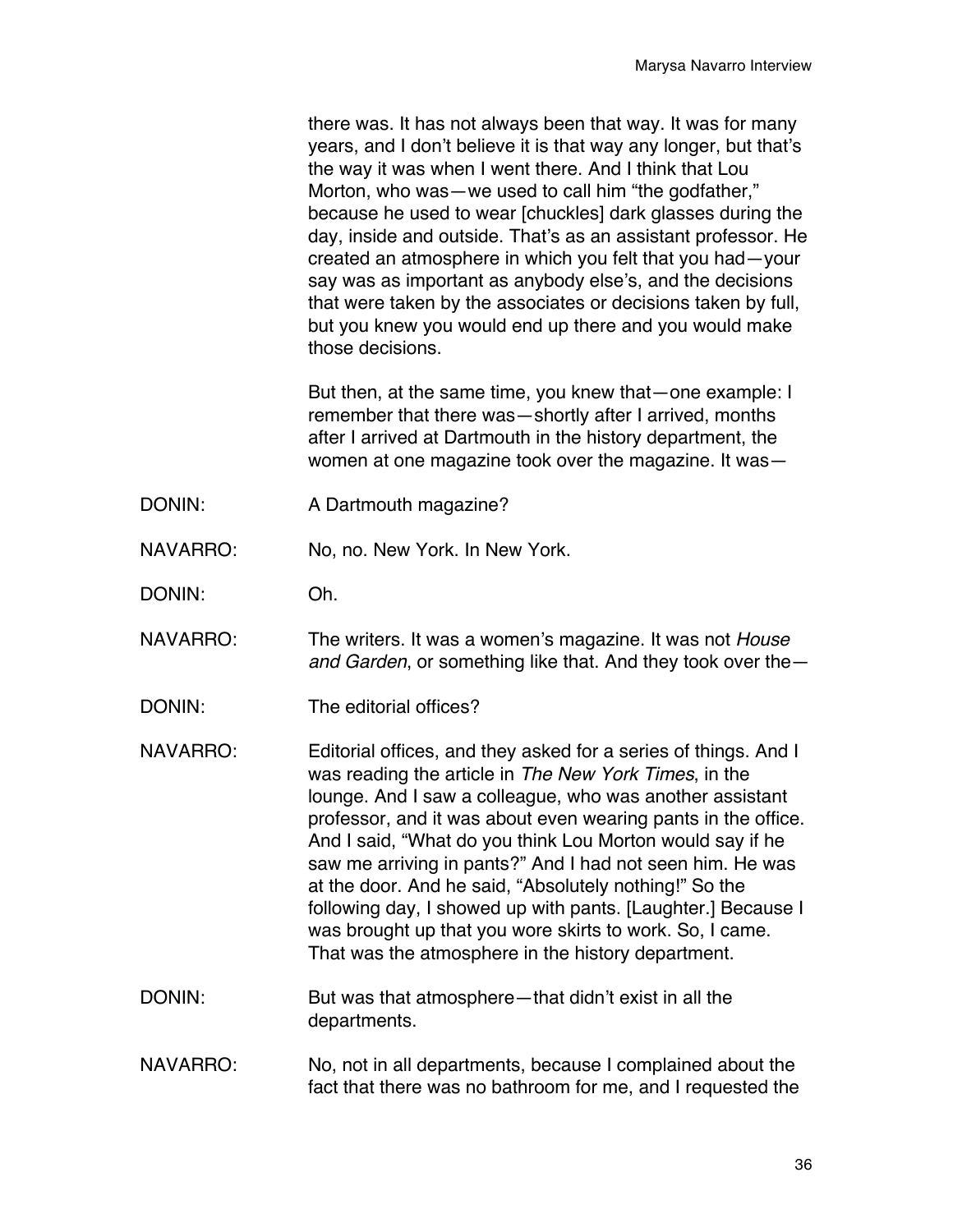change in the nomenclature, in the building. But this was done weeks after I arrived. But in the English department, there was a bathroom for men and another one for women until ten years ago, and the two shall not meet.

- DONIN: Uh-huh.
- NAVARRO: So the bathroom symbol is very much symptomatic of what could happen in one part of the college and in another part. And it had to do very much with the departments, with the department in which you were. There were departments which—it was hard for them to hire women, but they ultimately did it.
- DONIN: How much influence does the current chair have on the culture of a department?
- NAVARRO: Well, a lot, I would say. Influence, yes. Not on decisions but on the culture, yes, because it seems to me that there are things that are permitted or things that are not permitted, and maybe the faculty, the most cantankerous faculty will be able to say whatever they want, and the one who can say is the chair, "You shouldn't—you know, maybe this is not the time to say this" or whatever it is. In a very gentle way you can create a different kind of atmosphere. That doesn't mean I want this person over that one, on a choice or any kind of arbitrary decision on any issue. I don't believe, at least in the departments in the social sciences that I know—I don't believe that that's the case.
- DONIN: So there were departments where it was much harder for women to break into—
- NAVARRO: Oh, yes. Oh, yes.
- DONIN: — than others.

NAVARRO: Oh, yes. Well, there was—it depends on the discipline also. The sciences have been horrendous, horrendous in relation to the humanities and the social sciences, but I would say that some social sciences have not been much better. And I think that in the humanities it varies. It varies. But the humanities and the social sciences have been more welcoming to women faculty, and the other ones, I think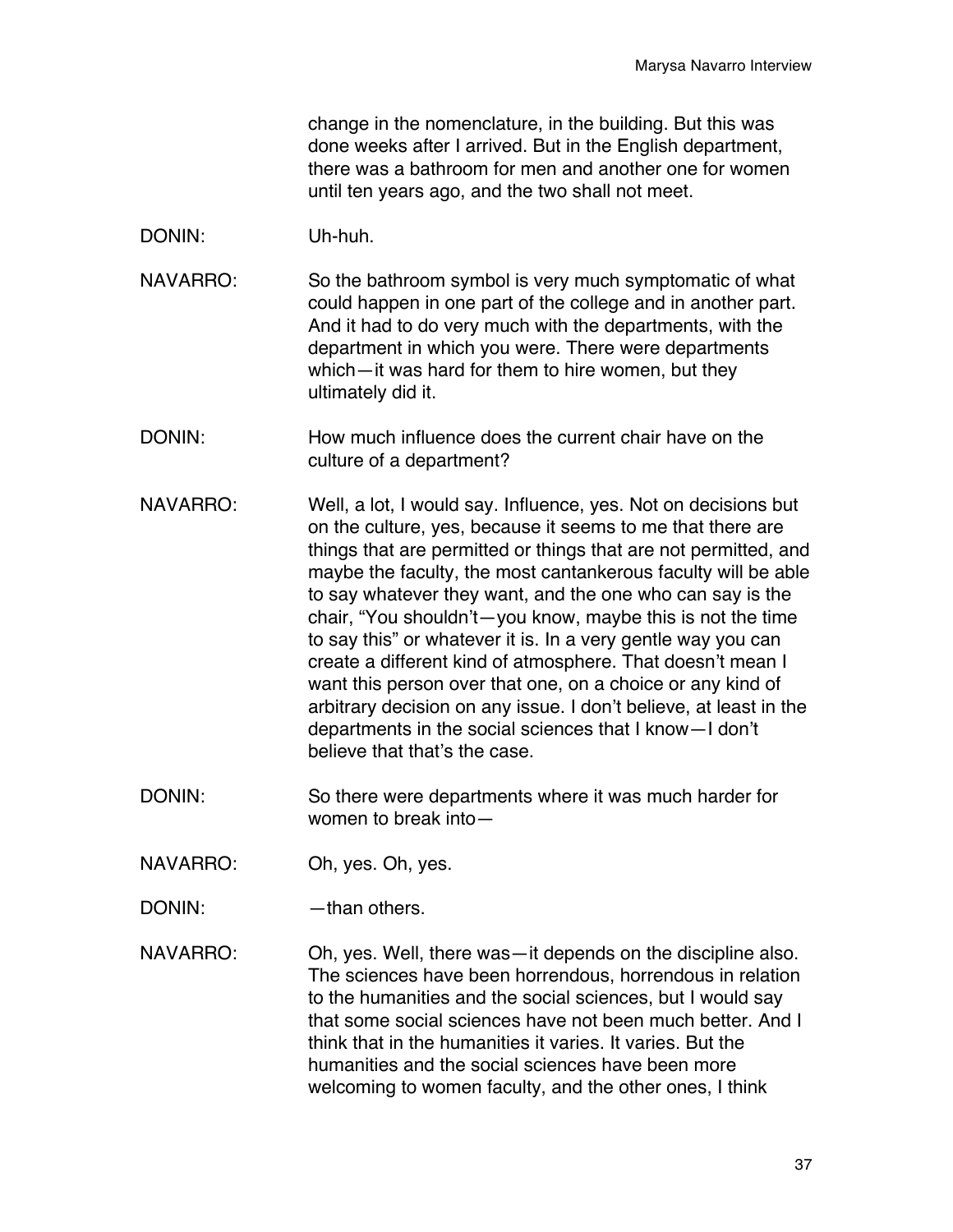that—have been slow, but have risen faster. Carol Folt, Karen Wetterhahn. The science—the disciplines have a different weight also,—

| DONIN:          | Really!                                                                         |
|-----------------|---------------------------------------------------------------------------------|
| NAVARRO:        | $-$ in the minds of people. Oh, yes.                                            |
| DONIN:          | In the minds of which people?                                                   |
| <b>NAVARRO:</b> | Both men and women.                                                             |
| DONIN:          | Uh-huh!                                                                         |
| NAVARRO:        | How many deans of faculties has Dartmouth had that were<br>from the humanities? |
| DONIN:          | Well, Jim Wright.                                                               |
| NAVARRO:        | No, he's a social scientist.                                                    |
| DONIN:          | Oh, I see.                                                                      |
| <b>NAVARRO:</b> | And he was a president. Yes. But he was a man.                                  |
| DONIN:          | Yeah.                                                                           |
| <b>NAVARRO:</b> | Man or woman-I'm counting on-I'm looking at the<br>disciplines.                 |
| DONIN:          | So it's more scientists.                                                        |
| <b>NAVARRO:</b> | Yup. Leonard Rieser was a physicist.                                            |
| DONIN:          | Yeah. Right, right.                                                             |
| NAVARRO:        | Kemeny was-                                                                     |
| DONIN:          | A mathematician.                                                                |
| <b>NAVARRO:</b> | A mathematician. Gazzaniga-                                                     |
| DONIN:          | Scientist.                                                                      |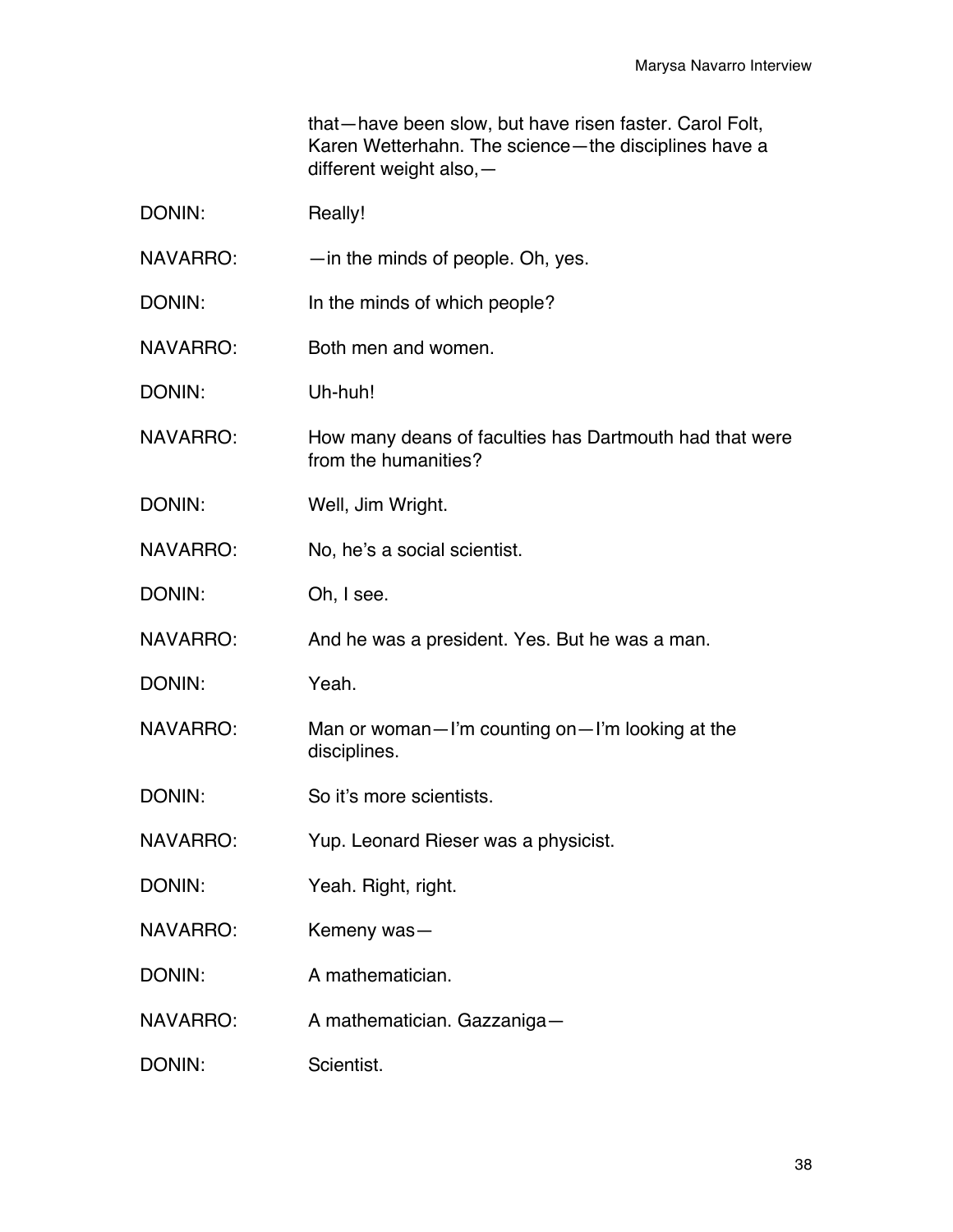NAVARRO: A psychology scientist. I mean, you know, lots, lots, lots. And it's headier. It has more legitimacy. I think that's particularly true in the last decades, the last two decades and particularly the last one, in which, you know, I think technology and science are—

DONIN: Trumping the humanities.

- NAVARRO: Oh, yes. Oh, there are places in which—where was it? I was reading the other day somewhere, at some—oh, it was in the University of Florida, in one of the universities of Florida, in which the humanities were being reduced to a minimum and the social sciences, and there were more practical and technological and scientific careers, more hiring, more investment.
- DONIN: And so Dartmouth is just a reflection of what's going on.
- NAVARRO: Yeah. Well, it has to do with the way the presidencies and the structure of the administration of the institutions have been going. You know, you fund raise, and you get money from the government to do—well, we don't get that much money from the government. The social scientists—only the hard ones, like psychology. Or, you know, the security studies in government, in a government department or things like that. History? English literature? No. You can get money in Arabic.
- DONIN: Yes.
- NAVARRO: But that's, again, it has to do with whatever changes and whatever political mania is out there, but they are the exception, whereas it seems to me that the sciences, social sciences get the kind of support that they want and probably don't need. But that's mean of me.
- DONIN: [Laughs.] So how have the students changed in the 40 years you were at Dartmouth?
- NAVARRO: Oh, the students have always been wonderful. The greatest thing about Dartmouth has been the students.
- DONIN: Having women in the classroom as students—did that change how you taught—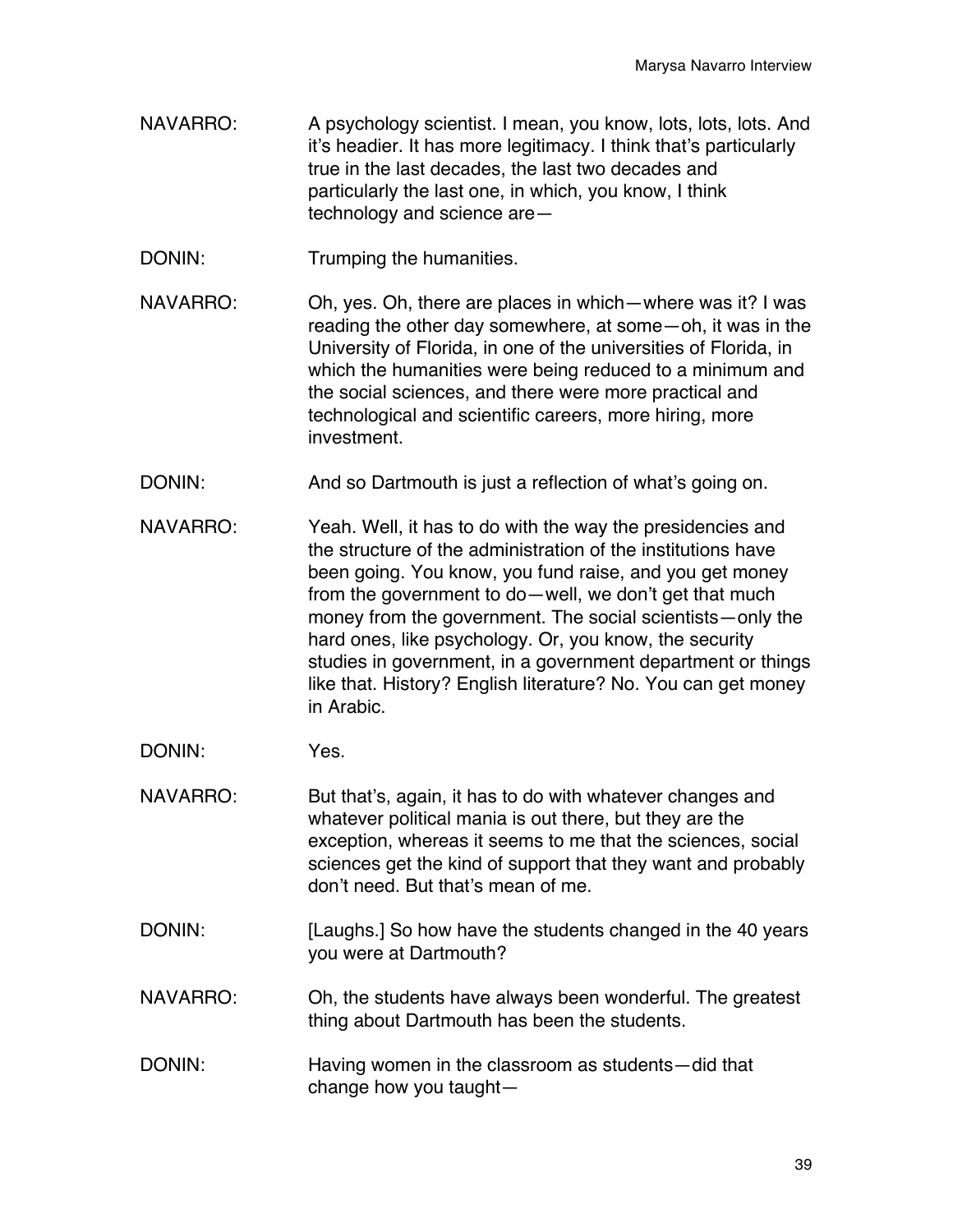NAVARRO: No.

DONIN: — — or the culture of the classroom?

NAVARRO: Nothing. No, no, no, no. Not to me. Not to me. I think that since we accepted women, I think only once did I have one small class when I had only men, and that was weird because having women and men was the normal thing. So, no, I never—it never made a difference to me. I was just happy they were there. And then it just blurred and blended and—

- DONIN: So did they—speaking of feeling that they belonged, did they find their voice right away in the classroom?
- NAVARRO: In my class? If they didn't, I called on them. Heh heh! Actually, there's one student of mine who—her name was Susan Braden. She was—I had her as a freshman in the fall, in my freshman seminar, and she did her thesis with me and won all sorts of prizes. And so I had her all the years. She was in a class which had also José Fernandez, who was a member of the board of trustees, who went to work with Hillary [Clinton]. Okay, so they were together in that seminar. And it was a seminar on the conquest of America.

And they had to do three papers and a final, so she—they had readings every week, and I asked them to prepare questions. So José spoke. Everybody spoke. And Susan didn't say a word. And so, came the first paper. Straight A. And I said, *Who is she?*

- DONIN: You didn't give As very easily, did you?
- NAVARRO: No, I was mean. I was very mean. But she had a straight A. And so did José. It was an incredible seminar. Incredible! And so I let her go. Then in the middle, between the first and second paper, I said, "Susan, what do you have to say about this?" She got all red.

DONIN: Aw.

NAVARRO: All red and chu-chu-chuh and made a half staccato. She spoke in a staccato way. She gave me an answer. Then, the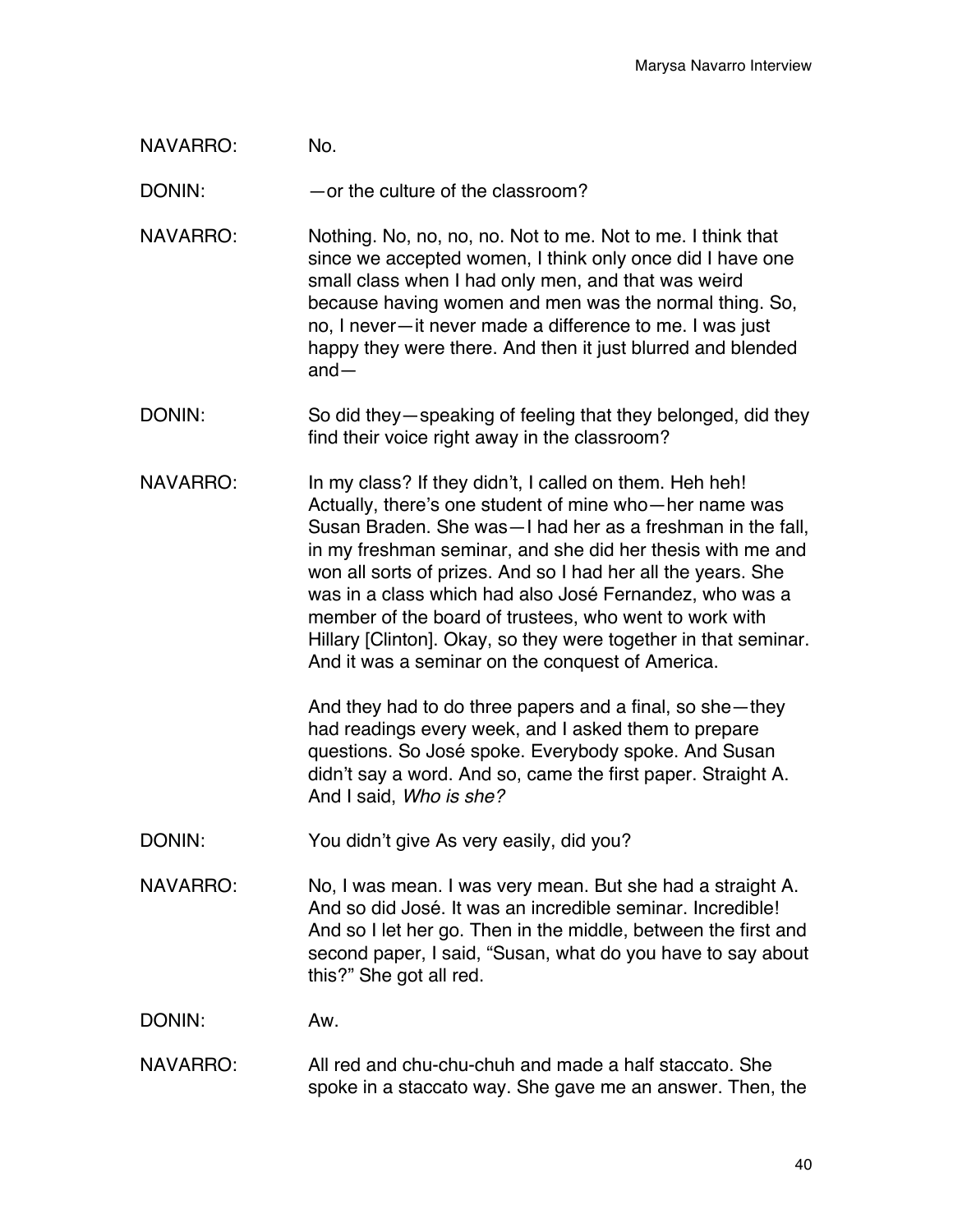following week, I asked her again another question. And so, second paper, straight A. She did all the papers straight A. Unless I forced her to speak, she didn't open her mouth. She hated me! [Laughs.] Passionately! Towards the middle of class—and then she relented, and then we became very, very good friends. I even had her daughter in class, in the last class I taught at Dartmouth.

So in any case, I would call on the women if they didn't speak, and then they sort of—you know, they began to get used to it, and they spoke, and they had something to say. I know with Susan I ended up finding out why Susan couldn't speak. There was a program, a television program, *Seven Is Enough* or *Seven Children*. Well, he was a member of the board of trustees, her father.

- DONIN: Oh, Tom Braden.
- NAVARRO: Tom Braden.

DONIN: Oh!

- NAVARRO: It was one of the Braden kids. And she was in the middle, and she never said a word.
- DONIN: She never got to say a word at home.
- NAVARRO: But she got to say with me. And, as I say, I love her, and she's a wonderful person.
- DONIN: So why was she so uncomfortable with you specifically? Do you know?
- NAVARRO: Because I forced her to speak.
- DONIN: Oh, I see.
- NAVARRO: But, you see, I believed—Part of my teaching is you need to be able to formulate questions. You formulate questions from the text. You had to tell me what you read in the text, and you have to fight with the text. You have to disbelieve what the text says to you. And you have to explain why you react the way you react, especially in the seminar. And they all they were all so bright, students. And they have been. I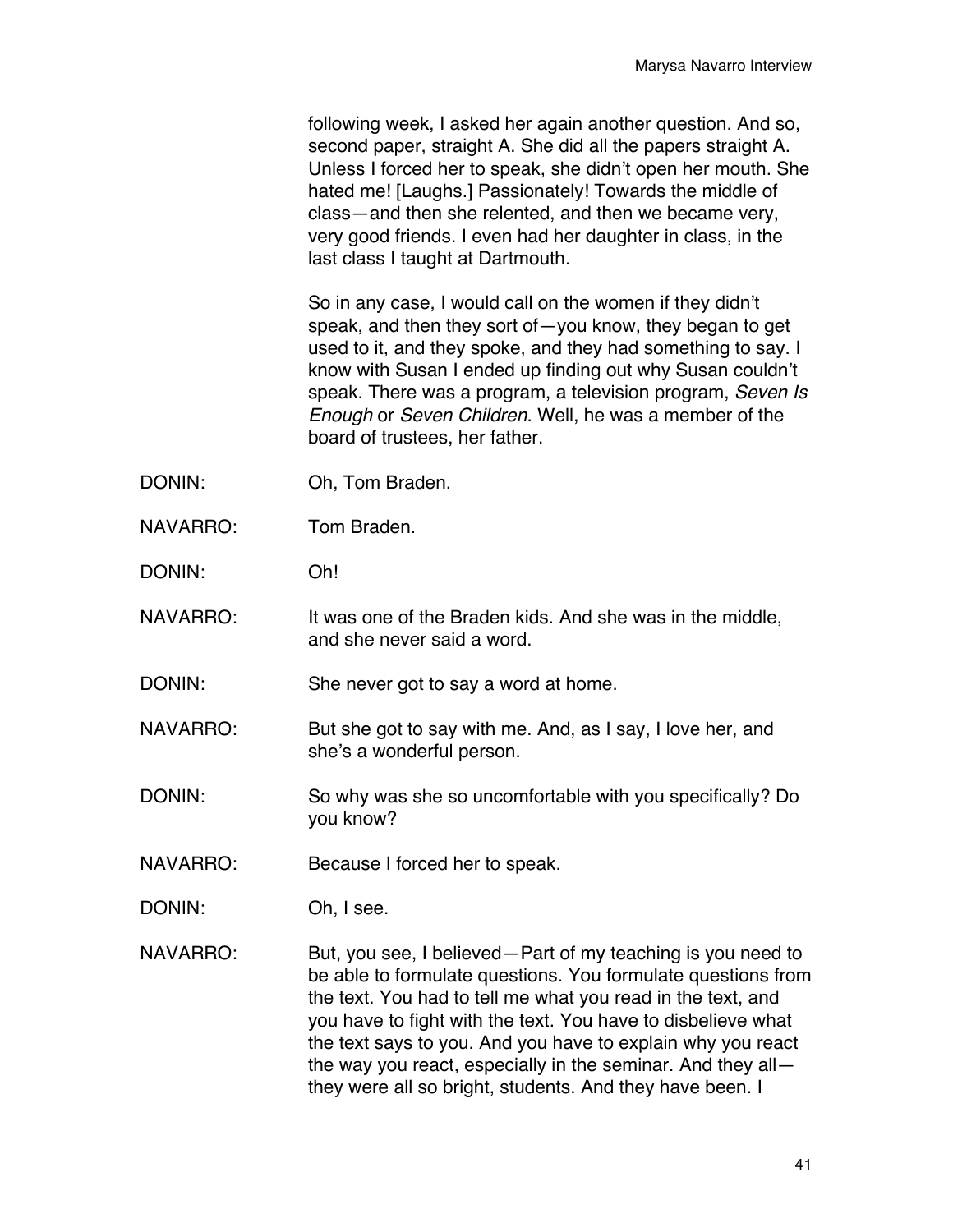mean, I've been very lucky. I have colleagues in the Latin American history field—Garthwaite and I have—Garthwaite is another one who has a lot of colleagues. And it's wonderful to be able to have these people like that to come out of working with them. You push them. You help them to be whoever they want to be. And the small classes are wonderful for that. And they make some people very nervous, but I think that they also allow them to acquire skills that they may not have naturally, let's put it this way. And then, of course, because they are who they are, they can use that.

- DONIN: So you talked earlier—you mentioned earlier how you felt that you didn't fit into the community at Dartmouth because of the many ways that you were different from the community that you found there.
- NAVARRO: Yeah.

DONIN: How did that change over time?

- NAVARRO: [Chuckles.] By the time—I think it changed—is that I was accepted as the odd one and as the maverick, the one who would do the things that were out of the ordinary. And I was coming from validation from the outside as well, so therefore that was okay. And it just—I think that there was an acceptance that I didn't have to become a Yankee like everybody, despite the fact that when I became a citizen of the United States—
- DONIN: What year was that? While you were at Dartmouth?
- NAVARRO: Oh, while I was at Dartmouth. It was in the '80s, and I went, and I studied and all that. I was given, by my colleagues, a hard hat,—
- DONIN: [Laughs.]
- NAVARRO: —a baseball, an American flag and all the symbols of Americanization. [Laughs.] So anyway, despite all that, I didn't need them in order to belong to this place, and I accepted, after 15 or 20 years, that it was okay. But it was the first 20 years which were hard. [Laughs.]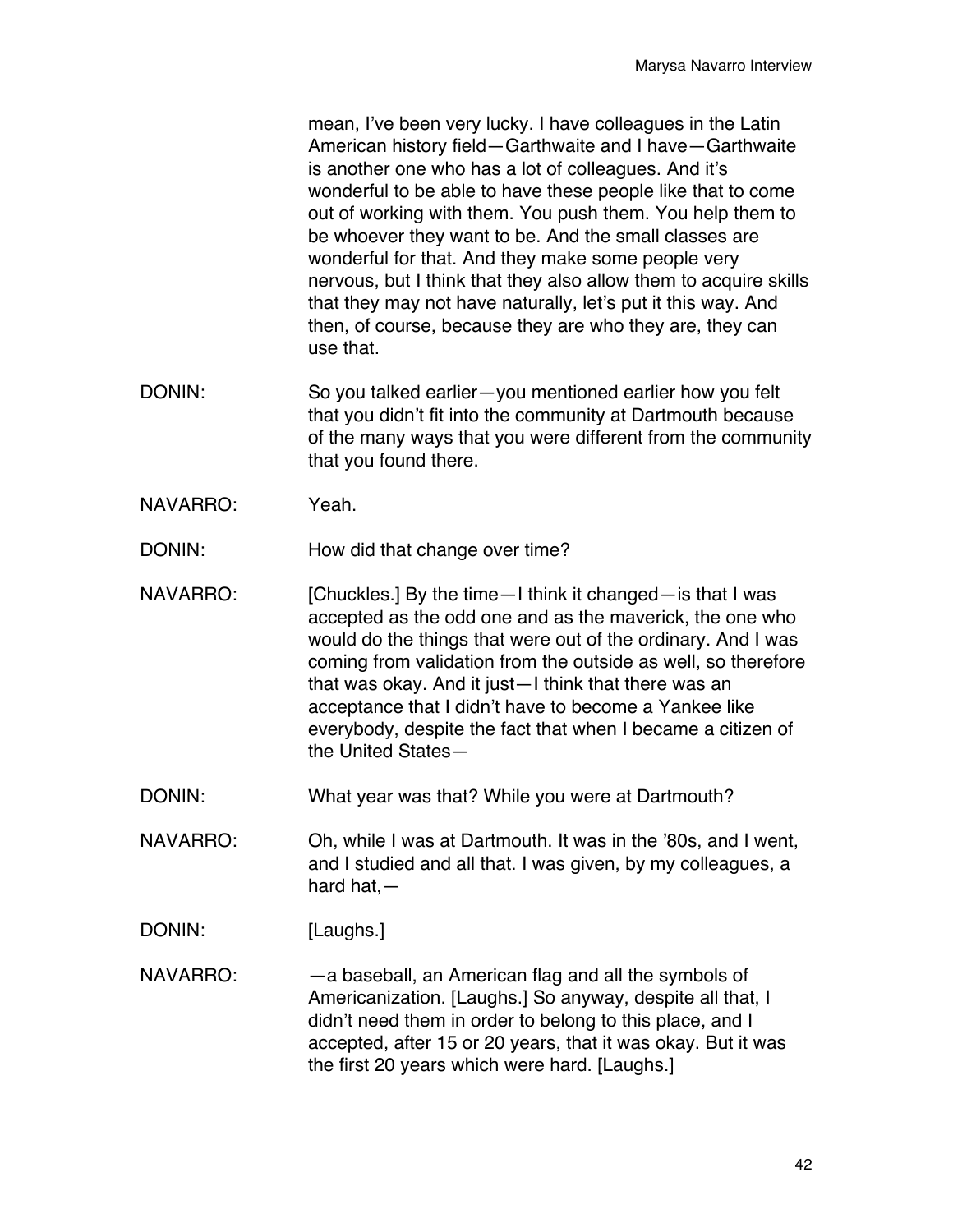- DONIN: Well, in the first 20 years was when you were doing all this work to make Dartmouth welcoming not only for faculty but for students, the women.
- NAVARRO: Yeah, yeah, yeah.

DONIN: And all your hot-headed steam was making progress.

- NAVARRO: It was. It was. So after that, then I felt comfortable. I felt comfortable, and I began to enjoy it. And I also saw that it actually gave me a great deal of freedom to do the things I wanted to do, both at Dartmouth and outside.
- DONIN: Well, one role that you no doubt had at Dartmouth that we haven't talked about is mentoring younger women, whether they were faculty or students, not necessarily in the scholarly field but in your activist role.
- NAVARRO: Well, I don't know. I didn't do that consciously. I may have. I don't know. That, you would have to ask my students. I don't know if I did, because those things that I did were necessary—I needed to do for who I was, for who I was becoming, rather. But that was it. I did not—well, I didn't realize that I was a sort of a pioneer or a trailblazer or whatever it is that you call these people: you're the first at opening spaces and et cetera.

I also know that this—I did not know that it had the consequences that it had, one, because you became either a role model or you were resented because you had done it.

- DONIN: Did you sense people resented you?
- NAVARRO: Oh, yes. Oh, yes.
- DONIN: Women? Or men? Both?
- NAVARRO: Women. Women. Women.

DONIN: Were they threatened by you, do you think, or... just uncomfortable with the activist role you played?

NAVARRO: Yeah, yeah, yeah.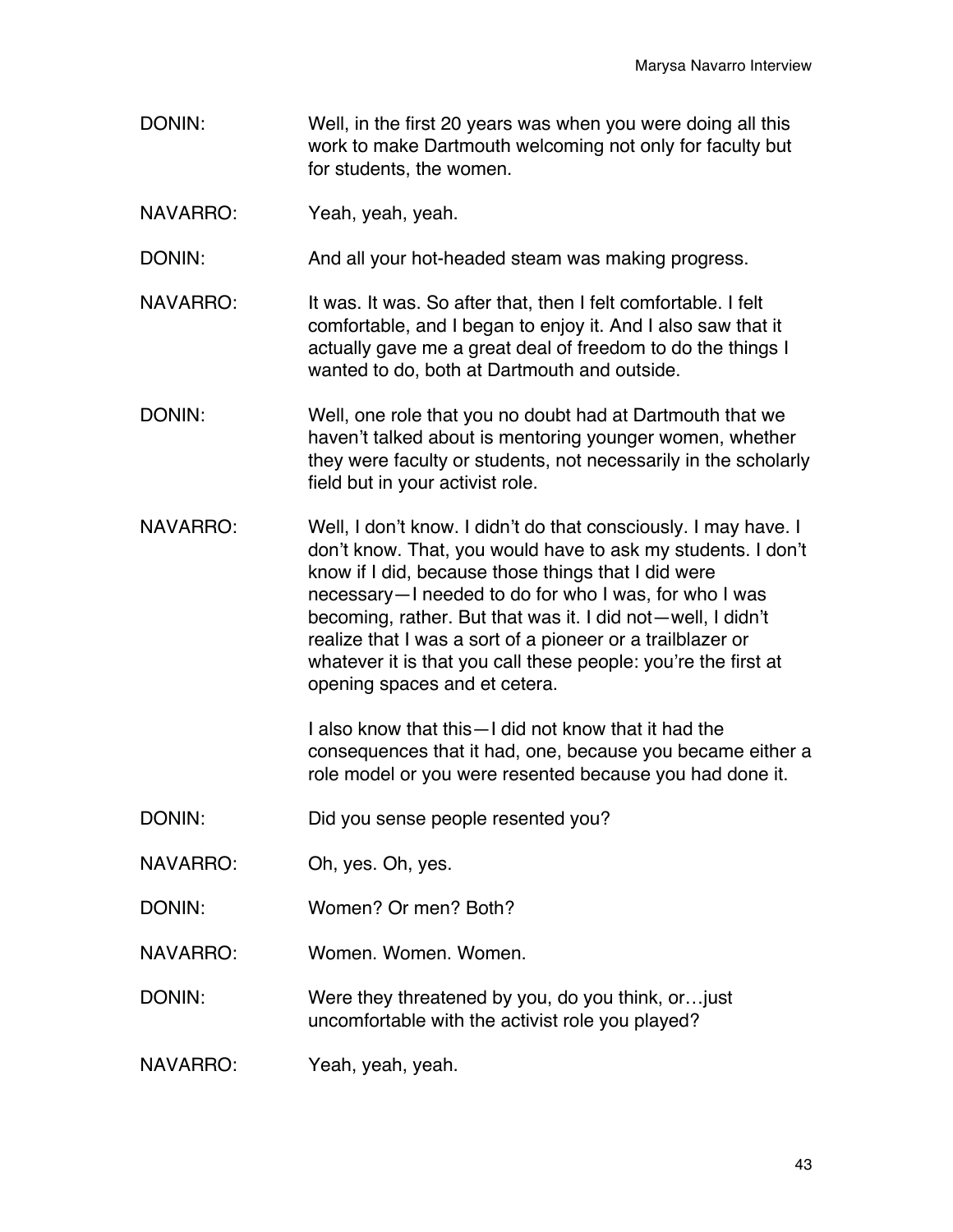- DONIN: Uh-huh. And this was among certain specialties?
- NAVARRO: I would say. I would say certain specialties. There was a great deal of jealousy and anger. I had done everything—I had begun all sorts of things. I had begun everything, and so therefore my nose was in everything. My hand was in everything. And I think that I needed to be punished.
- DONIN: Why?
- NAVARRO: Because I had grown too big for my britches.
- DONIN: [Chuckles.] You didn't know your place, as they used to say.
- NAVARRO: I did not know my place.
- DONIN: That used to be a favorite phrase.
- NAVARRO: Yes, yes, yes. I think that is the case. Not everybody. Not everybody.
- DONIN: Did this come from the top? I mean, you didn't sense presidents felt this way about you.
- NAVARRO: No, on the contrary. Both presidents were—all the deans the dean of faculty or whatever were most supportive or friendly with me or whatever, the more it got at the level of the women faculty. And it was a small group of women faculty who felt—I felt the antagonism very clearly. Very clearly.
- DONIN: How was it communicated to you?
- NAVARRO: Oh, you find out by other colleagues who tell you that in certain instances I was vetoed by women.
- DONIN: In faculty meetings—
- NAVARRO: No.
- DONIN: — or committees?
- NAVARRO: In committees, in a committee. In two committees in particular. On two instances. That's all.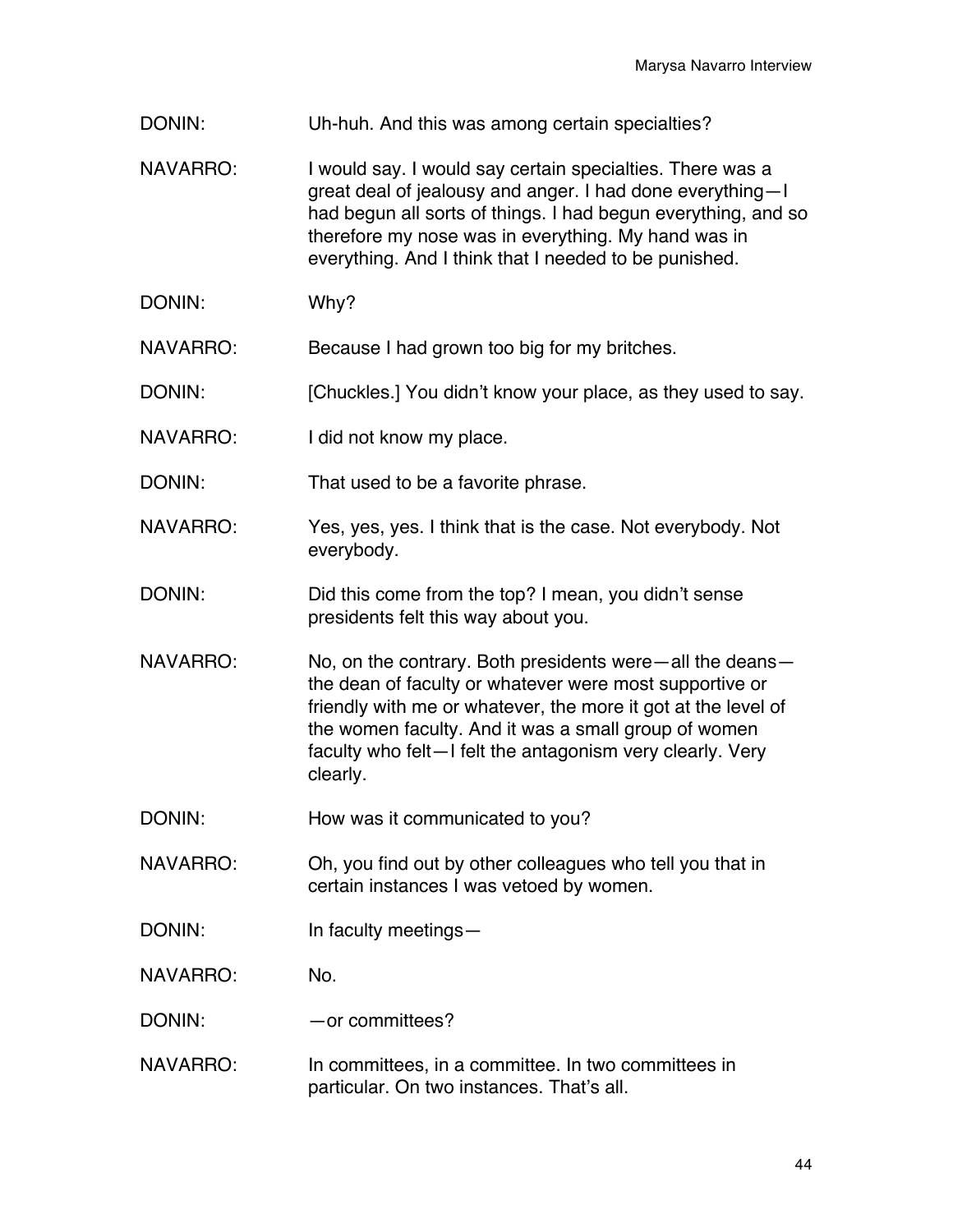And also part of the issue, I think that people realized that I was fearless.

- DONIN: That's why you got things done.
- NAVARRO: Yeah. But that is dangerous.
- DONIN: Well, every movement, though, in the beginning, needs fearless people.
- NAVARRO: I understand. But [chuckles] everybody-you know, most people—you have to be—in academia, I think we tend to create environments in which you reward the people who conform.
- DONIN: Ah.
- NAVARRO: Because, then, that means at least on certain issues, there is an acceptance and there is an assurance you can count on these persons for whatever, and I couldn't be restrained. I could not be counted on except on certain things. There's a colleague in the history department who said once, "the problem with Marysa is that she is too principled."
- DONIN: But you must take that as a compliment.
- NAVARRO: I take that as a compliment, but to him, that was a real problem, a real problem. That really was a very problematic thing because that means you can't be pushed around in [a] certain direction. You know what it means, that you can count on her to be on this issue there, but you cannot count [on] her to move out of these issues or in a different position on these issues.
- DONIN: You don't compromise.
- NAVARRO: No, I don't compromise.

DONIN: But doesn't every organization need somebody like you?

NAVARRO: I think so. And I'm not the only one, but I know that I have colleagues who looked at—in instances, in certain instances, they would look at me, saying, "Please don't do it." But I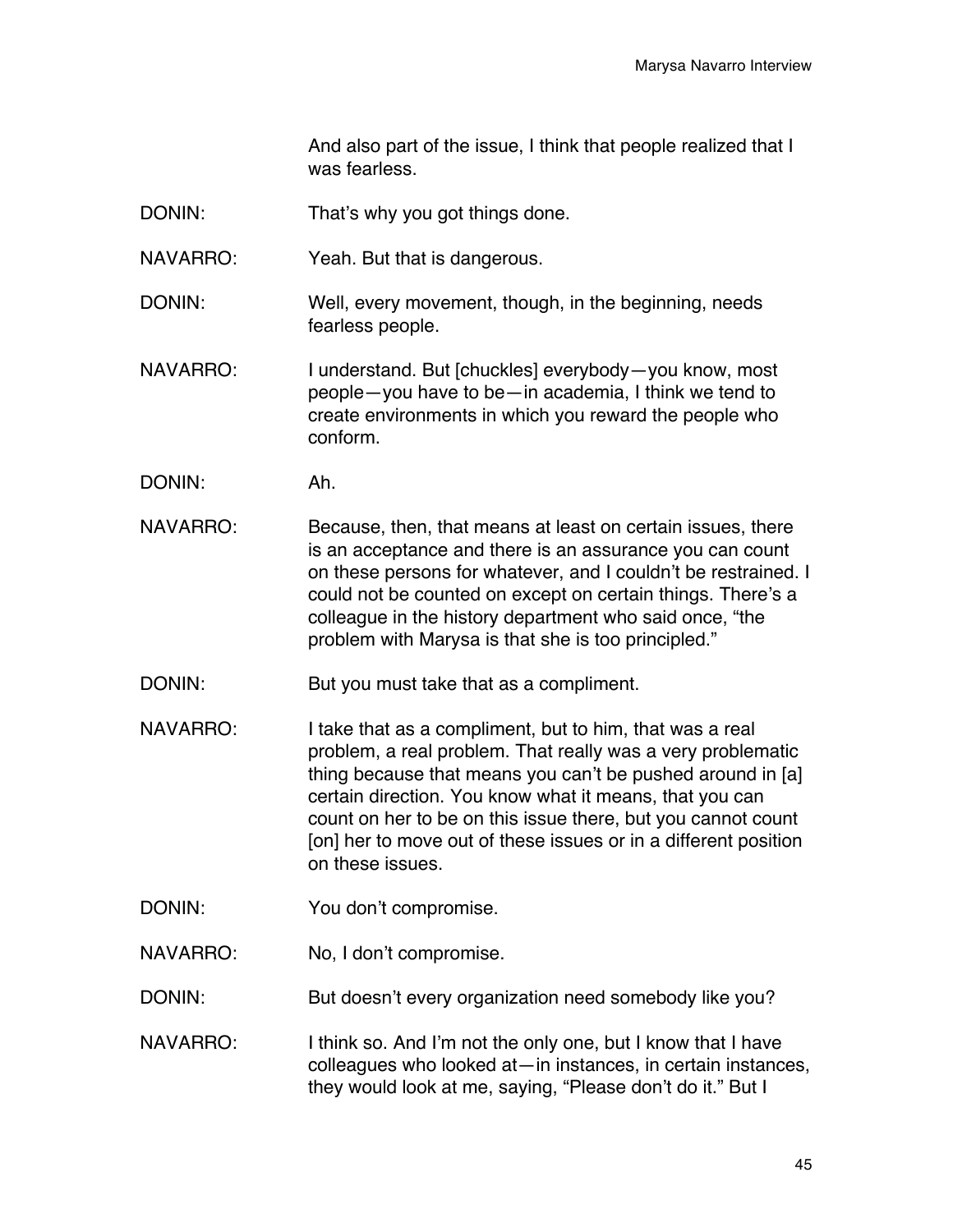would do it. And I said, "You don't have to do it." And I lived with these people, and I love some of these people, and I know that they're not gonna be with me and I'm gonna be alone. But if you have to be alone, I think that that's the way you have to be.

Also, I think I had another problem, which is that as far as I'm concerned, women didn't have to be better than men; women had to be as bad as men. That is, they had to be exactly like the men. But I was not going to say that a woman was better than a man just because she was a woman. And there were men who were willing to do that, and I was not. That is, affirmative action became a very strange ball to be played with.

DONIN: Yes.

NAVARRO: And I didn't play with it because I believe in it.

DONIN: Right. Well, and it's come back to bite us, after all.

- NAVARRO: Exactly, exactly. So what you do is you just—you do what is the right thing to do. I may be moralistic. I may be of an ethical standard which is too rigid, but that's the only way I can be in order to survive in all the pitfalls that one finds all the time. And you have to make decisions. You have to make choices. And you have to know why you make the choices, and you don't lie. And I think that's problematic for some people.
- DONIN: Is it more so, do you think, in an academic setting?
- NAVARRO: It seems to me yes, that it is, because an academic setting-I think it's a special place. You know, I hate that expression—you know, somebody who's teaching, who's in academia who says, "In the real world." Damn it! I think that there's nothing more real than academia, despite the fact that, according to some people, it isn't real. It is. It doesn't have—it's true that people will kill each other for office space, but office space is important. You have to be there 20 out of 24 hours. You have to write there, you have to leave your stuff there, you have to be free and alone there, you so it's important. The hour you give your courses is important. All the things that—the little decisions.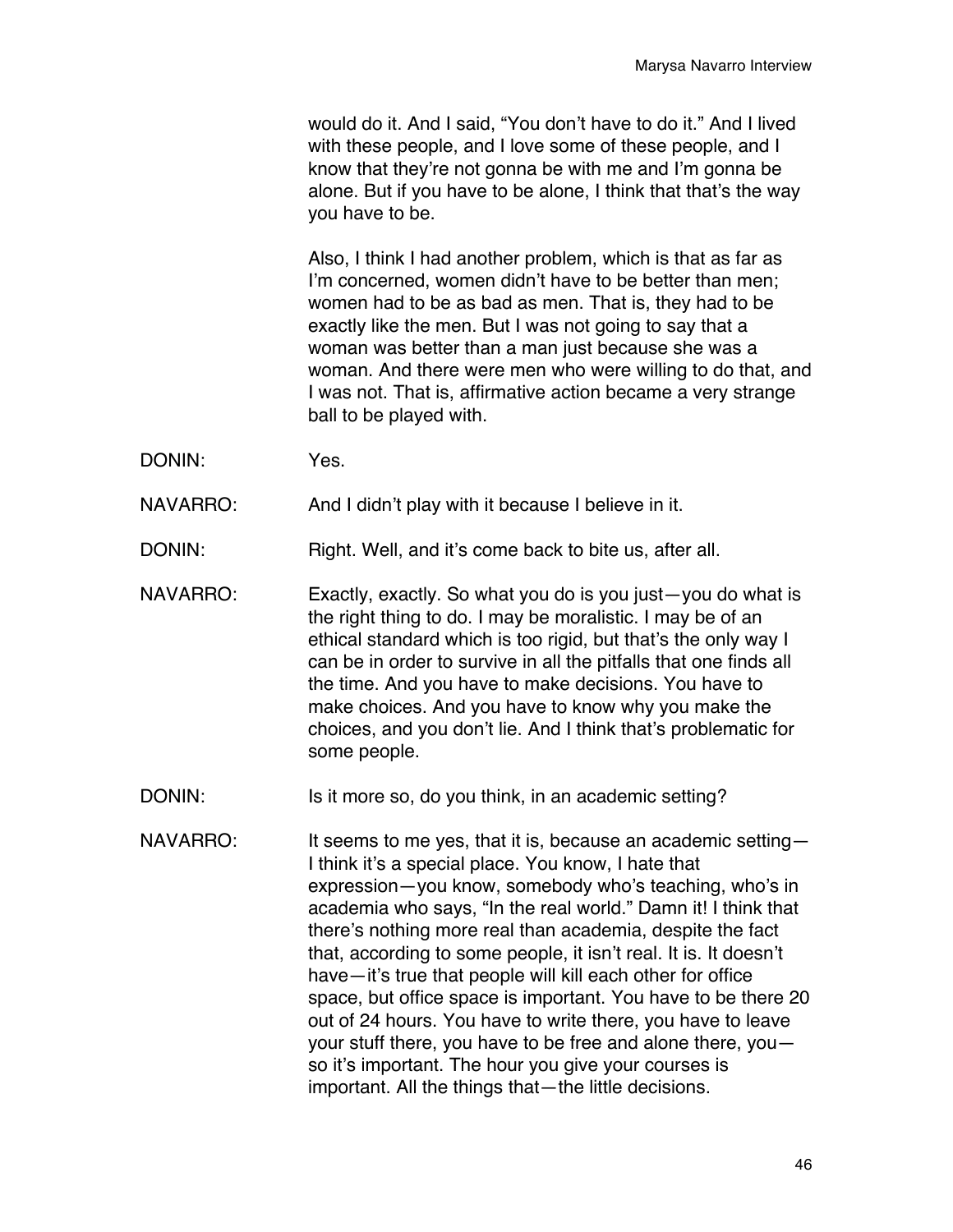I don't believe that the big business or the big enterprises are— all the time, everybody is concerned with the big decisions. No. If there's a little piece and there's somebody or a group that sees the entire thing, well, I deal with not the entire thing but one entire thing in one particular way and in a particular space. Let's put it this way.

So anyway, I feel that in that space, however, we talk about youth and the future and moral principles and ethics and the beauty of what we do and the importance of what we do. And I believe in all that. And the issue is that we don't live as if those things were true, we in academia. We don't live as these things are only formulas that we repeat, but they have no validity. And I do what I do because that's the only thing I would do in life. If I had to do it again, I would do the same thing. I would teach at Dartmouth. I would spend my life fighting. I would love the students, and if I had them again, or similar to them, it would be--- I think that—because of that, I can say that, you know, I'm a happy person. I've been very lucky. Very, very, very lucky.

But then that means that I have to give some coherence to all that, and that has to do with the way you do certain things, the way you prepare classes, the way you lecture, the way you correct, the way you do research, the way you treat colleagues, et cetera, et cetera, and the way you vote. And when you vote for tenure or not for tenure, I always say I vote in secret because you vote for tenure on colleagues. You vote, and it's not to be known, and the information is not supposed to leave the room, but I vote with the reasons that I'm capable of giving the person outside, once I step out of the room. The reasons are valid to me, and if I vote against, I've got to be able to tell the person, "I voted against because of this and that." And it's horrible to say that, and I've done it once when I was confronted. But I said it. I said the truth, because ultimately what you do is when you get up in the morning and you're about to brush your teeth, you look at yourself in the mirror, and that's it. And you've got to look at yourself and to accept the face that is returned to you.

So if you don't do that, then you don't do your work properly. There's no coherence in your life. Like, I love what I do, and I told my students, all the ones who wanted to do it, "Go get a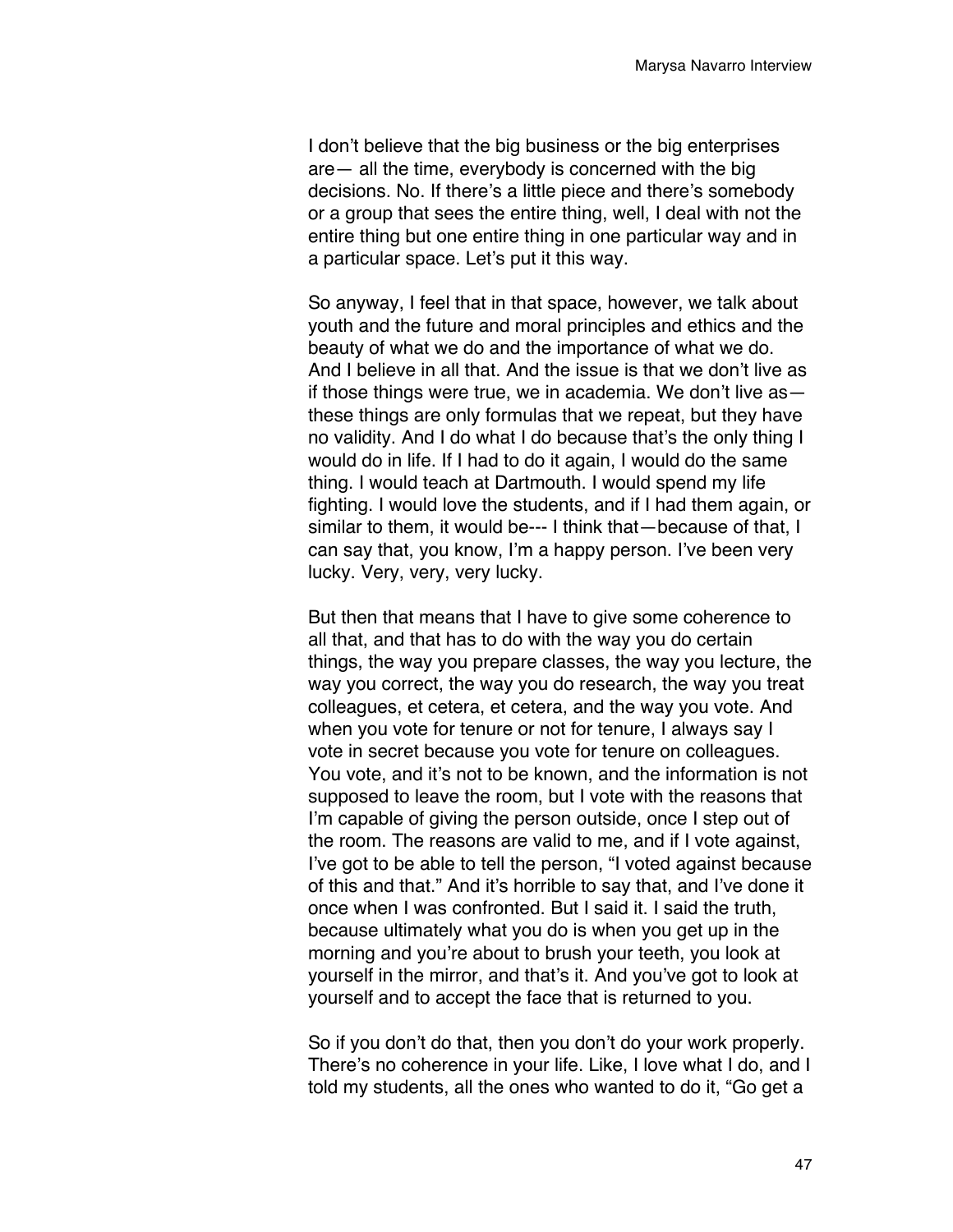Ph.D. Get a Ph.D." My daughter has a Ph.D. My daughter teaches. She doesn't teach history, unfortunately, but she teaches literature. But what is good for my students is good for my daughter. And I treat my students in a way as I treat my daughter. I've been the mother of them. I'm the godmother at least of one—of the child of one of my students.

DONIN: Wonderful.

NAVARRO: So there's a coherence there. And if it doesn't fit—I fit there, but if I don't fit the big scheme, well, tough titties.

- DONIN: [Laughs.] Okay. That's a good place to stop because of your seminar.
- NAVARRO: Okay. Oh, yes.
- DONIN: Don't you think?
- NAVARRO: Perfect. All right. Thank you. Let's turn this off.

## **[End Part 1. Begin Part 2.]**

DONIN: All right, we're back to Part 2 with Professor Marysa Navarro on Thursday, March 14<sup>th</sup>, 2013.

> Okay, Professor, we're gonna pick back up again here and sort of circle back to your early days, to talk a little bit about student life as opposed to academic life and committee life. So the unrest—the political life had exploded on campus in the end of the '60s, and it culminated for President Dickey around the protests against the Vietnam War, and you were going to talk with us a little bit about the difficult time when the students took over Parkhurst Hall and actually physically carried out some of the people working there.

- NAVARRO: Yes, like Dean Seymour—
- DONIN: Thaddeus Seymour was taken out, and I don't know who else. But they sort of—they were disrespectful, I think,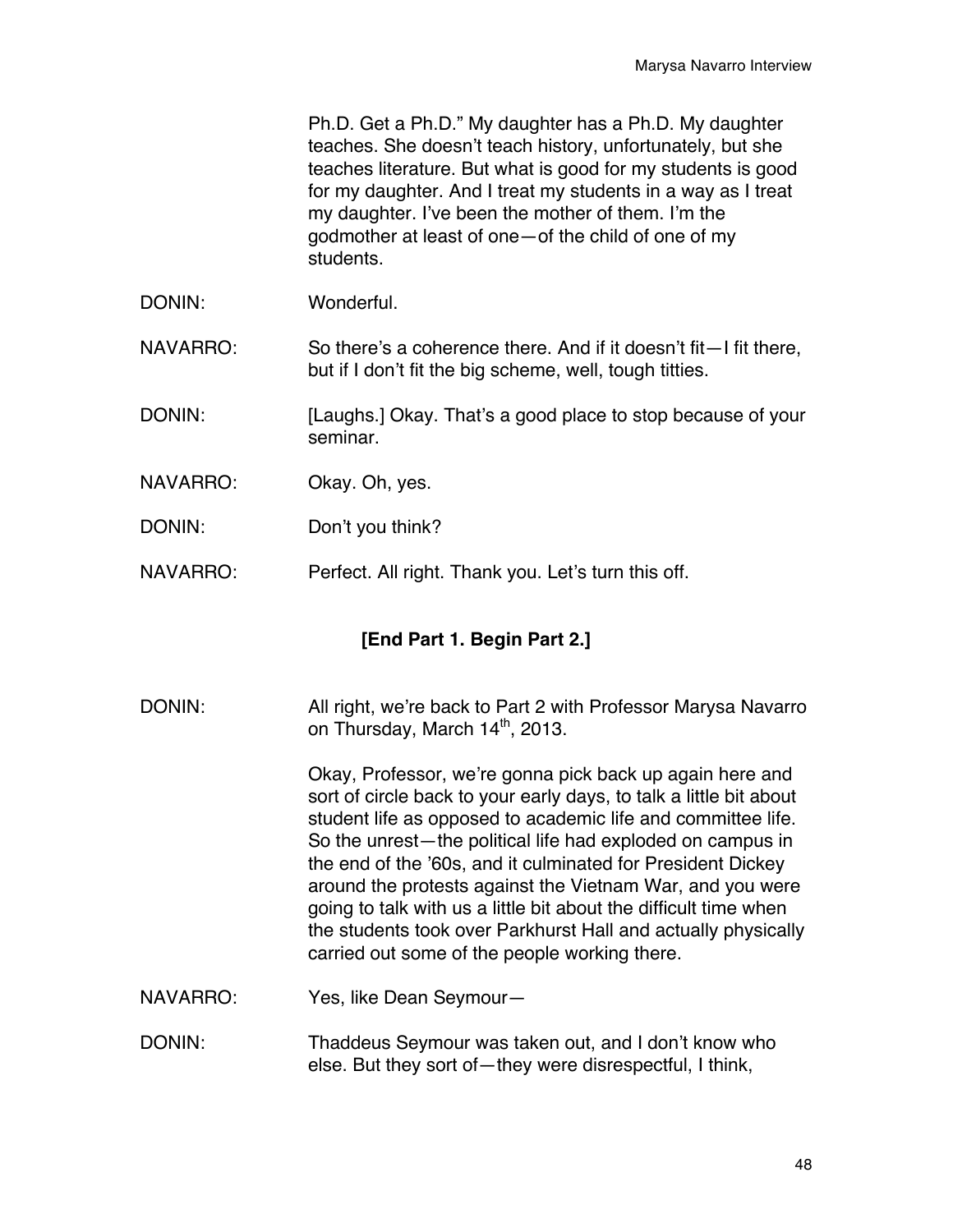towards President Dickey. And they compelled—they forced everybody to leave their offices, yeah.

| DONIN:          | The students did.                                                                                                                                                                                                                                                                                                                                                                                                              |
|-----------------|--------------------------------------------------------------------------------------------------------------------------------------------------------------------------------------------------------------------------------------------------------------------------------------------------------------------------------------------------------------------------------------------------------------------------------|
| NAVARRO:        | The students did.                                                                                                                                                                                                                                                                                                                                                                                                              |
| DONIN:          | Right.                                                                                                                                                                                                                                                                                                                                                                                                                         |
| <b>NAVARRO:</b> | Well, the takeover-when was the takeover? The takeover<br>was in May-                                                                                                                                                                                                                                                                                                                                                          |
| DONIN:          | May of 1969.                                                                                                                                                                                                                                                                                                                                                                                                                   |
| <b>NAVARRO:</b> | Sixty-nine. It was a year after I arrived. I arrived in the spring<br>of '68.                                                                                                                                                                                                                                                                                                                                                  |
| DONIN:          | Sixty-eight, yeah.                                                                                                                                                                                                                                                                                                                                                                                                             |
| <b>NAVARRO:</b> | In the spring of '68, right. It was the first year that I was<br>teaching, that fall, and we still had the old calendar.                                                                                                                                                                                                                                                                                                       |
| DONIN:          | Oh, yes, right.                                                                                                                                                                                                                                                                                                                                                                                                                |
| <b>NAVARRO:</b> | I had [chuckles]—that year, I was teaching a seminar, and I<br>had in it the head of the Afro-Am, Wally Ford, Wallace Ford,<br>a very tall, lanky boy, who was three times my size, -                                                                                                                                                                                                                                          |
| DONIN:          | [Laughs.]                                                                                                                                                                                                                                                                                                                                                                                                                      |
| NAVARRO:        | -so to speak, with an Afro that made him four times my<br>size. And that was in one seminar. And then I had a second<br>class, which was Introduction to Latin American. That spring<br>ended up in-I had, like, four or five students in jail.                                                                                                                                                                                |
| DONIN:          | From that class.                                                                                                                                                                                                                                                                                                                                                                                                               |
| NAVARRO:        | From that class, from my Latin America. So there were<br>negotiations to give concessions or - the Afro-American<br>students had made demands, one of them to create a<br>program and a house, et cetera, et cetera. And they were<br>having—in the fall, they were having negotiations with the<br>administration and including-I'll never forget-a faculty<br>meeting in which the students, the black students sat in front |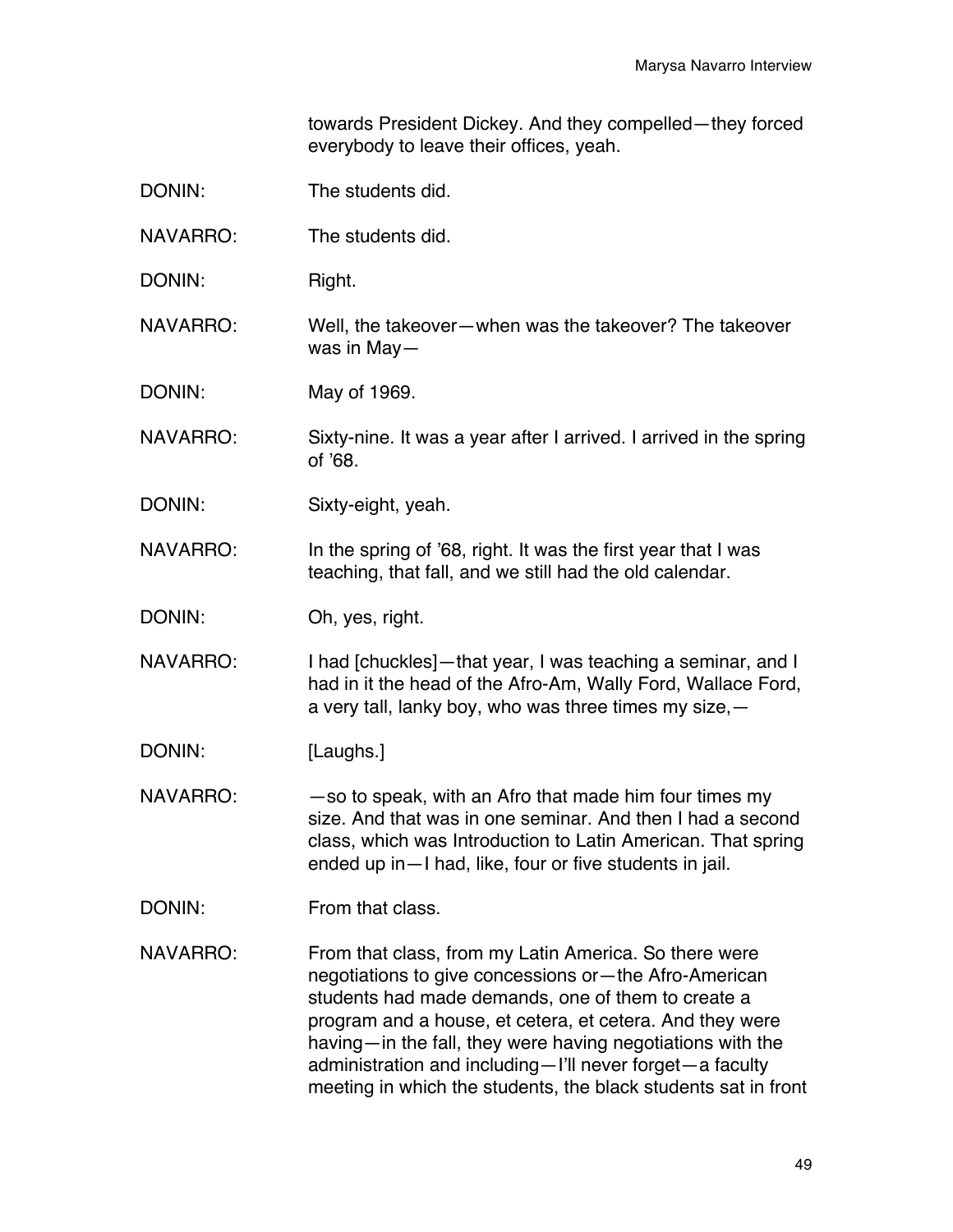of us in the faculty meeting. [Chuckles.] Wallace Ford, dressed in fatigues and smoking a cigar [laughs] was dictating the terms of the armistice. No, not really, but he spoke with the tone of a victor, as I say, dictating the terms of the armistice. And actually it was not exactly that way. But that was my introduction to one set of students.

And I had him in class, and he was so much involved in the politics of the creation of the Afro-American studies program and the demands as a whole, that he didn't do his work well and I didn't give him good grades, and he came to complain. And I said, "You got that grade because you did bad work." And he said, "I've never gotten a grade like that in my life." And I said, "Too bad. This is the beginning of it." [Laughs.] And he went—he got very angry. But I've seen him since, because we became friends as well. [Chuckles.] And actually, he has a blog which he sends me now.

- DONIN: Oh, wonderful.
- NAVARRO: Yes, he's a lawyer. And I wrote him a recommendation to go to Harvard Law School, which he did. He came. Anyway. And he's a good father, and he's a good man.

In any case—

- DONIN: Were you surprised by the level of political activity that you found on campus?
- NAVARRO: Yes. Well, except that I had spent a year in Brazil on a fellowship, and I came to the United—I came to Dartmouth— I was hired at Dartmouth. I was hired at Dartmouth, and I got a Social Science Research Council fellowship for a year in Brazil. So I called Lou Morton, and I said, "I've got this, and I really want to go." He says, "Go, and when you finish, you come back, and you'll begin your job then."

So I was able to do the two things. I got back into the country, and I think the day I landed in the United States, *The New York Times* had a picture of the students taking over Cornell, that famous picture of the student looking like Emiliano Zapata with a bandolier and holding—*Ai, my God!* I said, *What has happened in the months I've been away?* I mean, in Brazil there had been a coup, a military coup while I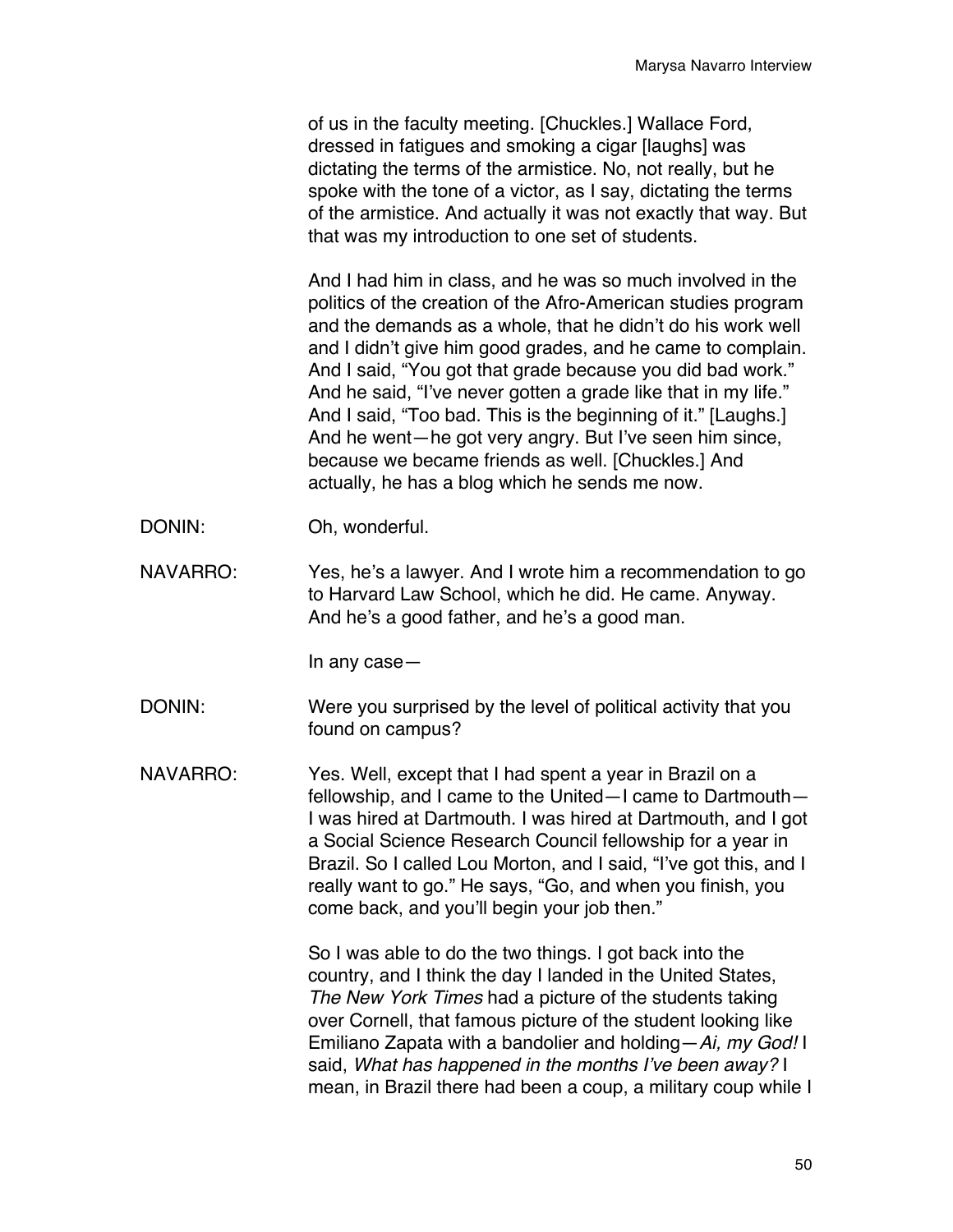was there. And, my God, I come back to the United States and I see this picture on the front page of *The New York Times*. So this was my welcome back.

DONIN: Wow.

NAVARRO: And then at Dartmouth I got thrown into the classroom, and these people were very much involved in things that I thought were right. And then there was the Vietnam War.

DONIN: Yeah, yeah.

NAVARRO: And there was a great deal of activity, and were meetings of the SDS, and I went to listen to them because I remember reading about the SDS before going to Brazil but I had been away for a long time.

> So anyway—and then I realized that there was something romantic about Latin America, and I had come back from Latin America, and I had all these—I had a large class. And then we had faculty meetings, and I went to the faculty meetings. That's when I realized [chuckles] what an odd person I was, when there were no women there.

And I remember that there was a vote, which was a sort of an important vote, which was about—and I remember that President Dickey chaired the meeting, and it was in Dartmouth Hall, in the old Dartmouth Hall, when it wasn't arranged, and it was like a theater. He was really very angry and very distraught, and it was about whether or not ROTC was going to stay on campus. It was the vote on ROTC, and I voted against ROTC on campus.

And all the members of my department, by the way, except for two, who shall remain nameless—but all the young people voted together, so I felt very comfortable. And Lou Morton, the head of the department, who was a military historian looking at us from the balcony—and so we said [laughs] goodbye.

DONIN: Oh, you waved at him.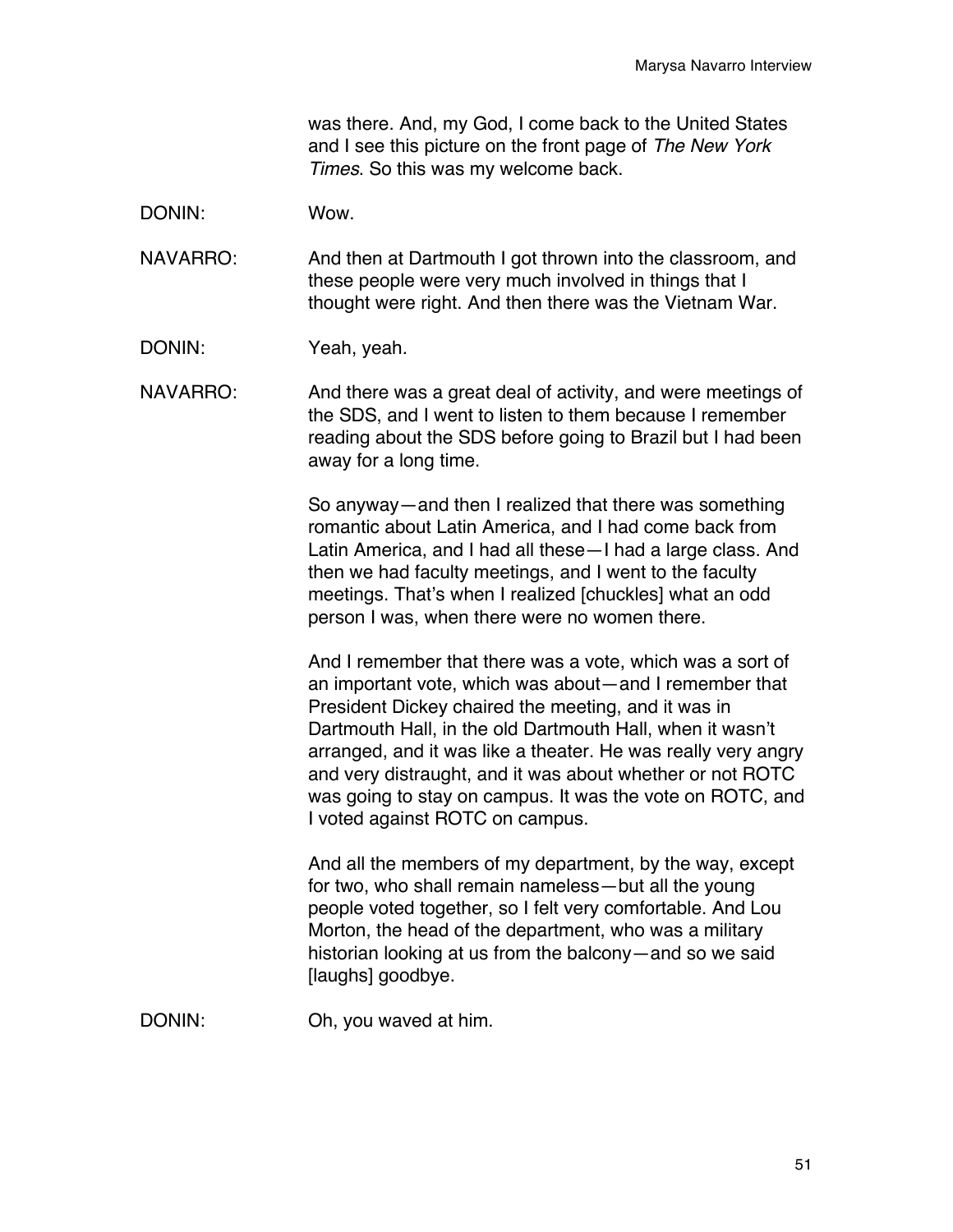- NAVARRO: We waved at him! [Laughs.] But anyway, it was very serious. I'm laughing now, but it was very serious. And, my God, my first vote here, and here I go. That was my baptism.
- DONIN: Wow.
- NAVARRO: In a faculty meeting, with whether or not to vote against ROTC. But I was against the Vietnam War. I wanted it to end, and I wanted peace. So that was it.

And then the students took over—When the students took over Parkhurst, in the afternoon, somebody comes to my office and says, "The office is taken. The office of the president has been taken by the students." And there was one student of mine whom I knew was going to be there because for the last week or so, he had been carrying a big knapsack, and I said, *This one is getting ready to take over whatever it is he's going to take over, and he's going to camp out there.* I knew it!

And we went, with Garthwaite, with Leo Spitzer, with my *compadre*. My *compadre* was another Latino in the Spanish department, Arturo Madrid. And he's my *compadre* because he and his wife, Robin, adopted a little girl, and they called her Marysa.

- DONIN: Ohh!
- NAVARRO: I'm the godmother. So we all went to Parkhurst, and we went there just to see and see if the police were going to come or whatever. And it was a horrible sight because everybody was very angry.
- DONIN: Inside or outside?
- NAVARRO: Outside. There were a group of students who were against those who went inside, and they were removed by the time we went, but they were across the Green, chanting and saying horrible things, sort of wall-to-wall, one helmet. I found it very upsetting because it was a community that was divided and because students were pitted against students and because I didn't know what was gonna happen. We never knew what was gonna happen. And so—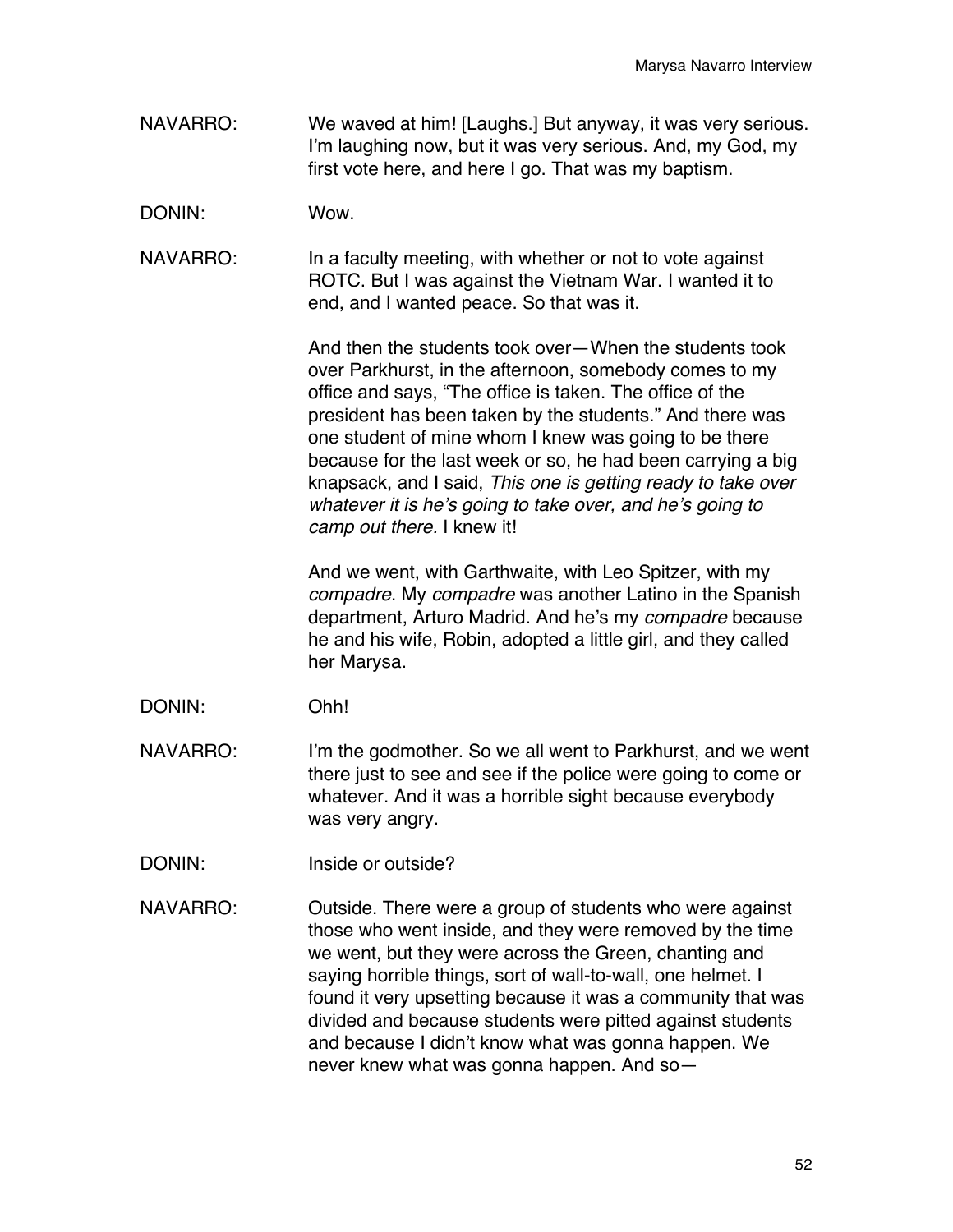- DONIN: Dickey called the National Guard.
- NAVARRO: And he called the National Guard.
- DONIN: Well, the governor, I guess, called the National Guard.
- NAVARRO: Yes. No, he—I think that it was a serious disturbance, and I think that that's when Dickey got in touch with the governor, and the governor called the National Guard.

So I ran home, and I checked where my daughter was, and she stayed with a baby sitter, and I got back. And I spent from seven o'clock until I think it was one o'clock, two o'clock that the National Guard came.

- DONIN: In the morning, yes.
- NAVARRO: That's when–I stayed there with my colleagues because we did not want to be—we wanted to see what was gonna happen to the students.
- DONIN: Were you able to communicate with the students in the building?
- NAVARRO: No. They came to the window sometimes, and there was one who ended up—who died shortly after, of an overdose.
- DONIN: Oh!
- NAVARRO: Yeah. A young man. He was also in my class. He was in there, and I saw him. On top of Parkhurst there was a flag with the face of Che Guevara. There were lots of faculty members who were doing the same thing that I was doing with my colleagues. I did not know other members, except for age. And, well, your people in Hanover came. But that was it.

And I thought—there was very—I remember I was anguished that whole night. I get upset about those things. And then when the police came or the National Guard came and they were—I don't think they were treated badly, but they were pushed around because they also resisted, so therefore they were put in buses and left. And then everything was quite, and we all went home.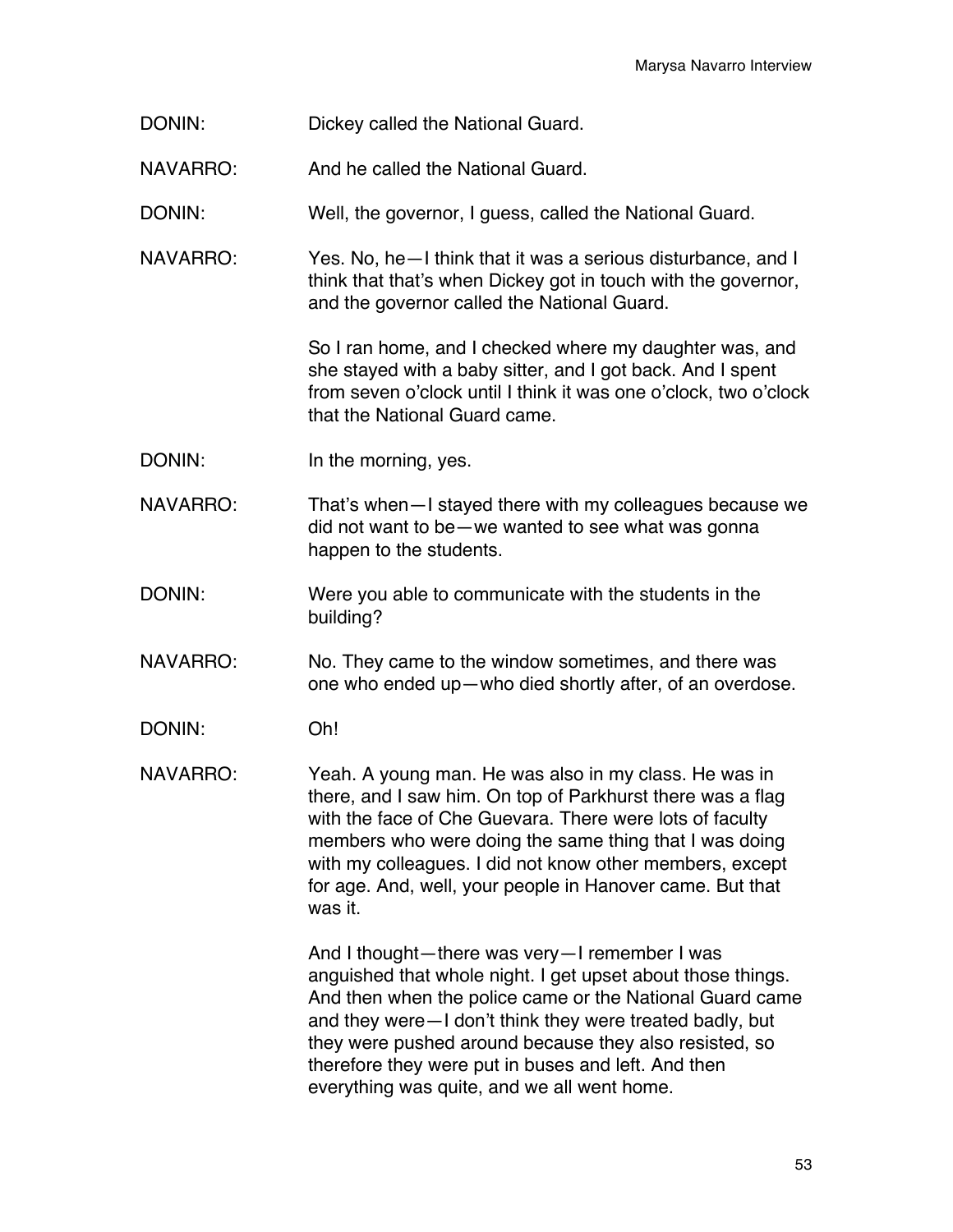But then, after that, there was—what was gonna happen to them? And they were put in jail. So I got a message that they wanted—one of the students—oh, remember the people in Pilobolus?

DONIN: Yes.

NAVARRO: Well, there were two of them: Moses—

DONIN: Yeah, Pendleton.

NAVARRO: Pendleton was in jail and in the same jail—because they put them in different jails.

- DONIN: They spread them around.
- NAVARRO: Yes. And I got a message from one of my students that they wanted to know if I was teaching, what were the readings that I was giving? So I spent the spring—you can ask my daughter—I had a red Volkswagen, and we spent the spring, every weekend, running the roads of New Hampshire, which I did not know because I had just moved there, looking for the jails and taking the homework to my students—
- DONIN: Ohh!
- $NAVAR$ RO:  $-$ so that they would do their homework because they wanted to do it, and that's what—I remember going into one jail. I don't even—it was Cunningham—it ends with an "m"— Cunningham. I don't know which one it was, in what town. I remember going into that place where there was a building and a sort of a compound around with, you know, not barbed wire but wire mesh. And Moses [chuckles] was dancing—
- DONIN: [Laughs.]
- NAVARRO: I remember—because he was—I had gone to see him to do his final, his class, and their final exam was a dance, and I had gone to see him, and I knew him. I don't know where I knew him from. He was not my student, but I knew him. I remember seeing him dancing in the open air. It was wonderful!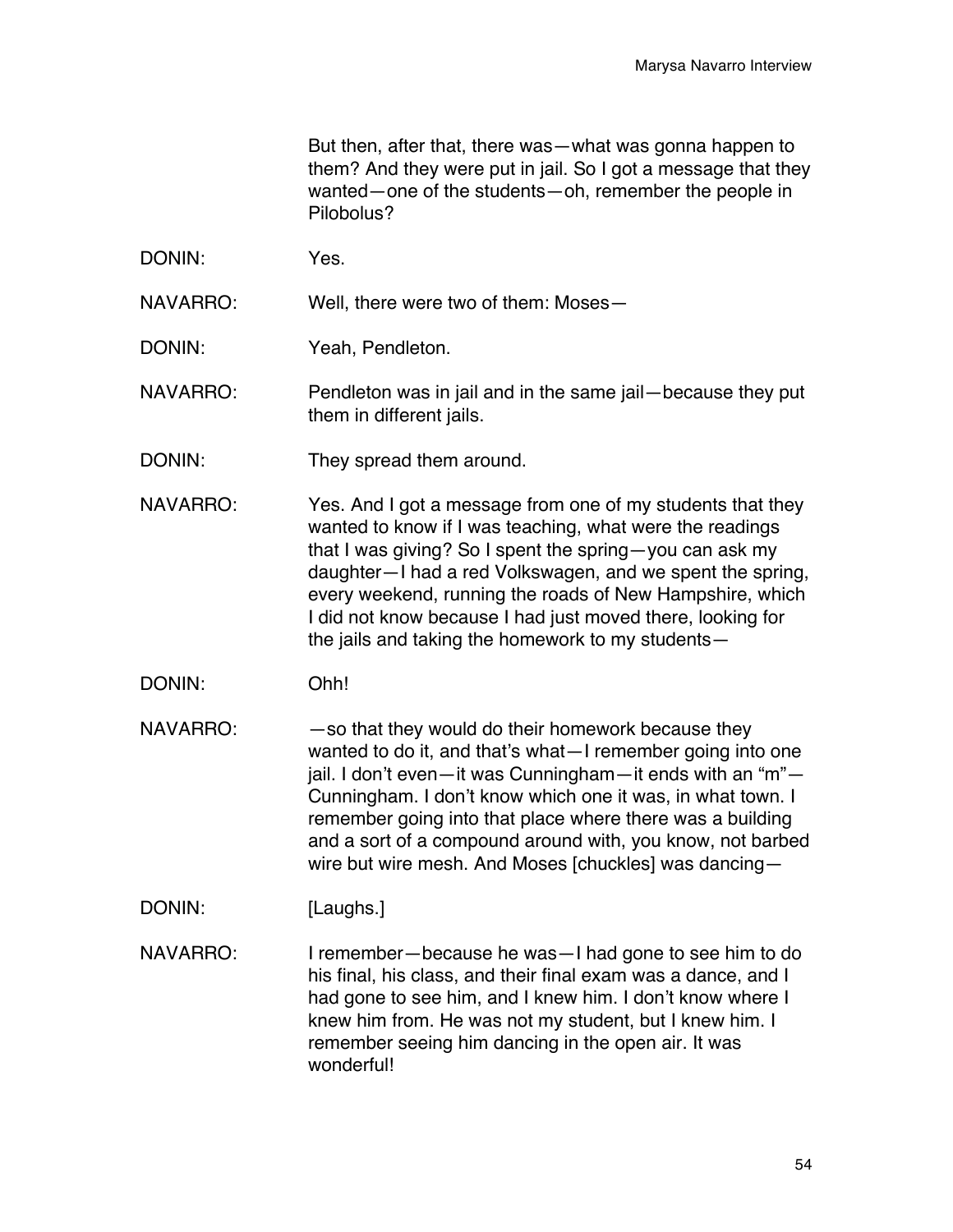DONIN: How bizarre! Really, in jail!

NAVARRO: In jail. But it was in bucolic New Hampshire, the mountains, the sun. It was a lovely day, and he was dancing. And he was [chuckles] in jail. In any case. It was a weekend. So that's what I did.

> And then came the moment of—then they came back. They were there for 30 days, I think, or there were 30 of them jailed for 40 days or 40 of them jailed for 30 days. I can't remember. But that, I know those were the figures. And so in the summer, they were tried.

- DONIN: Yes, over the summer.
- NAVARRO: Over the summer. And I still don't remember the name of the white-haired, bushy-hair lawyer of the Chicago Eight [sic, Seven; William Kunstler], the Chicago guys at the time of the convention,—
- DONIN: Yep, yep.
- NAVARRO: — of the Democratic convention. It's with an S-h and an n somewhere. I'm absolutely sure.

Anyway, so I said that I would not—I defended only two. One was not my student, really, but he was a freshman. He was a freshman, and nobody was ready to defend him, and he didn't have a defender. And so—and I don't know how I got hooked with him. He came to see me, I think, and he told me that he didn't have a lawyer. We were not lawyers but we were faculty members, and he asked me if I would do it, and I said, "All right, I'll do it. You don't have anybody." He didn't have any professor he could ask. So therefore I said I would do it. Robert, his first name was.

And I said that I would do it, and I said, "Who are you? Why did you do what you did? Why did you go in?" And he told me that in the months before, he had been very upset about the war, that he felt very guilty that there were all sorts of people dying, U.S. people, and Americans were dying and that we were killing a lot of Vietnamese. He just felt very, very guilty not to be there and guilty because he was alive and the other ones weren't—that was his argument to me.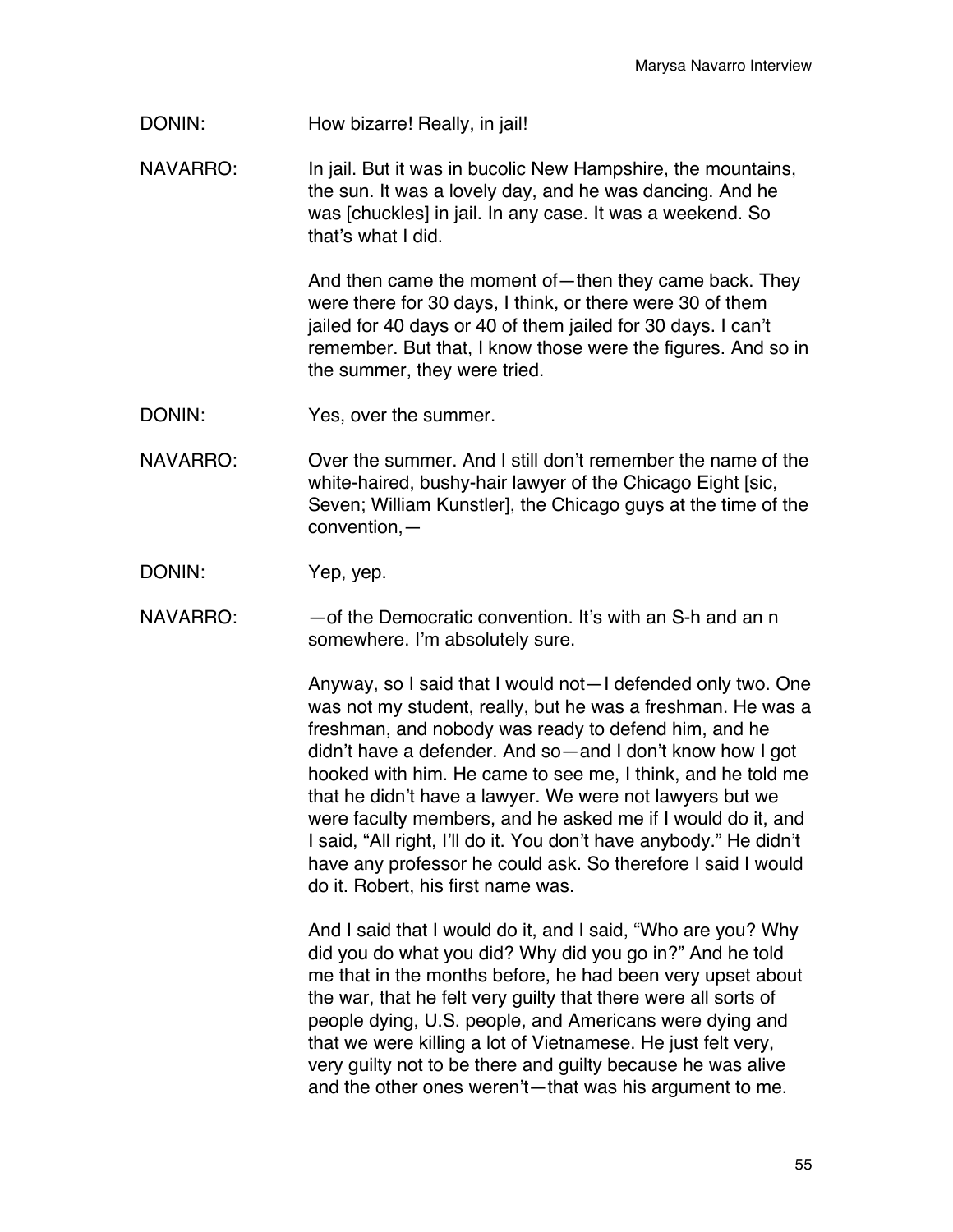And he was a sweet young boy. And so I said, "So what did you do yesterday?" And he told me he had been there, in front of Parkhurst until something like 12 o'clock, and then at 12, because nothing was happening, he went in. And so I said, "All right, I'll defend you." So I told this story, that he, on ethical grounds, on moral grounds he felt guilty, and I understood that perfectly, but I don't know what—I remember the argument. That's all. I don't remember my words. He was suspended for one term. And that was okay.

And then there was another one that I defended, who was my student. He was suspended for two terms, and that was it. And then when he came back, he drove me one day out of my mind because I had gone to a party and I came back, and he was waiting for me in my house, on the steps. He said, "I don't think that I'm gonna graduate." And I said, "What do you mean?" And it was the middle of the night! And he says, "No, I think it's immoral to graduate." And I said, "Well, it's immoral to do that to your mother." His parents were divorced. His mother had made sacrifices for him to be at Dartmouth. "And you owe it to her. I don't care. You owe it to her," I said.

"Yes, but don't I owe it to me?" And I said, "No, in this instance you owe it to her." And so that was my argument to him, and we discussed this, and he had done his work. He was one of the ones I had taken the work to. And he graduated. And that was, like, the week before graduation that he did that to me.

- DONIN: Uh!
- NAVARRO: [Laughs.] But those were Dartmouth students.
- DONIN: Well, they felt strongly about the war.
- NAVARRO: Yes, yes.

DONIN: They weren't alone.

NAVARRO: No. No, no. And that was a very upsetting period because of the dissention inside, because of the bad—the attacks that were on absolutely nonsensical reason and because—no,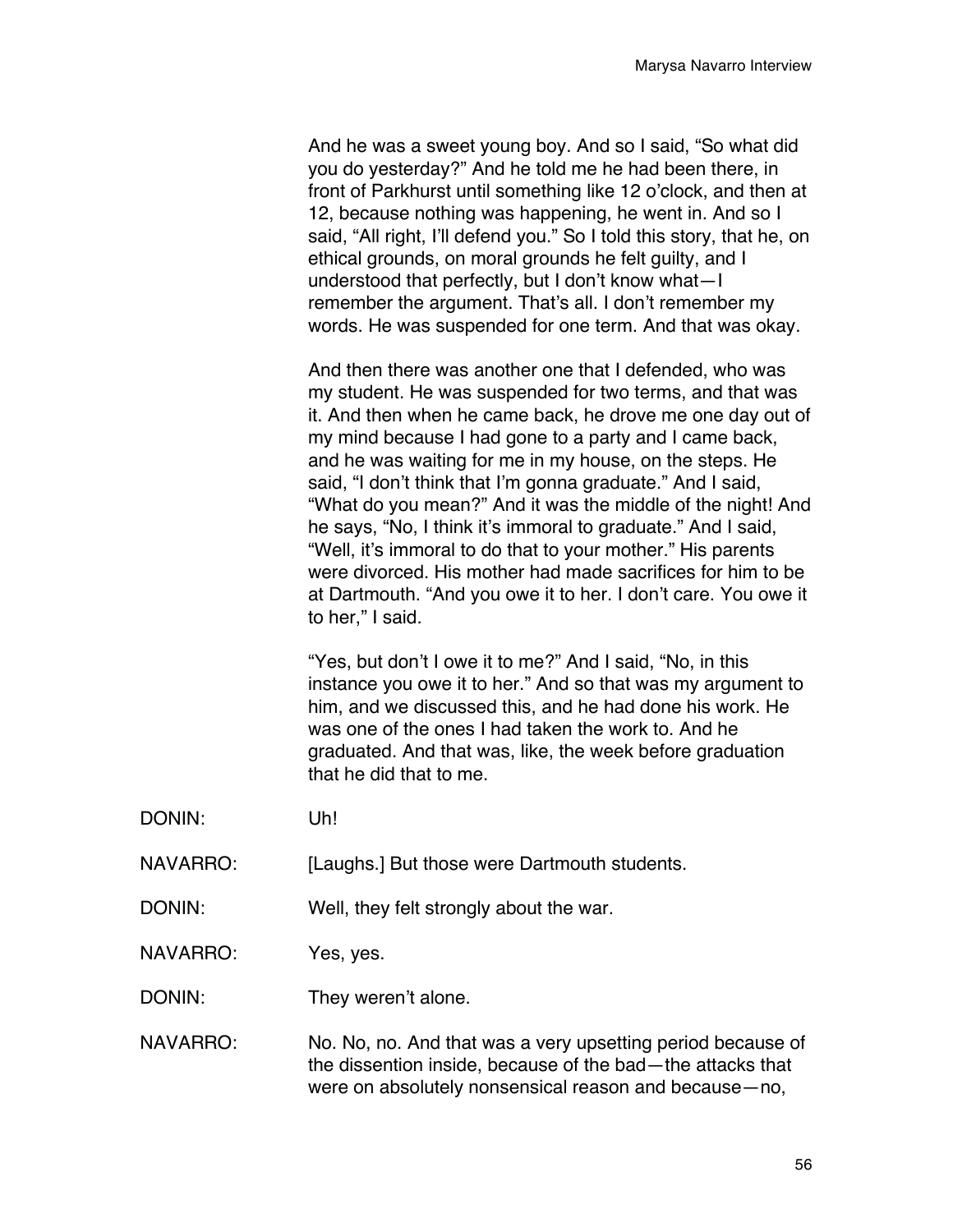the reasons were not nonsensical. No. The attacks were about nonsense because the anger was very profound and serious, and there was no way to get out of these kind of very tight-knit, hateful situations that had been created until the war ended.

DONIN: Yeah.

NAVARRO: And then again, it took a long time.

DONIN: Well, John Kemeny was dealing with it when he took office.

NAVARRO: Yeah. Oh, yes.

DONIN: Didn't he call a week's moratorium to talk about the war?

NAVARRO: He did. He did, indeed. He had to. And Cambodia. That was the beginning of the war, and he got really pummeled by the alums because, again, people disagreed about that, and it was a very hot disagreement and the issues were very serious. And there was no way to reconcile until the war came to an end.

> But there was—at the same time, I think that in a way that helped me to get into Dartmouth—

- DONIN: I'll say.
- NAVARRO: —and to identify, because it was the kind of thing, the kind of thing that if you could not be—there were people who didn't seem to care, but I was surrounded in the department by people who cared very much. There was David Roberts, who's an English historian, who had been a conscientious objector in the Second World War and who had organized the McGovern campaign in New Hampshire and who was a wonderful friend. You felt—I felt, as a newcomer and an untenured faculty member, that there was support—these people—we were all in the same boat and in agreement, and it was good to be with friends like that.
- DONIN: Well, when you have people who think alike and are passionate about an issue as important as that,—
- NAVARRO: As important as that.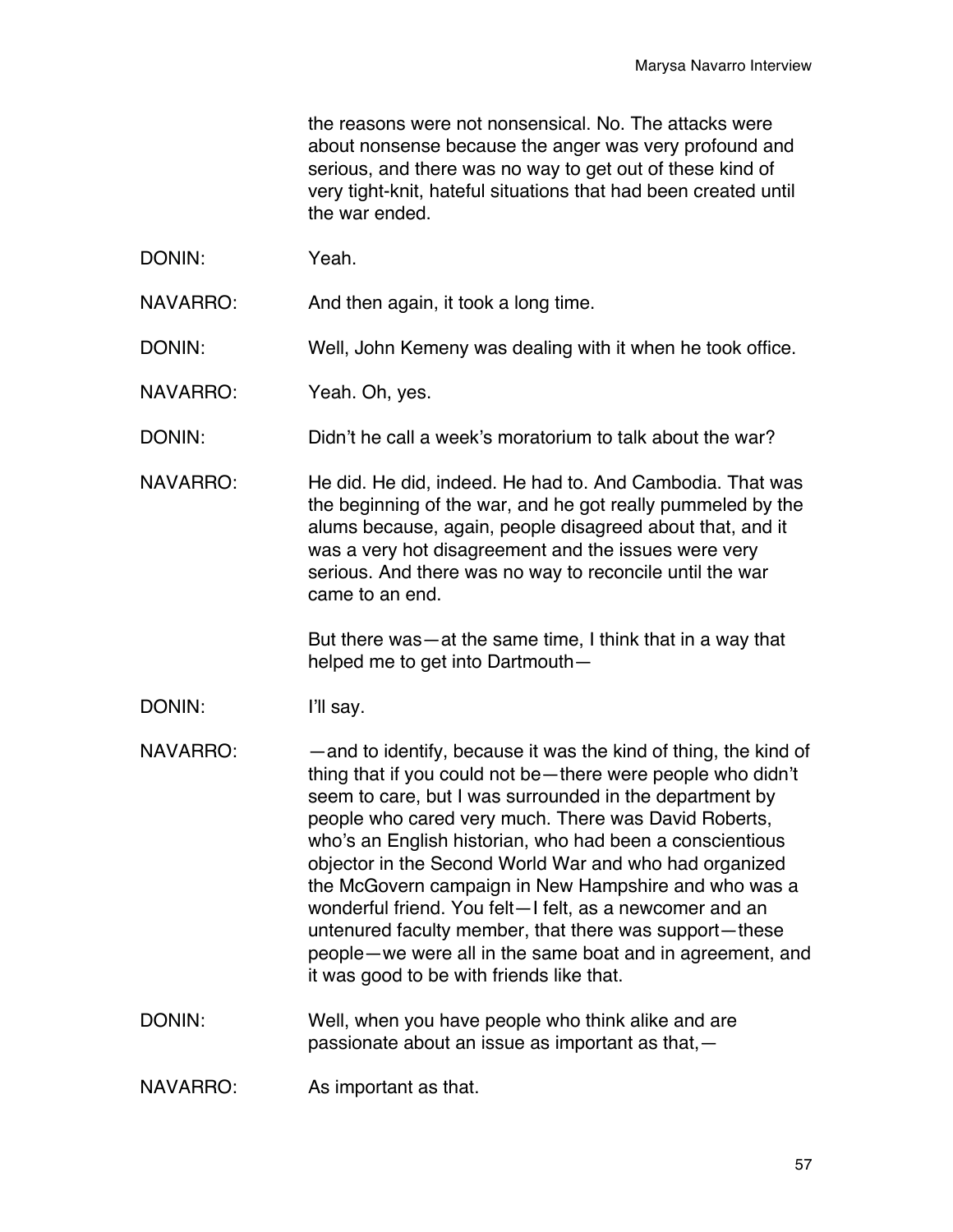DONIN: — that's a great bonding—

NAVARRO: Yeah, yeah. It was, it was.

DONIN: —experience for someone who's new.

- NAVARRO: That was, I think, a very important element in my feeling better about the place or feeling that I could be myself, regardless, so that was very important. And then there were all sorts of activities going—[chuckles]—picketing the Cold Region area there, where they have the research—what is it?
- DONIN: CRREL.
- NAVARRO: CRREL.
- DONIN: Yes, the CRREL.

NAVARRO: And the funny thing about that is that-

- DONIN: Why were they picketing the Cold Regions labs?
- NAVARRO: Because it was military.
- DONIN: Oh, of course.
- NAVARRO: Military research. And we were pretending we were Michigan and the big [chuckles] universities, which had incredible amounts of money from the federal government, because it was, again, a symbolic place. And I remember we went to picket CRREL, and the police came, and I remember—I felt very conscious of the fact that I was not a citizen then.
- DONIN: Oh, yes.
- NAVARRO: And I didn't want to get caught by the police because I had a green card and I could lose the green card. So when the police came, I started running, and ran and ran and ran. The one who ran after me was the chief of police, whose daughter was a friend of my daughter, and they went to school together. [Laughs.] And he knew me, and I knew him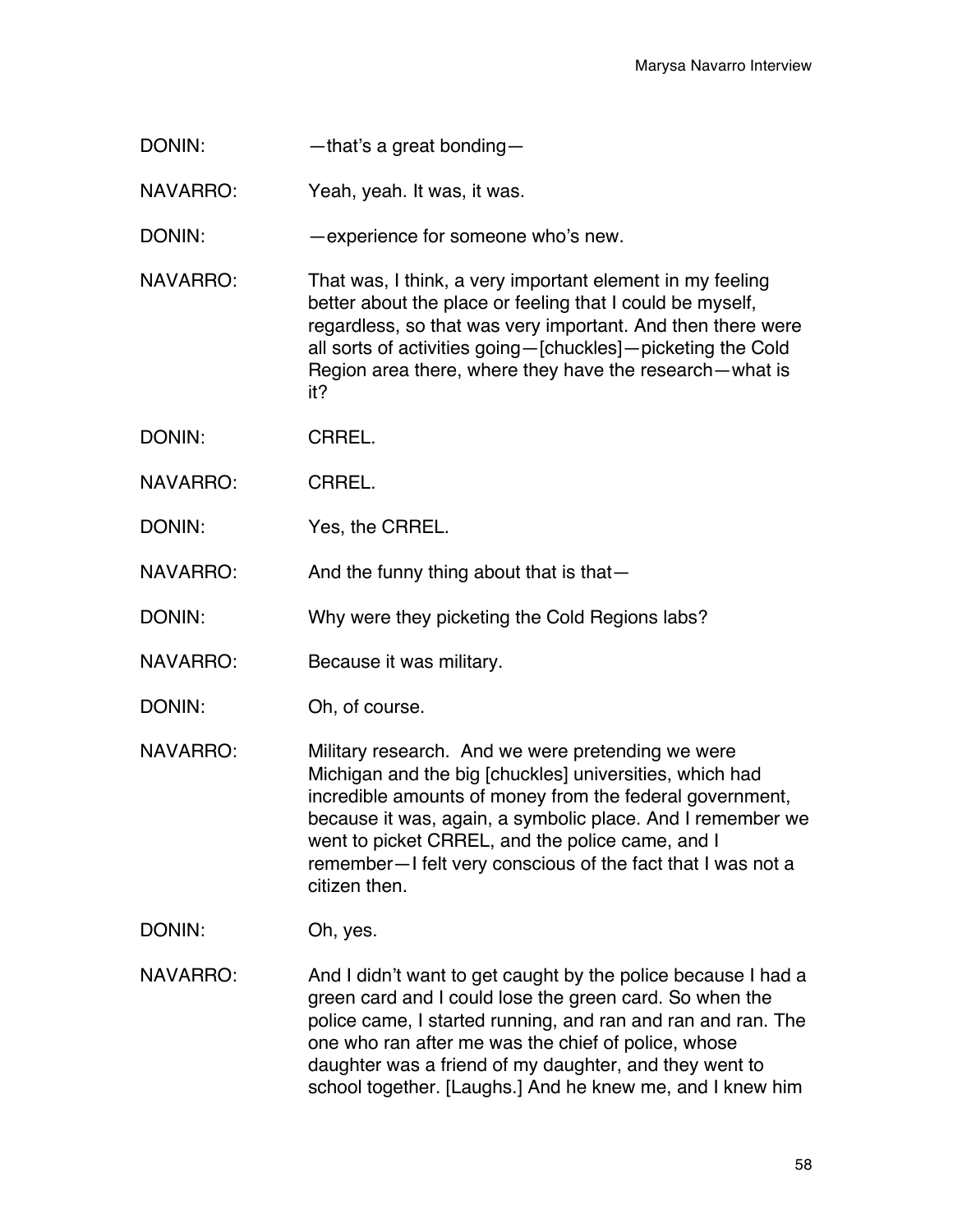because he either came to drop his daughter or I dropped mine at his house. But those are the things in a place like Hanover.

## DONIN: Small town.

NAVARRO: A small town. But he was doing his job and I was doing mine. And, again, there were all sorts of things. There was a place where the young men went to register, and they took them to somewhere else, to Concord or whatever. And we had to go to Lebanon. And there was a bus. There were people lying down in front of the bus. I couldn't, but I would accompany them in order to let them—because, again, I was not going to be caught by the police doing that, but I was standing nicely, like a responsible citizen. [Both chuckle.]

> Anyway, so I think that those were the things that made bonding easy, bonding easy with the students also.

- DONIN: Absolutely.
- NAVARRO: Yeah.

DONIN: I assume those topics came up in the classroom.

- NAVARRO: Well, I was very bad about that because I did not allow discussion of that in the classroom. The classroom was for what I was supposed to do and they were supposed to do. If they wanted to connect it, fine, but I steered—if there was a conversation or there was a discussion on the topics that needed to be discussed, and that was it. I just saw that as my responsibility. And there were some people who canceled classes to do discussion. I never did.
- DONIN: Well, they saw you when you were not in the classroom, supporting those efforts.
- NAVARRO: Oh, yeah, I was there.

DONIN: So—

NAVARRO: So therefore—yeah. And also there was a time—there was a great deal of contact with students because that was a period in which they stopped going into Thayer. And one of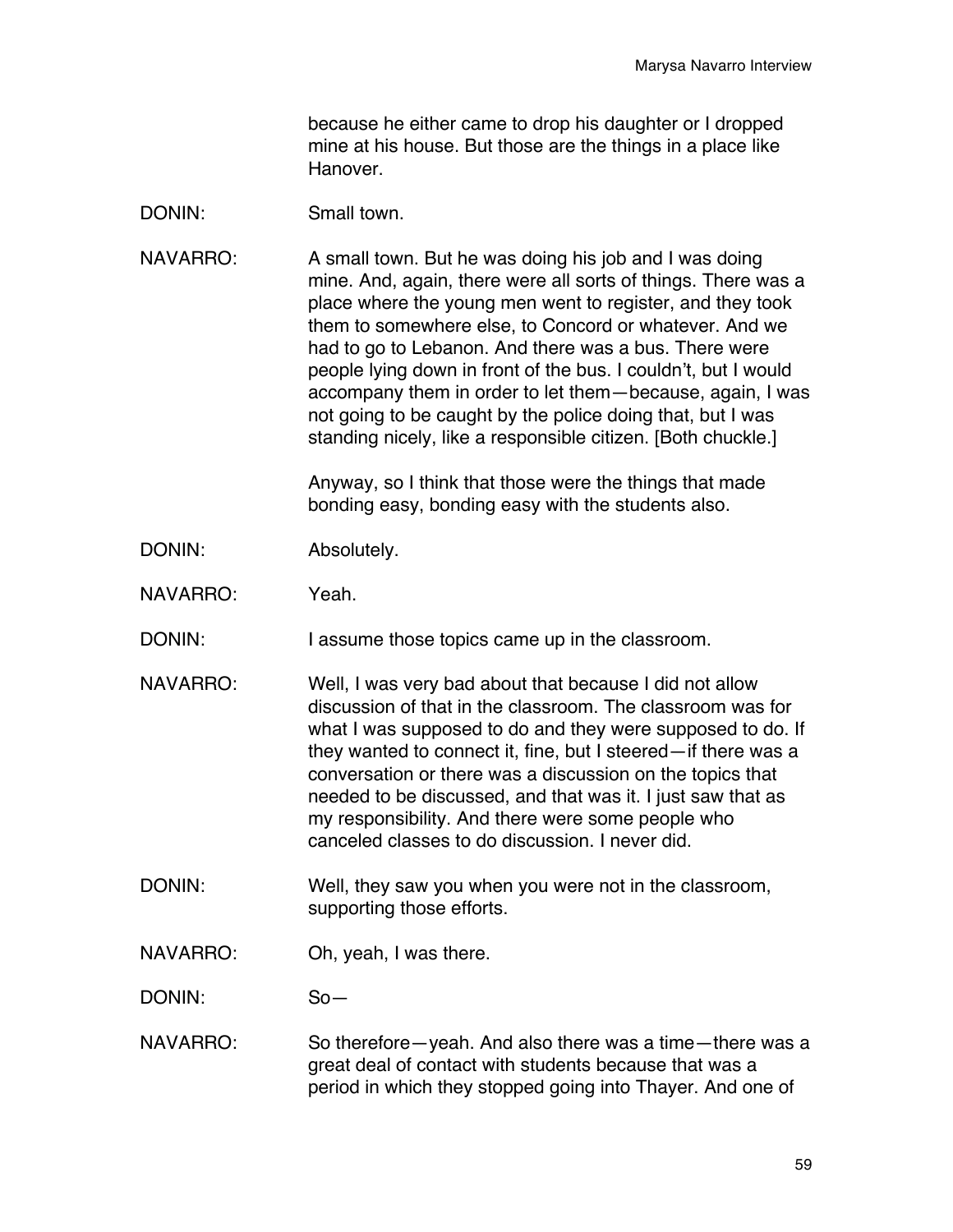the places that opened at that moment was in Collis. No. Oh, the building that is in front of Reed Hall.

| DONIN: | The building in front of Reed Hall? |  |
|--------|-------------------------------------|--|
|--------|-------------------------------------|--|

NAVARRO: Where the students—well, where the theaters are.

- DONIN: Oh, the Hopkins Center.
- NAVARRO: The Hopkins Center.

DONIN: Oh, yes. Right.

NAVARRO: Yes, the Hopkins Center had a cafeteria, so therefore we would go and eat at the cafeteria, and the students would come and sit with us.

DONIN: Perfect.

NAVARRO: And I think that made an enormous amount of difference in terms of interaction with students.

DONIN: Right, right.

NAVARRO: This doesn't happen anymore. Well, I don't go to—in the last years, I never went to the Hopkins Center to eat like that, and I don't know if the students go. They probably go.

DONIN: I don't know if they go with professors.

NAVARRO: But we did, the faculty. And we would go there to have a cup of coffee, which was the only—there was no Dirt Cowboy Café, no nothing. So that was the only place where you could have a cup of coffee.

> We had something else also in the history department, which was in Reed Hall, my most favorite place in the world.

DONIN: Reed Hall?

NAVARRO: Mmm.

DONIN: [Chuckles.]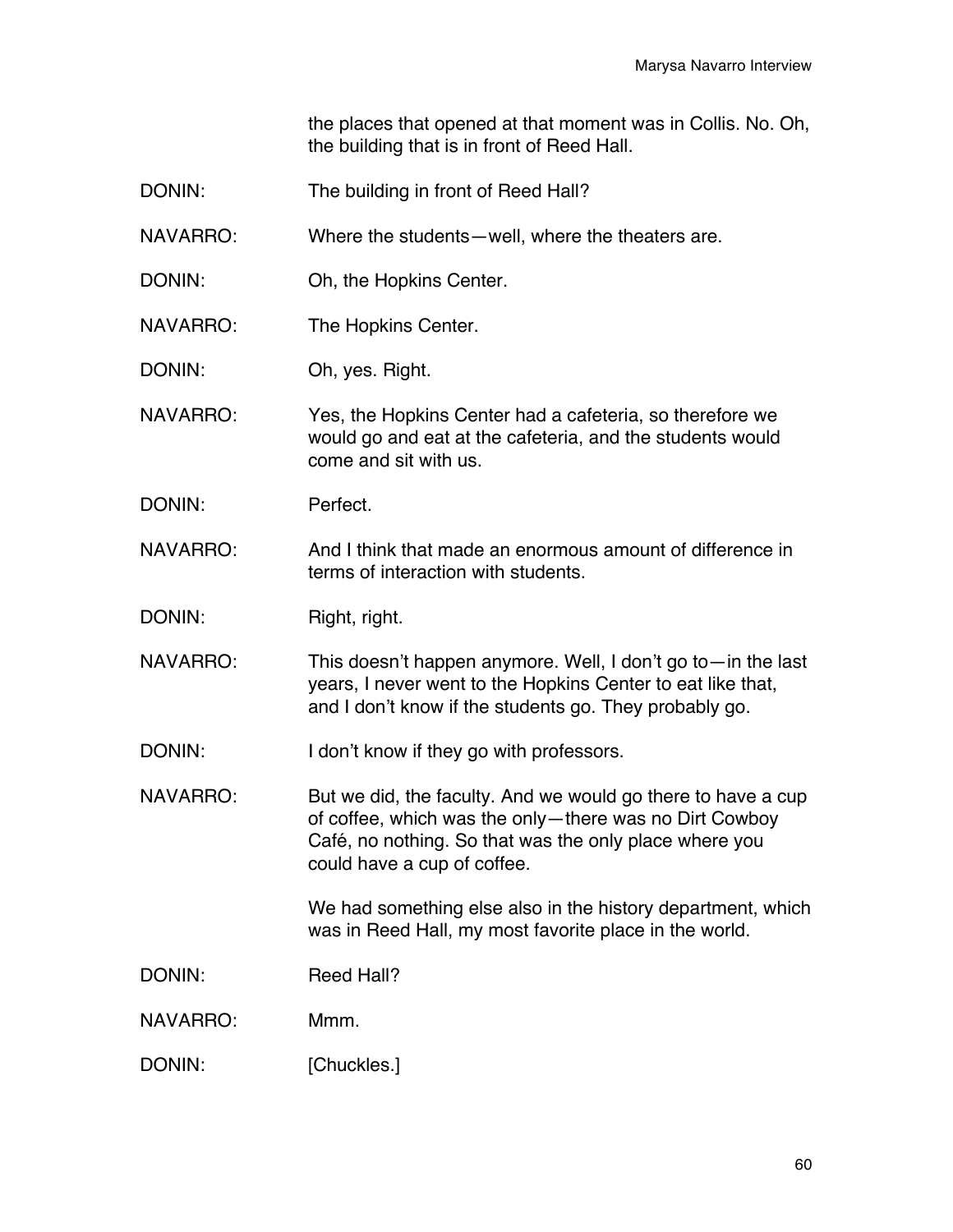- NAVARRO: I hate—I don't like Carson Hall, at all.
- DONIN: Has the history department moved to Carson? Uh-oh.
- NAVARRO: Uh-oh, yes, a long time ago.
- DONIN: [Chuckles.]
- NAVARRO: Reed Hall belonged to us and to Classics at that time, and it was lovely. I had a great office, great office, corner office. I could see—it was wonderful because every time I wanted to speak with Leonard Rieser, I would see him come out—I would call Barbara—Barbara—what's her name? Barbara she changed names twice. Barbara—his assistant—
- DONIN: Yes, was it Gerstner?
- NAVARRO: Gerstner, Gerstner. I would call Barbara and say, "Barbara, is he about to go? Is he there?" And she would say, "Yes, he's still here." And, "I'll call you back," I would say. Then I would call back and say, "Is he about to go?" She said, "Yes, he's going down the stairs."
- DONIN: Perfect. [Chuckles.]
- NAVARRO: He always wore sneakers, and we used to call him because the students called him—Gerry Johnson called him the Silver Fox.
- DONIN: [Laughs.]
- NAVARRO: So I would see the Silver Fox leave Wentworth on his way to Parkhurst, and before he could cross—before he would get to the first street before going to—
- DONIN: Across the Green.
- NAVARRO: —before Rauner, across the Green, I would call, "Leonard!" And he would come back, and I would deal with him, whatever it is that I had to do.
- DONIN: [Laughs.]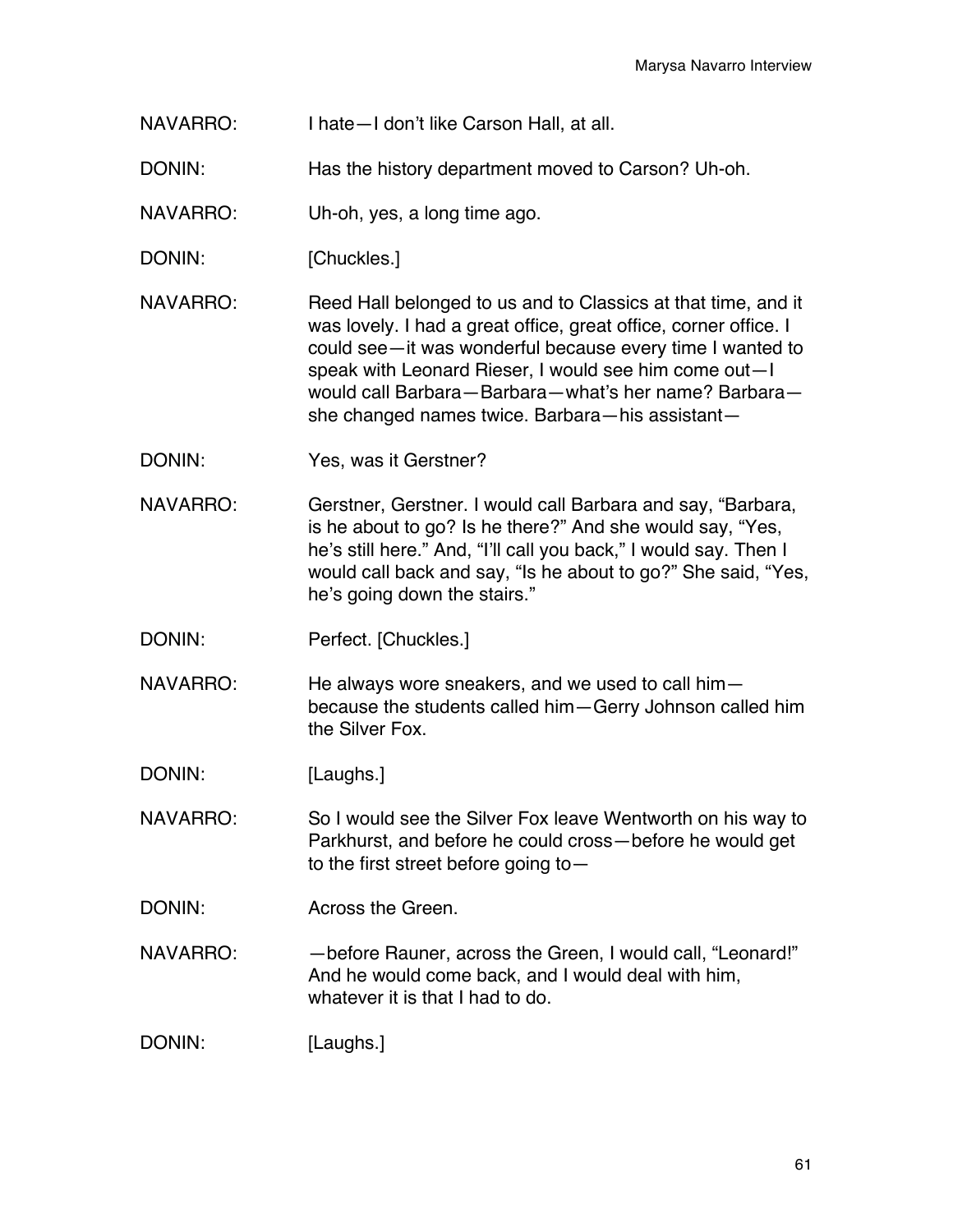- NAVARRO: Ahhh! And off he went. My corner office was perfect. We became—I became very good friends with Leonard and Rosemary. Tim Rieser—have you met him?
- DONIN: No.
- NAVARRO: He's the son. And he's a jewel. He is. He took classes from me. I think the second day I was in my office, he showed up, and I did not know who he was, and I had no idea who was Leonard Rieser, but we bonded. Tim and I bonded that day because he loved Mexico, et cetera, et cetera. So anyway, I had him in class, although he was not gonna be a Latin American-—he was not gonna be a historian. I think he had three classes with me. One of them was a seminar with Susan Braden, where I gave a tutorial to the two of them.

Anyway—and when he graduated, he wanted to be a lawyer, and there was difficulty in the household, because of the kind of law he wanted to do, and I supported him. And Rosemary and Leonard were wonderful to me. They were very supportive, although I had one *bad* encounter with Leonard. But then the following week it was fine. And I was very sad when they both—when they died.

- DONIN: Yes, very sad.
- NAVARRO: And I was, in a way, happy and relieved when Rosemary died because of her Alzheimer's, which was very hard on all the people who loved her, particularly her children.
- DONIN: So staying on the student side of the Green, so to speak-
- NAVARRO: Yes.
- DONIN:  $-1$  think the one topic we haven't touched on is your involvement and thoughts about how student life at Dartmouth is impacted by the existence of the Greek system.
- NAVARRO: All right. The Greek system—in those first years at Dartmouth, there were dances sometimes in the Greek system, in certain—

DONIN: In fraternities.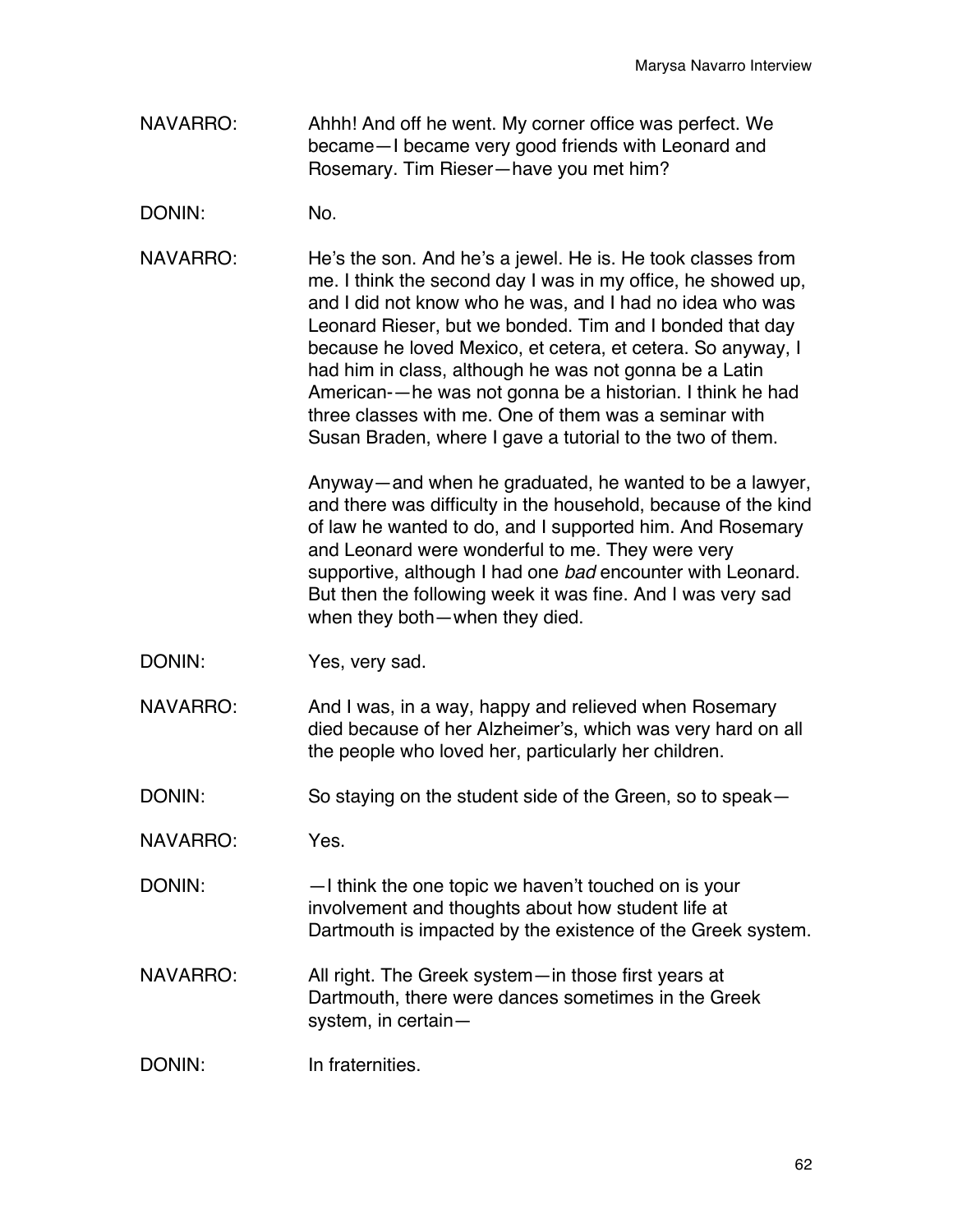- NAVARRO: And the students invited faculty to 'tails.
- DONIN: Oh, tails. Yes, I've heard about 'tails.
- NAVARRO: Well, I went to many a tail, many, many, many a tail. And because they would invite us, a group in the history department—students. Tended to be in two or three fraternities. And so we would go there. So I knew—I felt always nervous going to the fraternities.
- DONIN: Even then?
- NAVARRO: Yeah, because I knew that they had a secret life, and I always thought, *What on earth are these people doing when we're not here?* Because when we were there, they got dressed up—
- DONIN: Coats and ties?
- NAVARRO: Coats and ties, and we got dressed up. You know, everything was fine, and they were gentlemen, and they treated us very properly. And then you knew that they had debauched hours after we left. And I didn't like that.
- DONIN: But there were no women on campus at that point.
- NAVARRO: Oh, yes, but they did come. Those were the weekends they did come.
- DONIN: Oh, the weekends, when the -
- NAVARRO: Yes! That's when the 'tails were.
- DONIN: I see.
- NAVARRO: So there were some meetings sometimes having to do with the war or Vietnam or whatever, and then that was different. You went there because they invited you and there were conversations, and that was okay. And then I think after the women came and when the quota existed, I think that's when things got worse than they had ever been, if they had been bad, and they had been bad.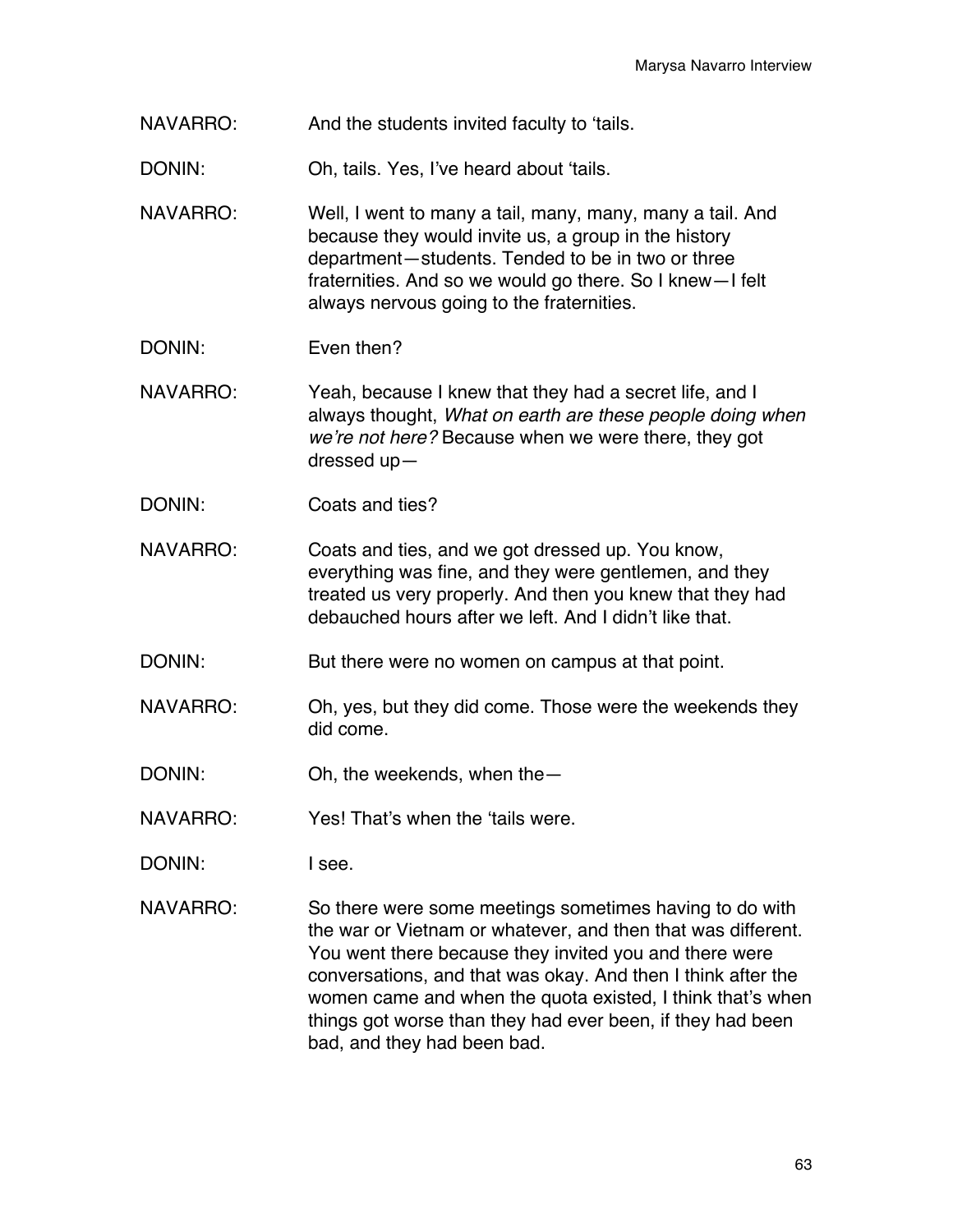And, by the way, I had my image of the—Since I didn't go to college in the United States, I only knew about *Tea and Sympathy*, a movie with Deborah Kerr.

## DONIN: [Chuckles.]

NAVARRO: And then there was a hidden life which, you know, everybody rumored—you heard rumors about that. In any case, then the rumors became, you know, louder and louder and louder, and then when the women came at the time of the quota system, then the girls began to tell me things: that it's impossible to go to this one, that you cannot go alone, that you have to—and "I'm not going, and I don't live on campus." I mean, you began to hear all sorts of things.

> And then there were incidents. And when there were incidents, then, you know, they came and asked me, and I said, you know, "As long as you have"—first of all, I think that they're wrong that women cannot be there. It's wrong, and they don't fit the college as it is, so they cannot exist.

- DONIN: They had no safe social space.
- NAVARRO: But I understood, and I was on a committee which had Andres—Bill Andres was the chair of the board of trustees when they went co-ed. And there was a committee, a blue ribbon committee to change the fraternities, and there was no way to do anything. And I sat for a year and went and complained and there's nothing that was going to happen. They were not willing to consider that there was something wrong and that, in part, what was wrong had to do with the fact that the institution had no social alternative, that the town does not offer social alternatives, and that the fraternities have become the escape hatch.
- DONIN: You also had a dean of the college at that point who did not support coeducation.
- NAVARRO: That was slightly before that, the Little Boy Blue, what he was called, the Yalie. What was his name?
- DONIN: Carroll Brewster.
- NAVARRO: Carroll Brewster. Carroll Brewster was awful.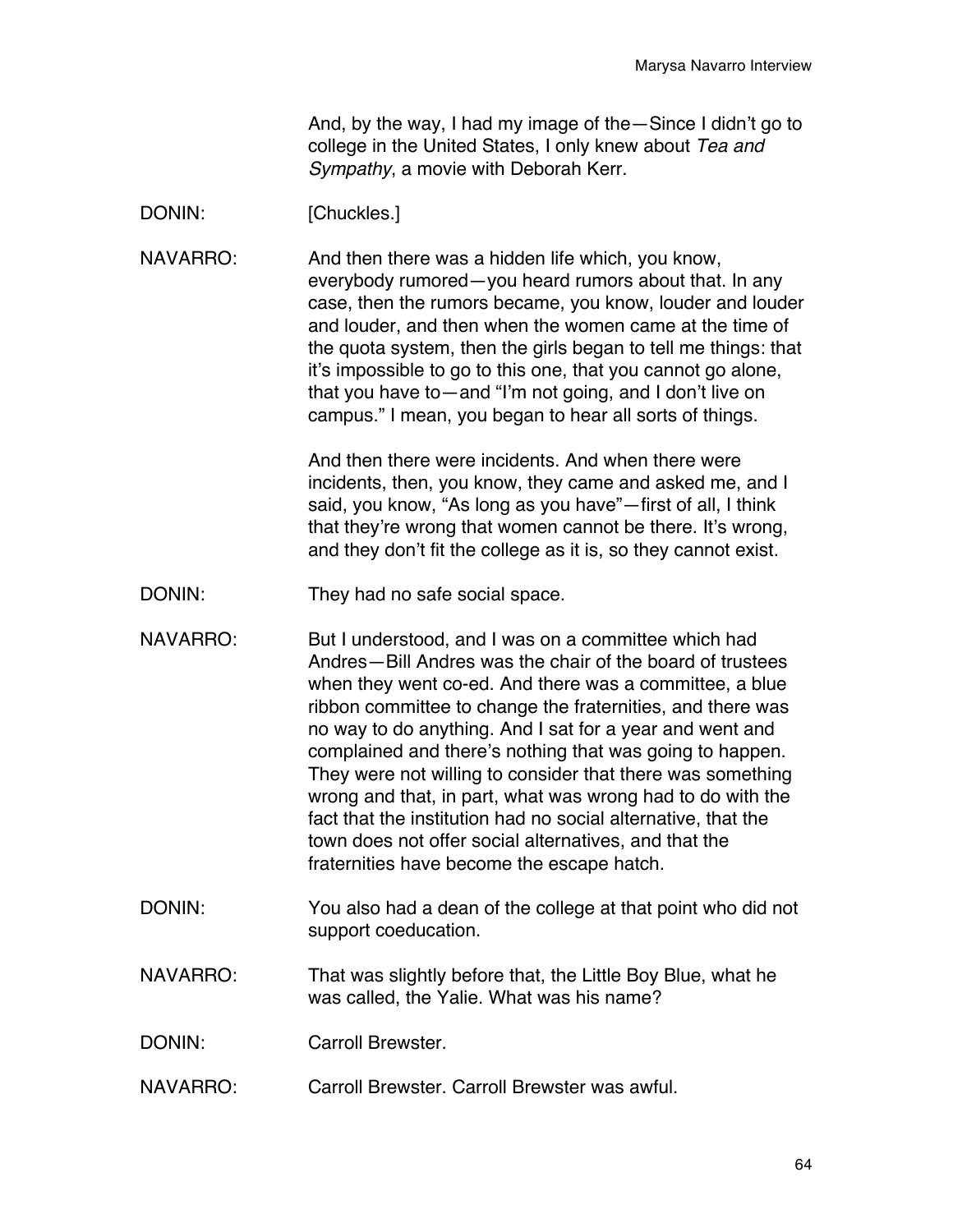- DONIN: And he was there just as those first early classes of women were coming to campus.
- NAVARRO: Yeah, yeah, yeah. He was and I was at the songs in front of Dartmouth Hall.
- DONIN: The Hums.

NAVARRO: The Hums, where the horrible songs were sang.

DONIN: Yes.

NAVARRO: And he was there. And he should have said something, but there was no way he was going to say—because he agreed, he was part of it. See, that's the other thing. And how he could go and then become president of a women's college is beyond the pale. But nevertheless, that's their problem, not ours.

> But it's wrong that he did that, and it's wrong that he didn't do anything at The Hums. And so I—I got sick and tired of every time there was an incident, and the *D* came and asked well, I will make another statement on the stupidity of the and the irrationality, the kind of nurturing bad behavior and putting the responsibility on Dartmouth as well. I'm sorry, but I believe that. And that the only way that these would be transformed would be if they were abolished.

> And, of course, I lost the battle because what Dartmouth proceeded to do is to create sororities. And the sororities are like the counterpart of the fraternities, and the world is not divided into those two categories the way they are arranged socially there. And it's stupid. It's absolutely stupid to do that.

DONIN: It's all so unnatural.

NAVARRO: Totally. So that's one of the things that I think—I think that in terms of the coeducation process, acting as if nothing had changed was bad. The naming of Ruth Adams was bad. And the maintaining of fraternities and compounding the sin with a bigger one, which is the creating of sororities.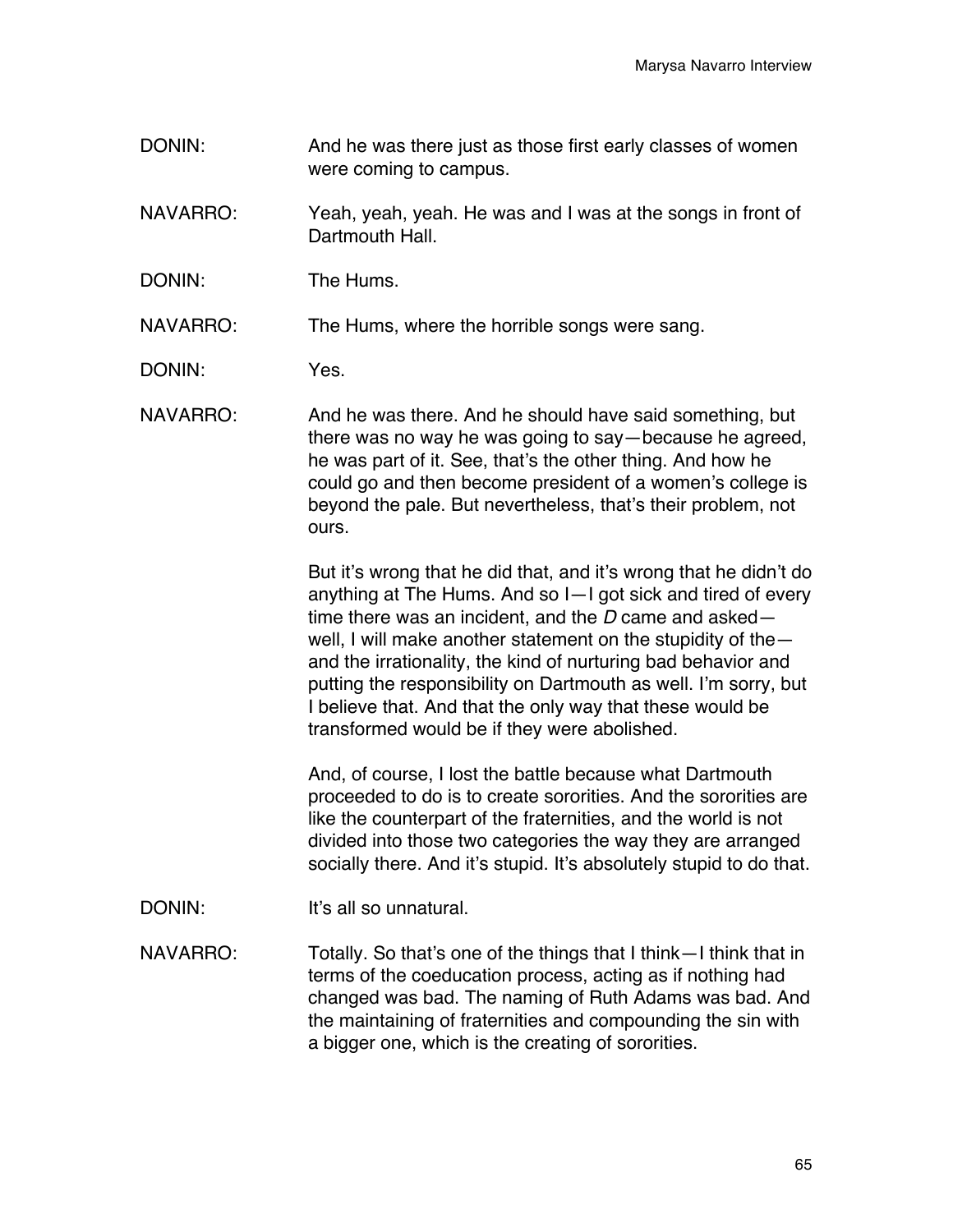- DONIN: Well, they're still struggling with the same questions of how to create safe social spaces.
- NAVARRO: I think that they did—they tried to create a Collis, and Collis was supposed to be *the* social place, but it isn't—it's too connected to the college. I think that maybe it would work if there was something in the town which was separate from the college…or you shut the college for a few years and then start all over again. There is no memory of the fraternities, because the memory then goes to, you know—it's continuous, and it gets fueled, and there's no let-down, there's no separation. I don't know how you fix it except create an alternative social space which is not in the college. And I don't think that necessarily works. But places like Amherst—
- DONIN: And Williams?

NAVARRO: And Williams. It's been done.

- DONIN: Do you think, with the increasing diversity of the students who are now there, compared to, say, in 1970 and '80—you know, there are now equal numbers of women and men, there are students that come from very different backgrounds—
- NAVARRO: Yes.
- DONIN: —who are attending there now, who were not there in the '70s and the '80s—
- NAVARRO: And whose grandfathers did not go to Dartmouth.
- DONIN: Exactly. Is there any chance that their lack of interest in the Greek life is going to eventually be able to water down this obsession with carrying on the fraternities?
- NAVARRO: I don't know, because I would need to know if there has been a diminution of people joining or not. The idea that people—the way you define them, who have no traditional connection with Greek life, et cetera—in theory, that should help.
- DONIN: It would take a long time.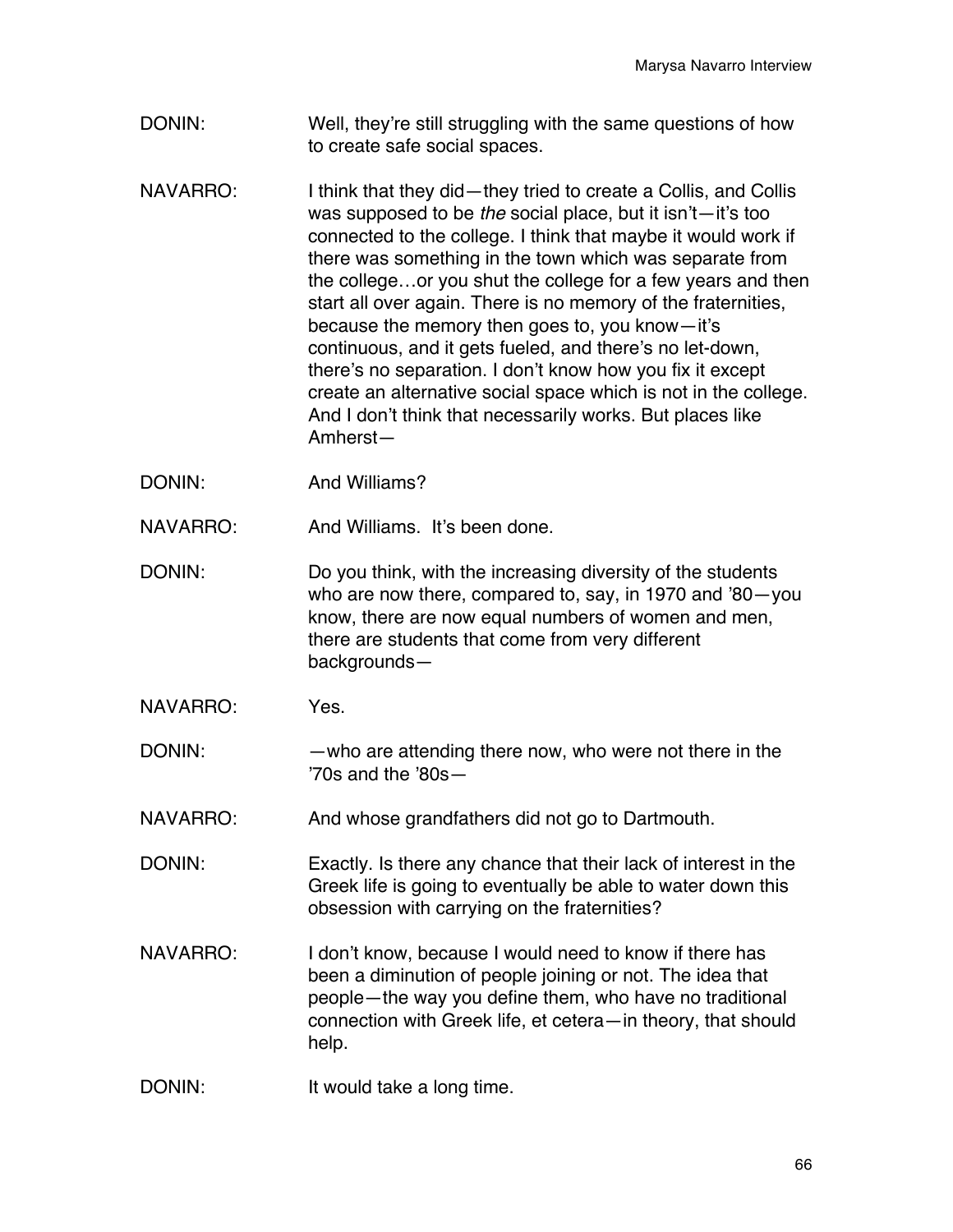- NAVARRO: In theory, that should help, but I don't know if, in fact, that has already began because in terms of student body, the ethnic composition, cultural composition of the student body, it's very different from [what] it was 20 years ago, already.
- DONIN: Absolutely. And that's a good thing.
- NAVARRO: That's a good thing.
- DONIN: On every level.
- NAVARRO: Exactly, exactly.
- DONIN: One could hope that it might water down the influence of the Greek system, but—
- NAVARRO: I don't know. But it would be a good possibility or one good factor towards it, to change it.
- DONIN: Mm-hm. Well, it'll be interesting to see the numbers in terms of who now is affiliated with the Greek life and who is not, among the student body—
- NAVARRO: Yeah.
- DONIN: to see if it's the same level of interest.
- NAVARRO: Yeah. I don't know. You haven't heard a thing, no?
- DONIN: I haven't really asked.
- NAVARRO: But I heard that this year already there was an incident.
- DONIN: I'm sure there are many incidents.
- NAVARRO: Because I get the—whenever there is something, I get it through an e-mail. I'm still in the system, so—
- DONIN: Yes, exactly.
	- Well, Professor—
- NAVARRO: Well, that's it.